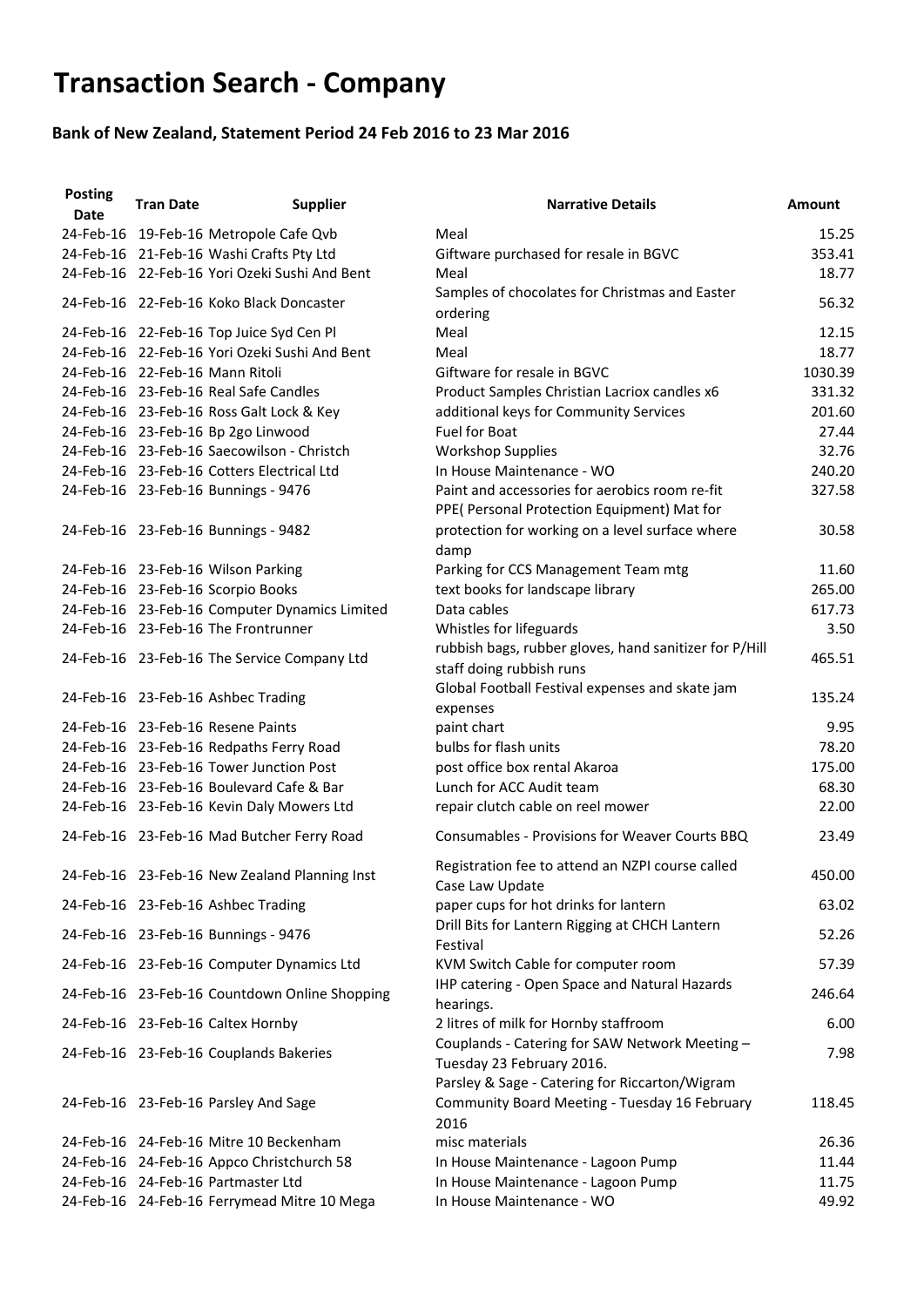| <b>Posting</b><br><b>Date</b> | <b>Tran Date</b>                | <b>Supplier</b>                             | <b>Narrative Details</b>                                                            | <b>Amount</b> |
|-------------------------------|---------------------------------|---------------------------------------------|-------------------------------------------------------------------------------------|---------------|
|                               |                                 | 24-Feb-16 24-Feb-16 New World South City    | External Panelist Judging for Laneways Project -<br>Light refreshments (New World)  | 36.76         |
|                               |                                 | 24-Feb-16 24-Feb-16 L Escargot Rouge Ltd    | Catering - Akaroa Wairewa Community Board<br>Seminar 24 Feb 2016                    | 20.60         |
|                               | 24-Feb-16 24-Feb-16 Ccc Parking |                                             | <b>Civic Parking</b>                                                                | 6.70          |
|                               | 24-Feb-16 24-Feb-16 Countdown   |                                             | Subway voucher for More FM promotion                                                | 22.44         |
|                               |                                 | 24-Feb-16 24-Feb-16 Twl 178 Barrington      | Bowls for kitchen set up and clearfile for building<br>manual                       | 23.59         |
|                               | 24-Feb-16 24-Feb-16 Countdown   |                                             | Catering for Burwood Pegasus Community Board<br>Workshop held on 24 February 2016   | 5.50          |
|                               |                                 | 24-Feb-16 24-Feb-16 New World South City    | kitchen/bathroom supplies                                                           | 33.79         |
|                               |                                 | 24-Feb-16 24-Feb-16 Pak N Save Wainoni      | Fly spray and air freshener for laboratory                                          | 18.88         |
|                               |                                 | 24-Feb-16 24-Feb-16 Stanmore Super Value    | Miscellaneous - cleaner for the van floor                                           | 5.85          |
|                               | 24-Feb-16 24-Feb-16 On Cue      |                                             | NZPI conference registration                                                        | 970.97        |
|                               |                                 | 24-Feb-16 24-Feb-16 Caltex Blenheim Road    | fuel for hire van                                                                   | 7.76          |
|                               |                                 | 24-Feb-16 24-Feb-16 New World Ilam          | Catering for Halswell Liaison Group meeting 2016-<br>$02 - 24$                      | 39.27         |
|                               |                                 | 25-Feb-16 22-Feb-16 Paypal *jbhifigroup     | USB flash drives for library customers to purchase                                  | 249.75        |
|                               |                                 | 25-Feb-16 22-Feb-16 Museums Australia       | Entry fee to MAPDA awards for "101 Works of Art"<br>and CAG handbook                | 158.67        |
|                               | 25-Feb-16 22-Feb-16 Tfnsw Ferry |                                             | Transport - Ferry                                                                   | 11.09         |
|                               |                                 | 25-Feb-16 22-Feb-16 Opera Kitchen Syd       | Meal                                                                                | 37.73         |
|                               |                                 | 25-Feb-16 23-Feb-16 Paypal *jbhifigroup     | USB flash drives for library customers to purchase                                  | 249.75        |
|                               |                                 | 25-Feb-16 23-Feb-16 Paypal *heinojx         | USB flash drives for library customers to purchase                                  | 930.80        |
|                               |                                 | 25-Feb-16 23-Feb-16 Asla Member Services    | subscription to American landscape architecture<br>magazine                         | 152.58        |
|                               |                                 | 25-Feb-16 23-Feb-16 Paknsave Moorhouse      | Consumables - bbq supplies and gift voucher                                         | 35.51         |
|                               |                                 | 25-Feb-16 23-Feb-16 Paknsave Moorhouse      | crew drinks in lieu fo no tea/coffee facilities on site                             | 130.29        |
|                               |                                 | 25-Feb-16 23-Feb-16 Sushi Hub Qvb           | Meal                                                                                | 14.20         |
|                               |                                 | 25-Feb-16 24-Feb-16 Four Points By Sheraton | Meal                                                                                | 11.26         |
|                               |                                 | 25-Feb-16 24-Feb-16 Mackay & Gerrish        | Product sample - Colouring book                                                     | 29.70         |
|                               |                                 | 25-Feb-16 24-Feb-16 Dick Smith Electroni    | usb multi card reader                                                               | 49.98         |
|                               |                                 | 25-Feb-16 24-Feb-16 Holden Parts            | rear light cover                                                                    | 23.72         |
|                               |                                 | 25-Feb-16 24-Feb-16 Engineering & Compress  | In House Maintence - WO                                                             | 469.76        |
|                               |                                 | 25-Feb-16 24-Feb-16 Sushi Time Southcity    | External Panelist Judging for Laneways Project -<br>Light refreshments (sushi time) | 16.90         |
|                               |                                 | 25-Feb-16 24-Feb-16 Anderson & Hill         | Tape for badminton raquet handles                                                   | 5.00          |
|                               |                                 | 25-Feb-16 24-Feb-16 Bunnings - 9476         | Tie downs for co2 bottle in pool control                                            | 21.46         |
|                               |                                 | 25-Feb-16 24-Feb-16 Createsend.Com Ema      | Recreation and Sport Centres Welcome Email 17<br>February 2016                      | 8.22          |
|                               |                                 | 25-Feb-16 24-Feb-16 Createsend.Com Ema      | Art Gallery e-newsletter 24 Feb                                                     | 97.48         |
|                               | 25-Feb-16 24-Feb-16 Terraquip   |                                             | Replacement winch cable for CD ute                                                  | 1132.18       |
|                               |                                 | 25-Feb-16 24-Feb-16 Ministry Of Justice     | Attachment order to recover civil debt                                              | 50.00         |
|                               |                                 | 25-Feb-16 24-Feb-16 Pearsons Coal & Garden  | 800665867 potting mix                                                               | 123.40        |
|                               |                                 | 25-Feb-16 24-Feb-16 Muffin Break            | Meeting to discuss potential project work                                           | 10.20         |
|                               |                                 | 25-Feb-16 24-Feb-16 Subway Barrington       | Subway voucher for MORE FM promotion                                                | 40.00         |
|                               |                                 | 25-Feb-16 24-Feb-16 Couplands Bakeries      | Consumables - additional refreshments for the<br>outdoor bowls tournament           | 91.26         |
|                               |                                 | 25-Feb-16 24-Feb-16 Hirepool Christchurch   | Hire of van for trade day                                                           | 145.69        |
|                               |                                 | 25-Feb-16 24-Feb-16 Couplands Bakeries      | Catering for Halswell Liaison Group meeting 2016-<br>$02 - 24$                      | 41.40         |
|                               | 25-Feb-16 24-Feb-16 Sportive NZ |                                             | Sunglasses for new Cycle Safe instructor                                            | 132.25        |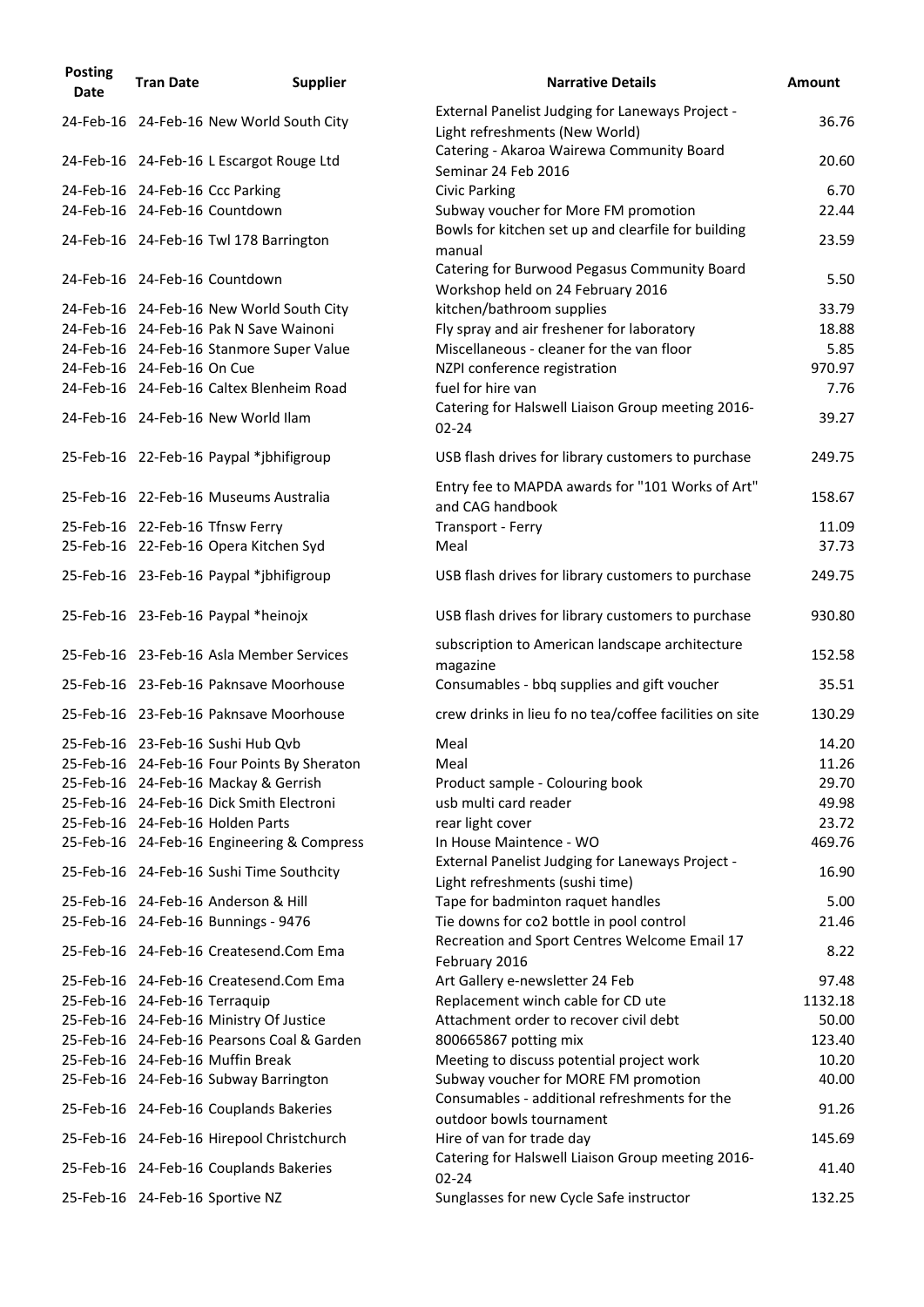| <b>Posting</b><br><b>Date</b> | <b>Tran Date</b>         | <b>Supplier</b>                              | <b>Narrative Details</b>                                                                | Amount  |
|-------------------------------|--------------------------|----------------------------------------------|-----------------------------------------------------------------------------------------|---------|
|                               |                          | 25-Feb-16 24-Feb-16 M J Shardlow & Colid     | Cable Ties for Lanterns at CHCH Lantern Festival                                        | 94.30   |
|                               |                          | 25-Feb-16 24-Feb-16 Bunnings - 9482          | Hi-Vis Vests for CHCH Lantern Festival                                                  | 107.79  |
|                               |                          | 25-Feb-16 24-Feb-16 Waterforce Christchurch  | irrigation stand                                                                        | 111.11  |
|                               |                          | 25-Feb-16 24-Feb-16 Dawes Grain & Stock Fd   | bird seed for small ones                                                                | 179.00  |
|                               |                          | 25-Feb-16 24-Feb-16 Koanga Institute         | <b>Botanic Gardens library</b>                                                          | 45.00   |
|                               |                          | 25-Feb-16 24-Feb-16 Legion Cab Sy 131451     | Taxi Sydney                                                                             | 50.80   |
|                               |                          | 25-Feb-16 25-Feb-16 Goldpine Christchurch    | posts to mount possum traps in Hidden Vly and<br><b>Bush Head</b>                       | 224.42  |
|                               |                          | 25-Feb-16 25-Feb-16 Wsl Eastgate             | Maps showing Ward Boundaries for the Bromley<br><b>Community Centre</b>                 | 31.00   |
|                               |                          | 25-Feb-16 25-Feb-16 Placemakers Antigua St   | torch purchased for site inspections of cracroft<br>cavern                              | 38.05   |
|                               | 25-Feb-16 25-Feb-16 Nzra |                                              | Poolsafe signage for summer pools                                                       | 180.00  |
|                               |                          | 25-Feb-16 25-Feb-16 Halswell Service Centre  | Parking coupons for Spreydon Library team leader                                        | 46.50   |
|                               |                          | 25-Feb-16 25-Feb-16 Event Dynamics Ltd       | Museums Australasia Conference May 2016 incl<br>accommodation                           | 1380.50 |
|                               |                          | 25-Feb-16 25-Feb-16 Countdown                | Building Consenting Unit Planning day catering                                          | 22.78   |
|                               |                          | 25-Feb-16 25-Feb-16 Noel Leeming 13          | Audio cord for group fit stereo                                                         | 27.99   |
|                               |                          | 25-Feb-16 25-Feb-16 New World South City     | <b>Retirement Farewell</b><br>4 wreaths for EQ Civic Memorial Service 2016 -            | 368.46  |
|                               |                          | 25-Feb-16 25-Feb-16 Flowers On Cashmere      | Mayors, Elected Members, Civil Defence and<br>Governor G <sup>*</sup>                   | 748.00  |
|                               |                          | 25-Feb-16 25-Feb-16 Assessment Systems       | NZTA Goods Service Licence<br>Consumables - sandwiches for the outdoor bowls            | 155.50  |
|                               |                          | 25-Feb-16 25-Feb-16 Pak N Save Wainoni       | tournament                                                                              | 88.00   |
|                               |                          | 25-Feb-16 25-Feb-16 Pak N Save Riccarton     | water for on site at lantern                                                            | 91.31   |
|                               |                          | 25-Feb-16 25-Feb-16 Bioguard Poolside Chch   | Equipment for Clearing Victoria Lake - Pool Scoop                                       | 82.40   |
|                               |                          | 25-Feb-16 25-Feb-16 Ferrymead Mitre 10 Mega  | Paint and roller kit to paint ticket box                                                | 75.29   |
|                               |                          | 25-Feb-16 25-Feb-16 After Hours Vet Centre   | 12/11/15 Euth dog HBC. 3/12/15 consultation and<br>medic. 10/1/16 Consult - eye problem | 483.00  |
|                               |                          | 25-Feb-16 25-Feb-16 Xcm Group Limited        | x2 cargo pants x1 cargo pants                                                           | 190.79  |
|                               |                          | 26-Feb-16 22-Feb-16 Surveymonkey Europe      | Survey Monkey - Enterprise Subscription                                                 | 2573.52 |
|                               |                          | 26-Feb-16 23-Feb-16 Royal Agricultural S     | Meal                                                                                    | 15.01   |
|                               |                          | 26-Feb-16 23-Feb-16 Royal Agricultural S     | Meal                                                                                    | 20.57   |
|                               |                          | 26-Feb-16 23-Feb-16 Stacks Taverna           | Meal                                                                                    | 41.71   |
|                               |                          | 26-Feb-16 23-Feb-16 Anasazi Trading P L Ale  | Giftware for resale in BGVC                                                             | 302.95  |
|                               |                          | 26-Feb-16 24-Feb-16 Facebk *b6ngx824t2       | <b>pARKLANDS AT PLAY FACEBOOK BOOSTING</b>                                              | 3.16    |
|                               |                          | 26-Feb-16 24-Feb-16 Facebk *a6ngx824t2       | Parklands @ Play - Promotion                                                            | 26.85   |
|                               |                          | 26-Feb-16 24-Feb-16 Paknsave Moorhouse       | Consumables - refreshments for the outdoor bowls<br>tournament                          | 156.94  |
|                               |                          | 26-Feb-16 24-Feb-16 Monsoon Poon             | meals while out of town for meetings                                                    | 64.00   |
|                               |                          | 26-Feb-16 24-Feb-16 Www.Theiet.Org           | Institute of Engineering & Technology (IET) Annual<br>Membership                        | 479.03  |
|                               |                          | 26-Feb-16 24-Feb-16 Amazon.Uk Payments       | Library book                                                                            | 106.53  |
|                               |                          | 26-Feb-16 24-Feb-16 Birchgrove News Bir      | <b>Transport Sydney</b>                                                                 | 22.24   |
|                               |                          | 26-Feb-16 24-Feb-16 Charlie & Co - Westfield | Meal                                                                                    | 28.69   |
|                               |                          | 26-Feb-16 25-Feb-16 Premier Cabs 131017      | from hotel to art gallery                                                               | 17.05   |
|                               |                          | 26-Feb-16 25-Feb-16 South Hort               | fertiliser for top dressing old stock                                                   | 194.15  |
|                               |                          | 26-Feb-16 25-Feb-16 Bunnings - 9476          | Fan for Den/Dance studio                                                                | 89.98   |
|                               |                          | 26-Feb-16 25-Feb-16 Ymca Christchurch        | Conference room hire for all staff meeting                                              | 50.00   |
|                               |                          | 26-Feb-16 25-Feb-16 Relish Catering          | Catering - Akaroa Wairewa Environmental Forum 22<br>Feb 2016                            | 392.84  |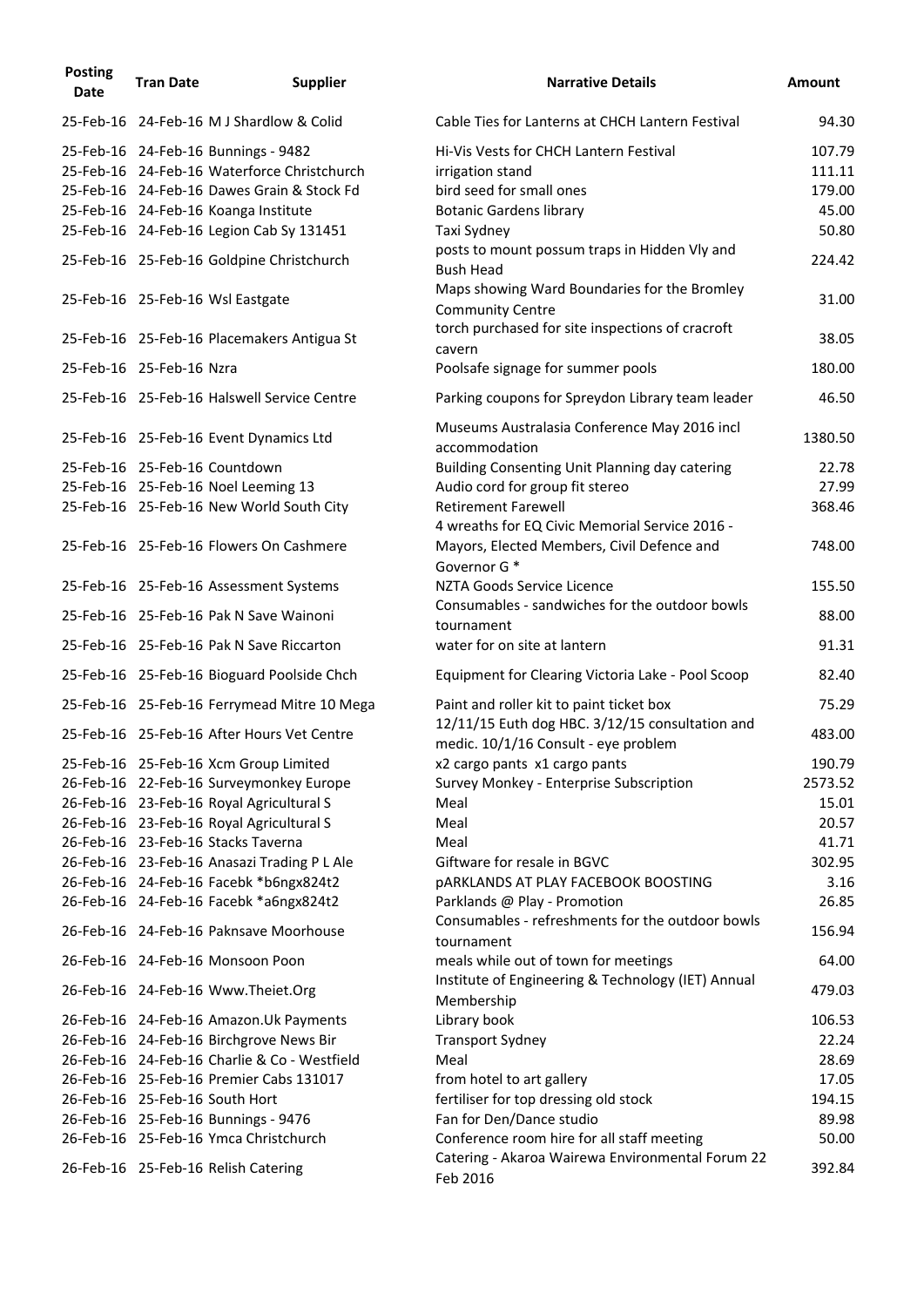| <b>Posting</b><br><b>Date</b> | <b>Tran Date</b> | <b>Supplier</b>                            | <b>Narrative Details</b>                                                                                             | <b>Amount</b> |
|-------------------------------|------------------|--------------------------------------------|----------------------------------------------------------------------------------------------------------------------|---------------|
|                               |                  | 26-Feb-16 25-Feb-16 Nz Safety Br 23        | Exit signage required for 5 New Regent Street shops<br>which were closed and fenced off following the F <sup>*</sup> | 122.49        |
|                               |                  | 26-Feb-16 25-Feb-16 Nz Safety Br 21        | Exit signage required for 5 New Regent Street shops<br>which were closed and fenced off following the F <sup>*</sup> | 338.91        |
|                               |                  | 26-Feb-16 25-Feb-16 Couplands Bakeries     | <b>BBQ BREAD - SAUSAGE SIZZLE</b>                                                                                    | 25.74         |
|                               |                  | 26-Feb-16 25-Feb-16 Bunnings - 9482        | Travis Wetland Stock Water System repairs                                                                            | 5.49          |
|                               |                  | 26-Feb-16 25-Feb-16 Bp Connect Marshlands  | Milk for BLFP tearoom                                                                                                | 14.98         |
|                               |                  | 26-Feb-16 25-Feb-16 Blackwoods Protector   | Health & Safety Private Protection Equipment                                                                         | 451.00        |
|                               |                  | 26-Feb-16 25-Feb-16 Books &gifts Direct Nz | Walk and talk and leisure club                                                                                       | 55.00         |
|                               |                  | 26-Feb-16 25-Feb-16 Ashbec Trading         | Skate Jam Expenses                                                                                                   | 81.33         |
|                               |                  | 26-Feb-16 25-Feb-16 Wilkins Internationa   | sensory fish and shapes for Southern Centre                                                                          | 281.37        |
|                               |                  | 26-Feb-16 25-Feb-16 Twl 120 Northlands     | Giant games for Te Hapua                                                                                             | 15.97         |
|                               |                  | 26-Feb-16 25-Feb-16 Computer Food          | Toner for instrument printer for laboratory                                                                          | 206.88        |
|                               |                  | 26-Feb-16 25-Feb-16 Rydges Latimer         | Payment made on credit card due to cancelled pay<br>run for invoice. Hotel wanted paying before event.               | 3774.00       |
| 26-Feb-16 25-Feb-16 Alga      |                  |                                            | NZ 3rd Contaminated Land Conference                                                                                  | 661.25        |
|                               |                  | 26-Feb-16 25-Feb-16 Nz Safety Br 23        | PPE Health and Safety for staff                                                                                      | 295.62        |
|                               |                  | 26-Feb-16 25-Feb-16 Chch Airport Carpark   | Parking at Airport while out of town for work                                                                        | 50.00         |
|                               |                  | 26-Feb-16 25-Feb-16 Bunnings - 9482        | Nuts & Bolts for Picket Fencing Maintenance                                                                          | 5.50          |
|                               |                  | 26-Feb-16 25-Feb-16 Sushi Time Southcity   | Crew Meals working Offsite at CHCH Lantern<br>Festival                                                               | 26.20         |
|                               |                  | 26-Feb-16 25-Feb-16 M J Shardlow & Colid   | Cable Ties for Lanterns at CHCH Lantern Festival                                                                     | 92.00         |
|                               |                  | 26-Feb-16 25-Feb-16 Bunnings - 9482        | Paint Brush and coupler                                                                                              | 15.44         |
|                               |                  | 26-Feb-16 25-Feb-16 The Cleaners Warehouse | cleaning equipment for Te Hapua hirers cupboard                                                                      | 160.60        |
|                               |                  | 26-Feb-16 25-Feb-16 Couplands Bakeries     | milk and bread for re-sale in the shop                                                                               | 26.82         |
|                               |                  | 26-Feb-16 26-Feb-16 New World South City   | Nzta / Auckland Trasnport / Wellington City and CCC<br>joint workshop on MCR funding - workshop supplie              | 104.00        |
|                               |                  |                                            | $\ast$                                                                                                               |               |
|                               |                  | 26-Feb-16 26-Feb-16 Bully Hayes            | Incorrect payment to Bully Hayes instead of Little<br>River Café. Credited by Bully Hayes on 19 April *              | 173.70        |
| 26-Feb-16 26-Feb-16 Happyhire |                  |                                            | Global football tournament generator and other<br>gear for 3 dys                                                     | 990.00        |
|                               |                  | 26-Feb-16 26-Feb-16 Countdown              | Orienteering Day - Vol Food and BBQ supplies                                                                         | 90.75         |
|                               |                  | 26-Feb-16 26-Feb-16 Wsl Belfast            | ringbinders for paperwork. nursery.                                                                                  | 21.98         |
|                               |                  | 26-Feb-16 26-Feb-16 New World South City   | ChCh Lantern Festival - Sponsor Night Beverages                                                                      | 34.65         |
|                               |                  | 26-Feb-16 26-Feb-16 Countdown              | Global Football Festival - Food for volunteers                                                                       | 43.09         |
|                               |                  | 26-Feb-16 26-Feb-16 Sydenham Bakery        | Building Consenting Unit Planning day catering                                                                       | 110.00        |
|                               |                  | 26-Feb-16 26-Feb-16 New World South City   | Morning tea supplies                                                                                                 | 60.45         |
|                               |                  | 26-Feb-16 26-Feb-16 Central City Flowers   | Bouquet for Japanese performer at Earthquake<br><b>Memorial Concert on 22 Feb</b>                                    | 70.00         |
|                               |                  | 26-Feb-16 26-Feb-16 Mitre 10 Beckenham     | blitzem wasp killer                                                                                                  | 65.94         |
|                               |                  | 26-Feb-16 26-Feb-16 Caltex Redwood         | Milk for Staffroom                                                                                                   | 6.00          |
|                               |                  | 26-Feb-16 26-Feb-16 Twl 120 Northlands     | Giant games for Te Hapua                                                                                             | 15.97         |
|                               |                  | 26-Feb-16 26-Feb-16 New World South City   | DPR Afternoon tea                                                                                                    | 113.50        |
|                               |                  | 26-Feb-16 26-Feb-16 Standards New Zealand  | <b>PDF Contract Document</b>                                                                                         | 84.79         |
|                               |                  | 26-Feb-16 26-Feb-16 James Bull & Co        | lock escutcheons for donation boxes                                                                                  | 3.40          |
|                               |                  | 26-Feb-16 26-Feb-16 Twl 178 Barrington     | The Warehouse - Event costs                                                                                          | 42.00         |
|                               |                  | 26-Feb-16 26-Feb-16 Twl 178 Barrington     | The Warehouse - Waltham Skate Jam - Koha Hair<br><b>Braiding</b>                                                     | 60.00         |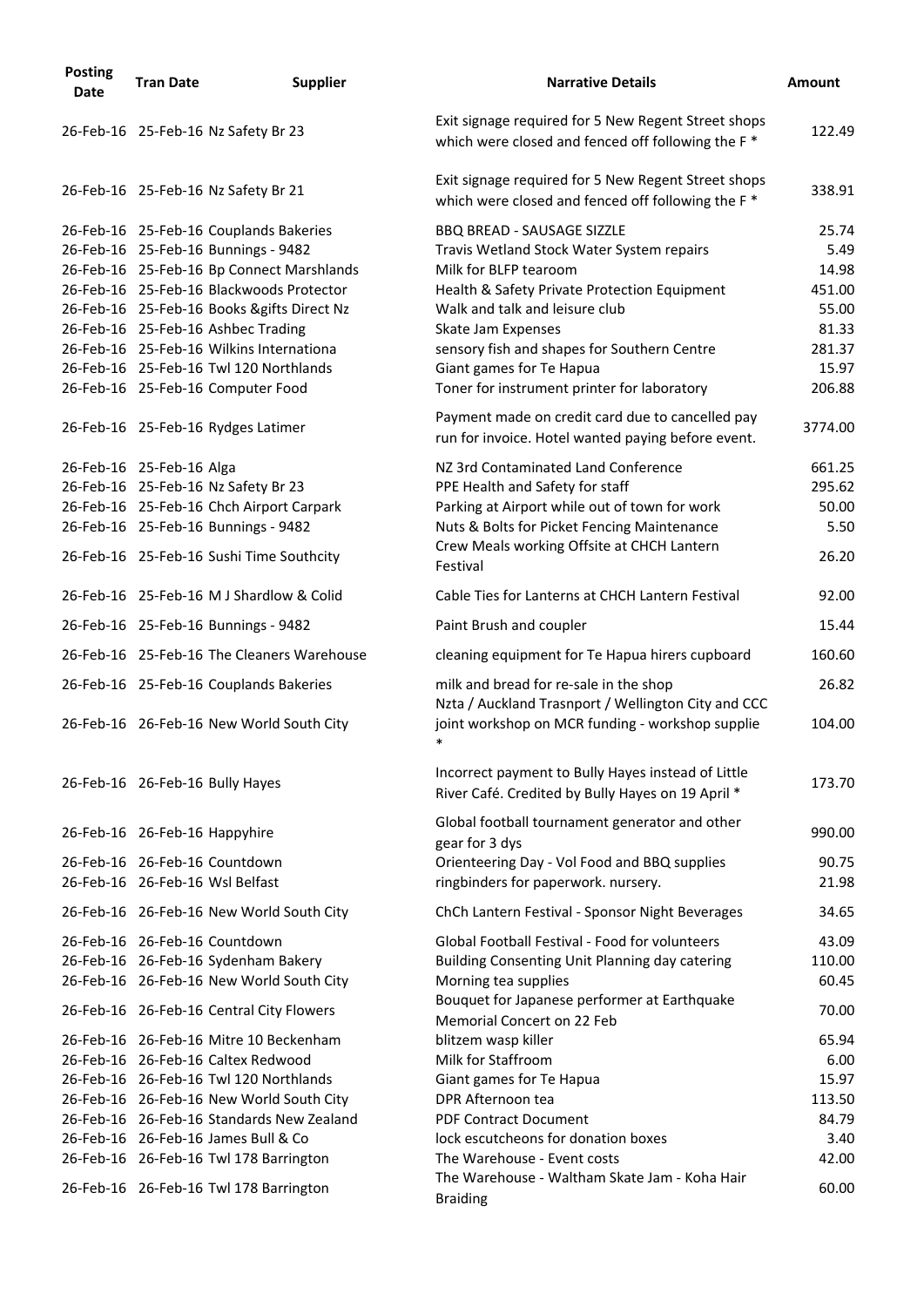| <b>Posting</b><br><b>Date</b> | <b>Tran Date</b>           | <b>Supplier</b>                                                                 | <b>Narrative Details</b>                                                                           | <b>Amount</b>    |
|-------------------------------|----------------------------|---------------------------------------------------------------------------------|----------------------------------------------------------------------------------------------------|------------------|
|                               |                            | 26-Feb-16 26-Feb-16 Four Square Akaroa                                          | 2 months of milk for tea breaks, light bulb for<br>cleaners cupboard, detergent for washing up.    | 27.44            |
|                               |                            | 29-Feb-16 24-Feb-16 Dnh*godaddy.Com Nzd                                         | GoDaddy we cert y/e 9/2/2017                                                                       | 768.09           |
|                               |                            | 29-Feb-16 24-Feb-16 2 In 1 Design                                               | Meal                                                                                               | 11.28            |
|                               |                            | 29-Feb-16 25-Feb-16 Cafe In Time                                                | Meal                                                                                               | 6.31             |
|                               |                            | 29-Feb-16 25-Feb-16 Paypal *phantombill                                         | Phantom cafe drop distribution for Bulletin B.182.                                                 | 276.00           |
|                               |                            | 29-Feb-16 25-Feb-16 Ovum Pty Ltd                                                | Ovum Conference- Public Sector Series:<br>Government as a Service                                  | 220.10           |
|                               |                            | 29-Feb-16 25-Feb-16 Dnh*godaddy.Com Nzd                                         | Standard UCC SSL Up to 20                                                                          | 1026.00          |
|                               | 29-Feb-16 25-Feb-16 Aic    |                                                                                 | AIC Conference Registration                                                                        | 460.39           |
|                               |                            | 29-Feb-16 25-Feb-16 Paknsave Moorhouse                                          | water on site for lantern festival<br>Crew Meals working Offsite at CHCH Lantern                   | 66.93            |
|                               |                            | 29-Feb-16 25-Feb-16 Pizza Hut - 769                                             | Festival                                                                                           | 188.00           |
|                               |                            | 29-Feb-16 25-Feb-16 Skr*abebooks.Co 3mjizy                                      | Library book                                                                                       | 48.34            |
|                               |                            | 29-Feb-16 25-Feb-16 Skr*abebooks.Co 3mjiz7                                      | Library book                                                                                       | 175.53           |
|                               |                            | 29-Feb-16 26-Feb-16 2 In 1 Design                                               | meal                                                                                               | 9.86             |
|                               |                            | 29-Feb-16 26-Feb-16 Cafe In Time                                                | Meal                                                                                               | 15.09            |
|                               |                            | 29-Feb-16 26-Feb-16 Www.Ingogo                                                  | hotel to gallery                                                                                   | 20.71            |
|                               |                            | 29-Feb-16 26-Feb-16 Kevin Daly Mowers Ltd                                       | small plant maintenance - lawn masters 500 & 660                                                   | 258.00<br>261.10 |
|                               |                            | 29-Feb-16 26-Feb-16 Humes Pipeline Systems<br>29-Feb-16 26-Feb-16 Resene Paints | In House Maintenance - Grit Tank 3<br>Extra Paint for Aerobics studio                              | 105.95           |
|                               |                            | 29-Feb-16 26-Feb-16 Wilson Parking                                              | Parking for IT meeting                                                                             | 6.60             |
|                               |                            | 29-Feb-16 26-Feb-16 Lukey Training Resourc                                      | Standard UCC SSL Up to 20                                                                          | 569.25           |
|                               |                            | 29-Feb-16 26-Feb-16 Global Pc Riccarton                                         | Power supply capacitors for Avaya 1120 phones                                                      | 13.72            |
|                               |                            | 29-Feb-16 26-Feb-16 Createsend.Com Ema                                          | Jellie Park sport pool revised opening date                                                        | 47.55            |
|                               |                            | 29-Feb-16 26-Feb-16 Couplands Bakeries                                          | Bread for children's day BBQ                                                                       | 488.98           |
|                               |                            | 29-Feb-16 26-Feb-16 M J Shardlow & Colid                                        | Chch Lantern Festival - Cable Ties                                                                 | 23.00            |
|                               | 29-Feb-16 26-Feb-16 Eserve |                                                                                 | repairs to tablet                                                                                  | 175.63           |
|                               |                            | 29-Feb-16 26-Feb-16 Blackwoods Protector                                        | general P.P.E and safety signage                                                                   | 715.00           |
|                               |                            | 29-Feb-16 26-Feb-16 Whitcoulls NrthInd 158                                      | Colouring pencils for competitions and family times<br>at Te Hapua                                 | 35.96            |
|                               |                            | 29-Feb-16 26-Feb-16 Burnsco Marine                                              | 9 No. 5inch inspection ports for start blocks sport<br>pool Jellie Park                            | 152.91           |
|                               |                            | 29-Feb-16 26-Feb-16 Burger King 9949                                            | Crew Meals working Offsite                                                                         | 67.50            |
|                               |                            | 29-Feb-16 26-Feb-16 Lighting Plus Chch                                          | Lantern Bulbs for CHCH Lantern festival                                                            | 69.30            |
|                               |                            | 29-Feb-16 26-Feb-16 Lighting Direct                                             | Lantern Bulbs for CHCH Lantern festival                                                            | 170.40           |
|                               |                            | 29-Feb-16 26-Feb-16 Hart Sport Pty Ltd                                          | Replacement First aid chiller pads                                                                 | 50.60            |
|                               |                            | 29-Feb-16 26-Feb-16 Amazon.Uk Payments                                          | Library book                                                                                       | 86.28            |
|                               |                            | 29-Feb-16 26-Feb-16 Paknsave Moorhouse                                          | Pak'n Save - Waltham Skate Jam - BBQ supplies<br>volunteers, for S/H Community Recreation Adviser. | 66.24            |
|                               |                            | 29-Feb-16 26-Feb-16 Paknsave Moorhouse                                          | Pak'n Save - Waltham Skate Jam - Koha<br><b>Facepainting Henna</b>                                 | 280.00           |
|                               |                            | 29-Feb-16 27-Feb-16 Nz Safety Br 21                                             | Sun screen and collapsible cones                                                                   | 400.17           |
|                               |                            | 29-Feb-16 27-Feb-16 Trippas White Cateri                                        | Meal                                                                                               | 5.51             |
|                               |                            | 29-Feb-16 27-Feb-16 Trippas White Cateri                                        | Meal                                                                                               | 7.16             |
|                               |                            | 29-Feb-16 27-Feb-16 Air NZ Online                                               | Extra bag for another full 29 kg of paper work -<br>brochures from show                            | 55.00            |
|                               |                            | 29-Feb-16 27-Feb-16 Four Points Sheraton Fdi                                    | Access to internet                                                                                 | 164.35           |
|                               |                            | 29-Feb-16 27-Feb-16 Couplands Bakeries                                          | Global football Festival - food for volunteers                                                     | 30.59            |
|                               |                            | 29-Feb-16 27-Feb-16 Twl 120 Northlands                                          | <b>Expenses for Skate Jams</b>                                                                     | 98.00            |
|                               |                            | 29-Feb-16 27-Feb-16 Paknsave Moorhouse                                          | Water for workers on CHCH Lantern Festival                                                         | 8.99             |
|                               |                            | 29-Feb-16 27-Feb-16 Wsl South City                                              | Receipt and Invoice books for CHCH Lantern Festival                                                | 23.48            |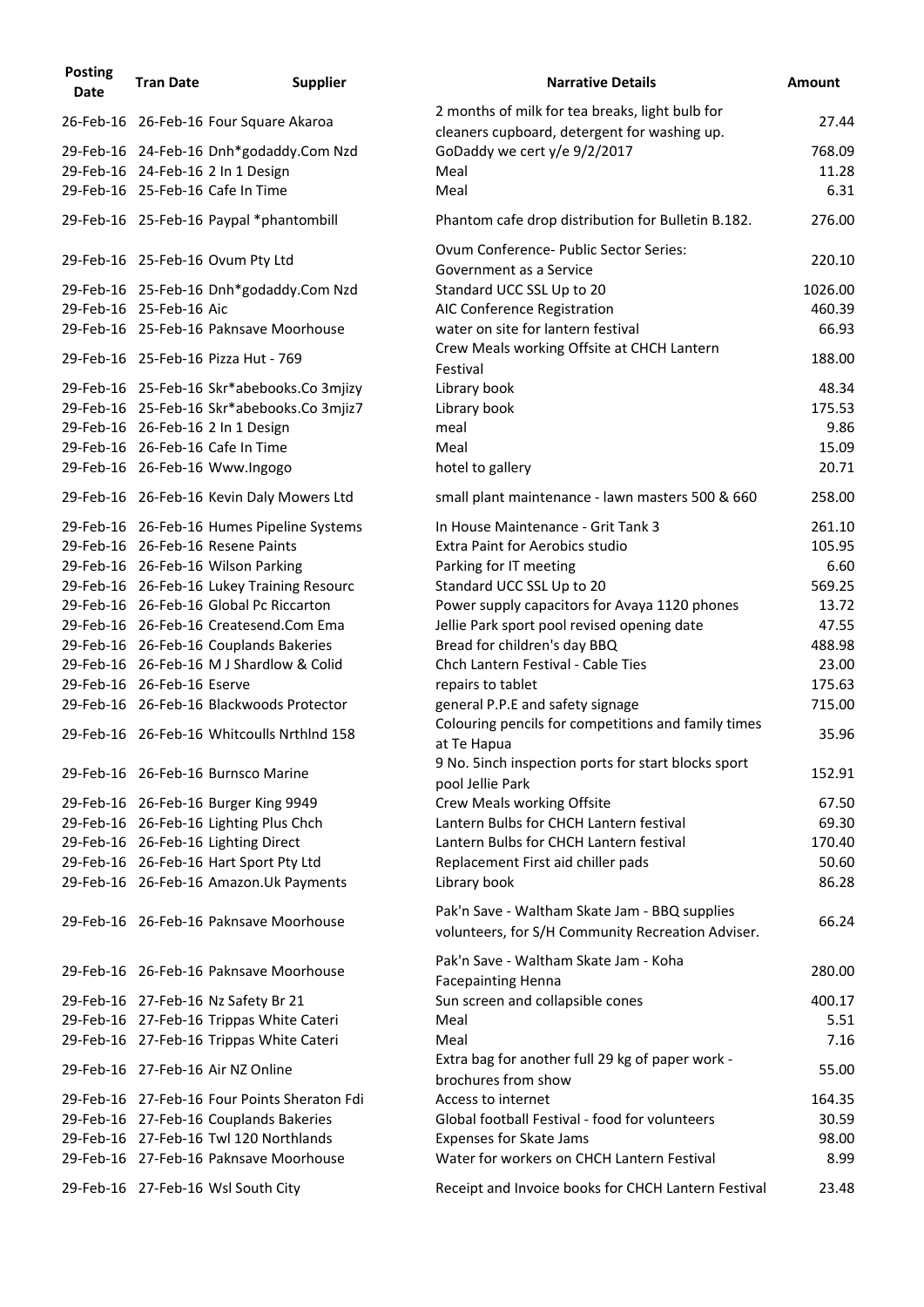| <b>Posting</b><br><b>Date</b> | <b>Tran Date</b> | <b>Supplier</b>                              | <b>Narrative Details</b>                                                  | <b>Amount</b> |
|-------------------------------|------------------|----------------------------------------------|---------------------------------------------------------------------------|---------------|
|                               |                  | 29-Feb-16 27-Feb-16 Paknsave Moorhouse       | Soft Drinks for workers on CHCH Lantern Festival                          | 26.97         |
|                               |                  | 29-Feb-16 27-Feb-16 Countdown                | Water for workers on CHCH Lantern Festival                                | 40.00         |
|                               |                  | 29-Feb-16 27-Feb-16 New World South City     | Cleaning Equipment for CHCH Lantern Festival<br><b>Vendor Sites</b>       | 67.40         |
|                               |                  | 29-Feb-16 27-Feb-16 Sushi Time Southcity     | Crew Meals working Offsite at CHCH Lantern<br>Festival                    | 130.80        |
|                               |                  | 29-Feb-16 27-Feb-16 Gold Band Taxis          | Taxi from Arena to home - Cirque du Soleil, Vbase<br>5001-4110            | 19.10         |
|                               |                  | 29-Feb-16 27-Feb-16 New World St Martins     | New World - Waltham Skate Jam - BBQ/Water                                 | 16.78         |
|                               |                  | 29-Feb-16 27-Feb-16 Pakn Save Rangiora       | Pak'n Save - Waltham Skate Jam - Event costs                              | 16.80         |
|                               |                  | 29-Feb-16 28-Feb-16 Fresh Choice Parklands   | Paper cups and containers Parklands @ Play                                | 105.46        |
|                               |                  | 29-Feb-16 28-Feb-16 Ecocentral Ltd           | dump fees                                                                 | 28.92         |
|                               |                  | 29-Feb-16 28-Feb-16 Ferrymead Mitre 10 Mega  | miscellaneous items purchased for shelter                                 | 179.49        |
|                               |                  | 29-Feb-16 28-Feb-16 Cashmere Super Dairy     | morning tea supplies for volunteers                                       | 7.98          |
|                               |                  | 29-Feb-16 28-Feb-16 Mighty Ape Limited       | 4 x Charging bases for PS4 - 2 x AR, UR, FE                               | 120.00        |
|                               |                  | 29-Feb-16 28-Feb-16 Edgeware Supervalue      | Water & Soft Drinks for workers on CHCH Lantern<br>Festival               | 113.96        |
|                               |                  | 29-Feb-16 28-Feb-16 Countdown                | Countdown - Waltham Skate Jam - Event costs                               | 31.92         |
|                               |                  | 29-Feb-16 28-Feb-16 Twl 120 Northlands       | The Warehouse Northlands - Event costs                                    | 60.00         |
|                               |                  | 29-Feb-16 29-Feb-16 Mitre 10 Beckenham       | staple gun and staples for setting up possum<br>strikers to trees         | 138.44        |
|                               |                  | 29-Feb-16 29-Feb-16 Cactus Outdoor Limited   | small backpacks for possum control work in Misty<br>Peak                  | 340.68        |
|                               |                  | 29-Feb-16 29-Feb-16 Twl 123 Eastgate         | Events furnishings/resources                                              | 110.00        |
|                               |                  | 29-Feb-16 29-Feb-16 Countdown                | To be reimbursed                                                          | 35.81         |
|                               |                  | 29-Feb-16 29-Feb-16 Countdown                | Milk for Carlyle St staffroom                                             | 6.30          |
|                               |                  | 29-Feb-16 29-Feb-16 Pak N Save Northlands    | Monthly PaknSav Account Jan                                               | 333.45        |
|                               |                  | 29-Feb-16 29-Feb-16 Ccc Parking              | <b>TRENZ meeting at Civic</b>                                             | 5.15          |
|                               |                  | 29-Feb-16 29-Feb-16 Challenge Milton St      | LGP Gas Bottle - Orienteering Day BBQ                                     | 24.31         |
|                               |                  | 29-Feb-16 29-Feb-16 Twl 175 South City       | Miscellaneous - sunscreen for CH staff use                                | 27.99         |
|                               |                  | 29-Feb-16 29-Feb-16 Twl 220 Riccarton        | Miscellaneous - power banks for CH staff                                  | 314.89        |
|                               |                  | 29-Feb-16 29-Feb-16 New World Northwood      | Groynes milk 1 x 2lt 4 x long life                                        | 10.31         |
|                               |                  | 29-Feb-16 29-Feb-16 Pgg Wrightson Chch       | Styx rat bait x 3kg 2 x timms 2 x paste possum lure                       | 223.95        |
|                               |                  | 29-Feb-16 29-Feb-16 The Photo Warehouse      | Microphone for use with video recording                                   | 113.95        |
|                               |                  | 29-Feb-16 29-Feb-16 Mitre 10 Beckenham       | Leaf rakes x 6                                                            | 110.34        |
|                               |                  | 29-Feb-16 29-Feb-16 Mighty Ape Limited       | Xbox 360 controller for SO                                                | 72.00         |
|                               |                  | 29-Feb-16 29-Feb-16 Waterforce Christchurch  | flags for sprinkler points sprayer for plants irrigation<br>area          | 82.75         |
|                               |                  | 1-Mar-16 26-Feb-16 Qualaroo Inc              | Online customer survey software                                           | 366.25        |
|                               |                  | 1-Mar-16 27-Feb-16 Taxi Combined 133300      | From Hotel to Airport                                                     | 65.46         |
|                               |                  | 1-Mar-16 28-Feb-16 Project Management Instit | Professional membership                                                   | 292.07        |
|                               |                  | 1-Mar-16 28-Feb-16 Project Management Instit | Annual Project Management Membership Renewal                              | 292.07        |
|                               |                  | 1-Mar-16 29-Feb-16 John Brooks Ltd Moto      | In House Maintenance - WO                                                 | 733.00        |
|                               |                  | 1-Mar-16 29-Feb-16 New World Fendalton       | <b>Staff Milk</b>                                                         | 9.45          |
|                               |                  | 1-Mar-16 29-Feb-16 Chch Airport Carpark      | Carpark                                                                   | 25.00         |
|                               |                  | 1-Mar-16 29-Feb-16 Createsend.Com Ema        | Art Gallery e-newsletter 29 Feb                                           | 96.94         |
|                               |                  | 1-Mar-16 29-Feb-16 Nz Safety Br 21           | PPE for Response Teams                                                    | 421.51        |
|                               |                  | 1-Mar-16 29-Feb-16 P & J Group Limited       | 2 x 24" x 100' rolls of plotter paper                                     | 628.50        |
|                               |                  | 1-Mar-16 29-Feb-16 Ross Galt Lock & Key      | Master keys - Upper Riccarton Lib.                                        | 30.00         |
|                               |                  | 1-Mar-16 29-Feb-16 Blackwoods Protector      | Styx 4 x hi vis 1 x safety helmet earmuffs                                | 148.55        |
|                               |                  | 1-Mar-16 29-Feb-16 Event Dynamics Ltd        | registration fees MA conference                                           | 885.50        |
|                               |                  | 1-Mar-16 29-Feb-16 Hirepool Dryers Rd        | Chipper multcher for pest trees at McCormacks<br>Bay(Restoration Project) | 120.99        |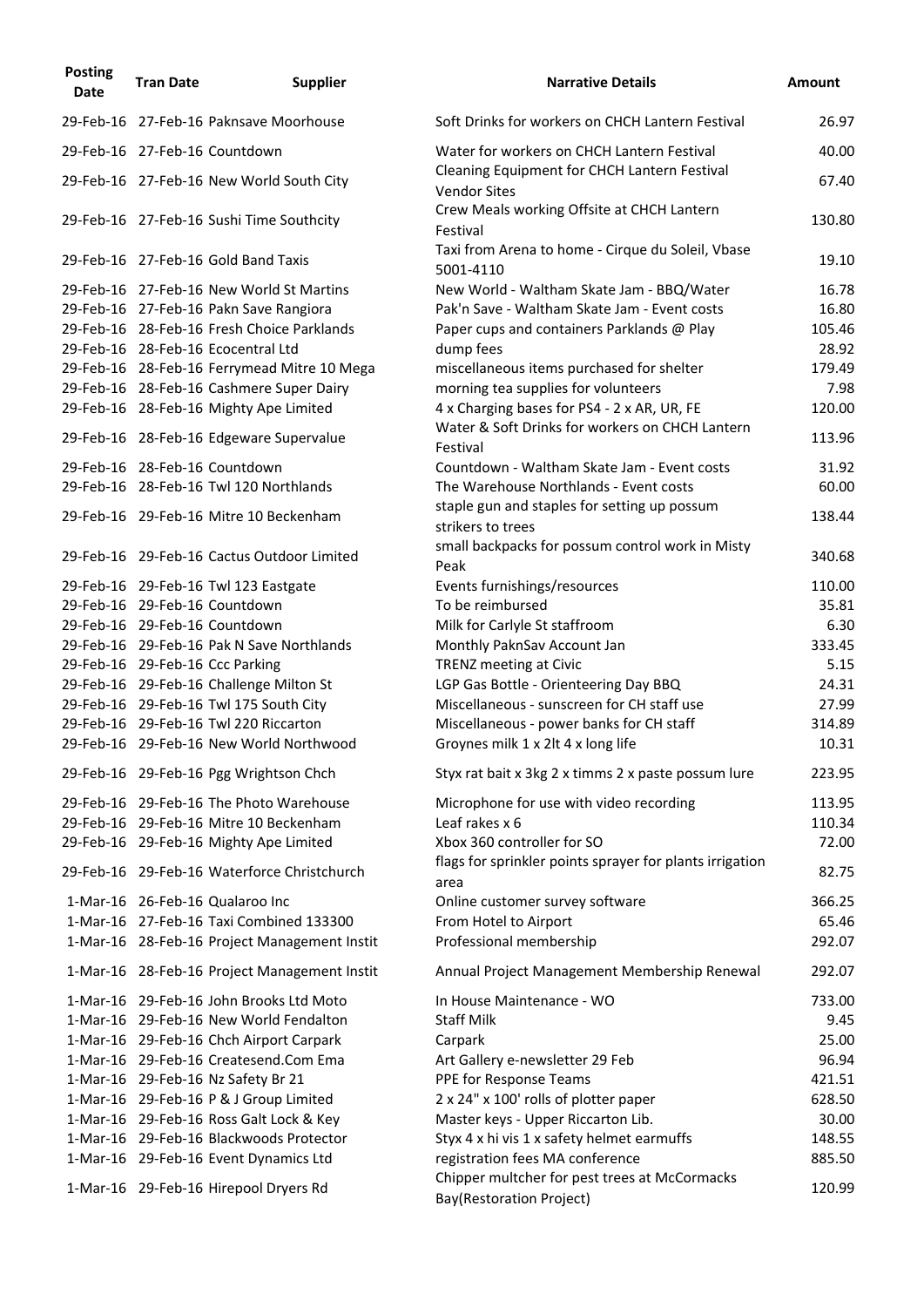| <b>Posting</b><br><b>Date</b> | <b>Tran Date</b>       | <b>Supplier</b>                              | <b>Narrative Details</b>                                                                                  | <b>Amount</b> |
|-------------------------------|------------------------|----------------------------------------------|-----------------------------------------------------------------------------------------------------------|---------------|
|                               |                        | 1-Mar-16 29-Feb-16 Rydges Latimer            | Error made by hotel on actual numbers. Refund<br>being processed.                                         | 459.00        |
|                               |                        | 1-Mar-16 29-Feb-16 Mainland Fasteners Ltd    | 60 No. of 4mm S/S screws, nuts and 5/16th washers<br>and tube of silicone for start blocks at Jellie Park | 102.52        |
|                               |                        | 1-Mar-16 29-Feb-16 Bp Connect Marshlands     | Trailer light connector                                                                                   | 13.99         |
|                               |                        | 1-Mar-16 29-Feb-16 Blackwoods Protector      | Temp staff PPE                                                                                            | 283.04        |
|                               |                        | 1-Mar-16 29-Feb-16 Mister Minit The Palms    | Locker Key Cutting                                                                                        | 9.90          |
|                               | 1-Mar-16 29-Feb-16 Bdt |                                              | Replacement Remote for Heating Unit Papanui<br>Service Centre - Governance staff area                     | 84.11         |
|                               |                        | 1-Mar-16 29-Feb-16 Farmers 5579              | New pants                                                                                                 | 79.99         |
|                               |                        | 1-Mar-16 29-Feb-16 Brighton Hammer Hardware  | Tape Measure P&S                                                                                          | 9.99          |
|                               |                        | 1-Mar-16 1-Mar-16 Supervalue Lyttelton       | LMH Board Seminar - 2 March 2016                                                                          | 20.74         |
| $1-Mar-16$                    |                        | 1-Mar-16 Paper Plus Eastgate                 | Postage bags and tubes to send completed<br>Community Service Award Posters to other CSOs                 | 27.95         |
|                               |                        |                                              |                                                                                                           |               |
| $1-Mar-16$                    |                        | 1-Mar-16 Caltex Blenheim Road                | Refilling Oneills Rental truck with Deisel                                                                | 6.14          |
| $1-Mar-16$                    |                        | 1-Mar-16 Twl 123 Eastgate                    | <b>Notebook for New Recruits</b>                                                                          | 1.59          |
| $1-Mar-16$                    |                        | 1-Mar-16 Four Square Akaroa                  | Catering - Freedom Camping Public Meeting 1<br><b>March 2016</b>                                          | 8.44          |
| $1-Mar-16$                    |                        | 1-Mar-16 Four Square Akaroa                  | Milk Akaroa Service Centre                                                                                | 15.40         |
| $1-Mar-16$                    |                        | 1-Mar-16 South City Lotto                    | Mail redirection - Lyttelton Lib.                                                                         | 255.00        |
| $1-Mar-16$                    |                        | 1-Mar-16 Ferrymead Mitre 10 Mega             | barrel bolts                                                                                              | 34.64         |
| $1-Mar-16$                    |                        | 1-Mar-16 Relish Catering                     | Full Day "How we work:" Session                                                                           | 200.10        |
| $1-Mar-16$                    |                        | 1-Mar-16 Relish Catering                     | Catering for Burwood Pegasus Community Board<br>Meeting held on 15 February 2016                          | 136.28        |
| $1-Mar-16$                    |                        | 1-Mar-16 Ccc Parking                         | Parking for meeting at Civic                                                                              | 2.05          |
|                               |                        | 1-Mar-16 1-Mar-16 Mitre 10 Mega Hornby       | Vic Park toilet repair parts                                                                              | 90.86         |
| 1-Mar-16                      |                        | 1-Mar-16 Z Carlton Corner                    | Petrol for Forklifts at CHCH Lantern Festival                                                             | 38.39         |
|                               |                        | 1-Mar-16 1-Mar-16 Pakn Save Rangiora         | milk for re-sale in the shop                                                                              | 12.90         |
|                               |                        | 1-Mar-16 1-Mar-16 Taxi Tech Factoring        | Taxi ChCh                                                                                                 | 71.40         |
|                               |                        | 2-Mar-16 26-Feb-16 Art Gallery Of Nsw Syd    | product samples - art gallery.                                                                            | 48.42         |
|                               |                        | 2-Mar-16 28-Feb-16 Surveymonkey.Com          | Survey Monkey subscription                                                                                | 40.50         |
|                               |                        | 2-Mar-16 28-Feb-16 Surveymonkey.Com          | Survey Monkey - Parklands @ Play                                                                          | 35.00         |
|                               |                        | 2-Mar-16 29-Feb-16 Hootsuite Media Inc.      | hootsuite licence Feb 2016                                                                                | 118.36        |
|                               |                        | 2-Mar-16 29-Feb-16 Facebk *7egk89ecr2        | Art Gallery Facebook post                                                                                 | 10.00         |
|                               |                        | 2-Mar-16 29-Feb-16 Facebk *92lef8wl92        | 7 Day Free Pass Facebook post                                                                             | 21.60         |
|                               |                        |                                              | NZ Womens Open, Sport & Rec, Summer bootcamp,                                                             |               |
|                               |                        | 2-Mar-16 29-Feb-16 Facebk *2fqtw8st62        | 'We want you to have your say' and 7 day free pass<br>Fac $*$                                             | 557.76        |
|                               |                        |                                              | Glass and plastic liquid cleaner for GPS windscreen                                                       |               |
|                               |                        | 2-Mar-16 29-Feb-16 Harvey Norman Moorehouse  | suction mounts. The mounts need to be cleaned pe<br>*                                                     | 14.61         |
|                               |                        | 2-Mar-16 29-Feb-16 Facebk *mama39e4t2        | Parklands @ play - Facebook Boosts                                                                        | 5.95          |
|                               |                        | 2-Mar-16 29-Feb-16 Facebk *lama39e4t2        | Parklans @ Play - Facebook Boosts                                                                         | 36.26         |
|                               |                        | 2-Mar-16 29-Feb-16 B&h Photo, 800-606-6969   | Wide angle lens adapter and polarising filter for<br>Nikon 14-24mm lens                                   | 652.57        |
|                               |                        | 2-Mar-16 29-Feb-16 Facebk *gsyv9929v2        | Facebook advertising                                                                                      | 110.13        |
|                               |                        | 2-Mar-16 29-Feb-16 Facebk *smmw59nzs2        | Facebook promotion for library events                                                                     | 96.34         |
|                               |                        |                                              | Catering - IHP hearings Coast Environment &                                                               |               |
|                               |                        | 2-Mar-16 29-Feb-16 Countdown Online Shopping | <b>Residential Bachs</b><br>Txt2Get Keyword - CakeVbase Code > BD                                         | 213.09        |
| $2-Mar-16$                    |                        | 1-Mar-16 Socket Group Limited                | Advertising<br>Txt2Get Keyword Promotion - CakeVbase code >                                               | 95.00         |
| $2-Mar-16$                    |                        | 1-Mar-16 Socket Group Limited                | 5001 Advertising                                                                                          | 95.00         |
| $2-Mar-16$                    | 1-Mar-16 Nzica         |                                              | <b>NZICA Training Courses</b>                                                                             | 640.00        |
| $2-Mar-16$                    |                        | 1-Mar-16 Freshchoice Barrington              | Refreshments for Glaser workshop                                                                          | 32.49         |
|                               |                        |                                              |                                                                                                           |               |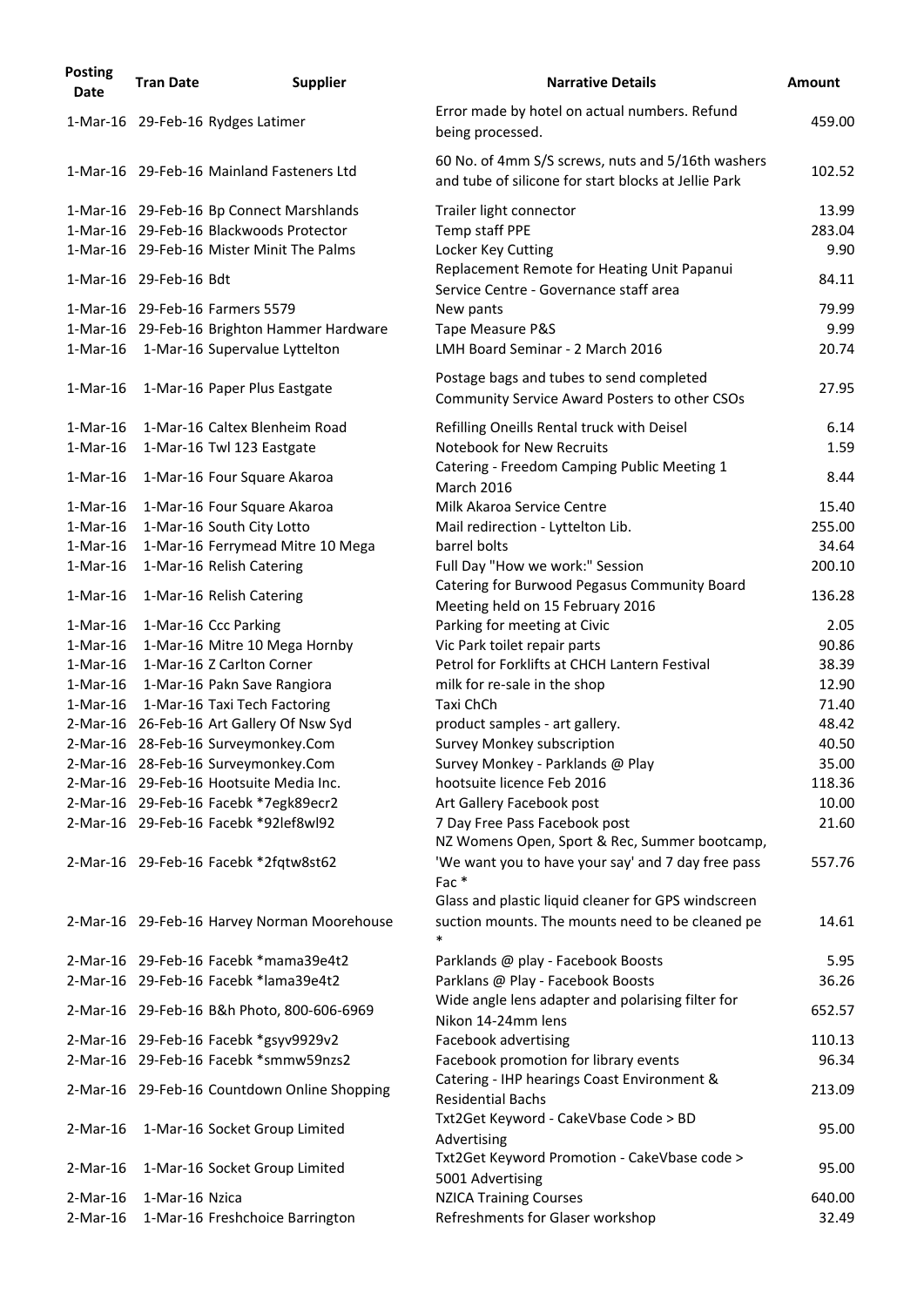| <b>Posting</b><br><b>Date</b> | <b>Tran Date</b>           | <b>Supplier</b>                           | <b>Narrative Details</b>                                                                     | <b>Amount</b> |
|-------------------------------|----------------------------|-------------------------------------------|----------------------------------------------------------------------------------------------|---------------|
| $2-Mar-16$                    |                            | 1-Mar-16 Nz Safety Br 23                  | Local events equipment                                                                       | 301.68        |
| $2-Mar-16$                    |                            | 1-Mar-16 Smc Pneumatics (NZ)              | In House Maintenance - WO                                                                    | 96.33         |
| $2-Mar-16$                    |                            | 1-Mar-16 Bunnings - 9476                  | plug covers and fluro tubes for Facility                                                     | 75.74         |
| $2-Mar-16$                    |                            | 1-Mar-16 Bunnings - 9482                  | wasp kill spray                                                                              | 16.86         |
| $2-Mar-16$                    |                            | 1-Mar-16 Bunnings - 9482                  | hook and chain for fastening appliances to wall                                              | 76.75         |
| $2-Mar-16$                    |                            | 1-Mar-16 Kiwi Cabs                        | Taxi for EVANZ meeting in Wellington                                                         | 36.30         |
| $2-Mar-16$                    |                            | 1-Mar-16 Wilson Parking New Zealan        | Parking at Civic, meetings                                                                   | 8.10          |
| $2-Mar-16$                    |                            | 1-Mar-16 Createsend.Com Ema               | Art Gallery 'Bulletin' 1 March                                                               | 9.97          |
| $2-Mar-16$                    |                            |                                           | cables                                                                                       | 44.28         |
|                               |                            | 1-Mar-16 Computer Dynamics Ltd            |                                                                                              |               |
| $2-Mar-16$                    |                            | 1-Mar-16 Bunnings - 9476                  | <b>Screws</b><br>Safety footwear for Building Inspectorn Sunscreen                           | 60.59         |
| $2-Mar-16$                    |                            | 1-Mar-16 Blackwoods Protector             | & hand sanitizer                                                                             | 267.66        |
| $2-Mar-16$                    |                            | 1-Mar-16 Min Bus Innovation & Em          | <b>Tenancy Tribunal application</b>                                                          | 20.44         |
| $2-Mar-16$                    |                            | 1-Mar-16 Bp 2go Westburn                  | battery                                                                                      | 11.90         |
| $2-Mar-16$                    |                            | 1-Mar-16 Blackwoods Protector             | Cyanuric acid/Chemical equip PoolSafe jelliepark                                             | 112.54        |
| $2-Mar-16$                    |                            | 1-Mar-16 Blackwoods Protector             | Cyanuric acid/Chemical equip PoolSafe Halswell                                               | 202.09        |
| $2-Mar-16$                    |                            | 1-Mar-16 Bunnings - 9482                  | leaf and playground raking                                                                   | 37.88         |
| $2-Mar-16$                    |                            | 1-Mar-16 Computer Dynamics Ltd            | <b>KVM Switch cables</b>                                                                     | 28.69         |
| $2-Mar-16$                    |                            | 1-Mar-16 French Country Collect           | Giftware for resale in BGVC                                                                  | 863.47        |
| $2-Mar-16$                    |                            | 2-Mar-16 Mitre 10 Rangiora                | Misc items for site                                                                          | 116.38        |
| $2-Mar-16$                    |                            | 2-Mar-16 Wsl Riccarton                    | Lot 55 Stationery for MenusVbase: 1-02-0114                                                  | 105.95        |
| $2-Mar-16$                    |                            | 2-Mar-16 Muswums Aotearoa                 | Museums Aotearoa annual membership                                                           | 50.00         |
| $2-Mar-16$                    |                            | 2-Mar-16 Mitre 10 Beckenham               | Cleaning materials for exhibition maintenance                                                | 29.69         |
| $2-Mar-16$                    |                            | 2-Mar-16 Waterforce Christchurch          | threaded diminishing union for large sprinker head                                           | 2.28          |
|                               |                            |                                           |                                                                                              |               |
|                               |                            | 2-Mar-16 2-Mar-16 Waterforce Christchurch | sprinkler heads and ancillary fittings<br>Purchase of cheese board for Bulletin editorial    | 231.93        |
| $2-Mar-16$                    |                            | 2-Mar-16 Canterbury Cheesemonger          | committee meeting. Meeting is attended by non<br><b>CCC staff</b>                            | 46.90         |
| $2-Mar-16$                    |                            | 2-Mar-16 New World South City             | Catering for 2 day offsite workshop for 21 delegates<br>$(517.70$ per head per day)          | 743.76        |
| $2-Mar-16$                    |                            | 2-Mar-16 Ferrymead Mitre 10 Mega          | Snap hook, Bolt, Washers Container and Spanner<br>for Lyttelton Rec Centre                   | 97.82         |
| $2-Mar-16$                    |                            | 2-Mar-16 Ferrymead Mitre 10 Mega          | Keys cut for Sandwich Road Toy Library                                                       | 57.22         |
| $2-Mar-16$                    |                            | 2-Mar-16 The Kitchen Cafe                 | Meeting with delegate from Japanese Embassy                                                  | 9.20          |
| $2-Mar-16$                    |                            | 2-Mar-16 Just Incredible Barring          | items for easter theme and feel tubs                                                         | 8.49          |
| $2-Mar-16$                    |                            | 2-Mar-16 Chch City Council Civic          | parking Coupons for NGOs visiting CCC                                                        | 93.00         |
| $2$ -Mar-16                   |                            | 2-Mar-16 National Storage Ltd             | Storage facility costs for overflow shop merchandise                                         | 458.00        |
|                               |                            |                                           | and storing tools and equipment.                                                             |               |
| $2$ -Mar-16                   |                            | 2-Mar-16 Mitre 10 Mega Hornby             | irrigation                                                                                   | 115.32        |
| $2-Mar-16$                    |                            | 2-Mar-16 Irrigation Warehouse             | irrigation                                                                                   | 500.84        |
| $2-Mar-16$                    |                            | 2-Mar-16 No 1 Fitness                     | slam balls and power bands JelliePark Gym                                                    | 93.90         |
| $2-Mar-16$                    |                            | 2-Mar-16 Hurrell Holdings Ltd             | x3 hats car parks team                                                                       | 65.55         |
| $2-Mar-16$                    |                            | 2-Mar-16 Edgeware Supervalue              | Catering - IHP residential deliberations                                                     | 9.62          |
| $2-Mar-16$                    |                            | 2-Mar-16 Edgeware Supervalue              | Catering - IHP residential deliberations<br>Parsley & Sage - Catering for Spreydon/Heathcote | 15.94         |
| $2-Mar-16$                    |                            | 2-Mar-16 Parsley And Sage                 | Community Board Meeting on Tuesday 1 March<br>2016 (Or *                                     | 152.84        |
|                               | 3-Mar-16 29-Feb-16 Goformz |                                           | Goformz Mar 16 sub health licensing                                                          | 98.06         |
| $3-Mar-16$                    |                            | 1-Mar-16 Countdown Online Shopping        | Catering for Council and Committee Meetings -<br><b>Biscuits</b>                             | 171.10        |
| 3-Mar-16                      |                            | 1-Mar-16 Facebk *3fvuh8jm92               | CBD 30 kph Facebook post                                                                     | 30.19         |
| $3-Mar-16$                    |                            | 1-Mar-16 Box.Com UK Ltd Usd               | Box Mar 16 sub                                                                               | 70.04         |
| $3-Mar-16$                    |                            | 1-Mar-16 Stirling Sports Nort             | Whistles for Lifeguards                                                                      | 26.91         |
| 3-Mar-16                      |                            | 1-Mar-16 Fulcrumapp.Com                   | Supply of Data Capture Tool CWW assets                                                       | 154.08        |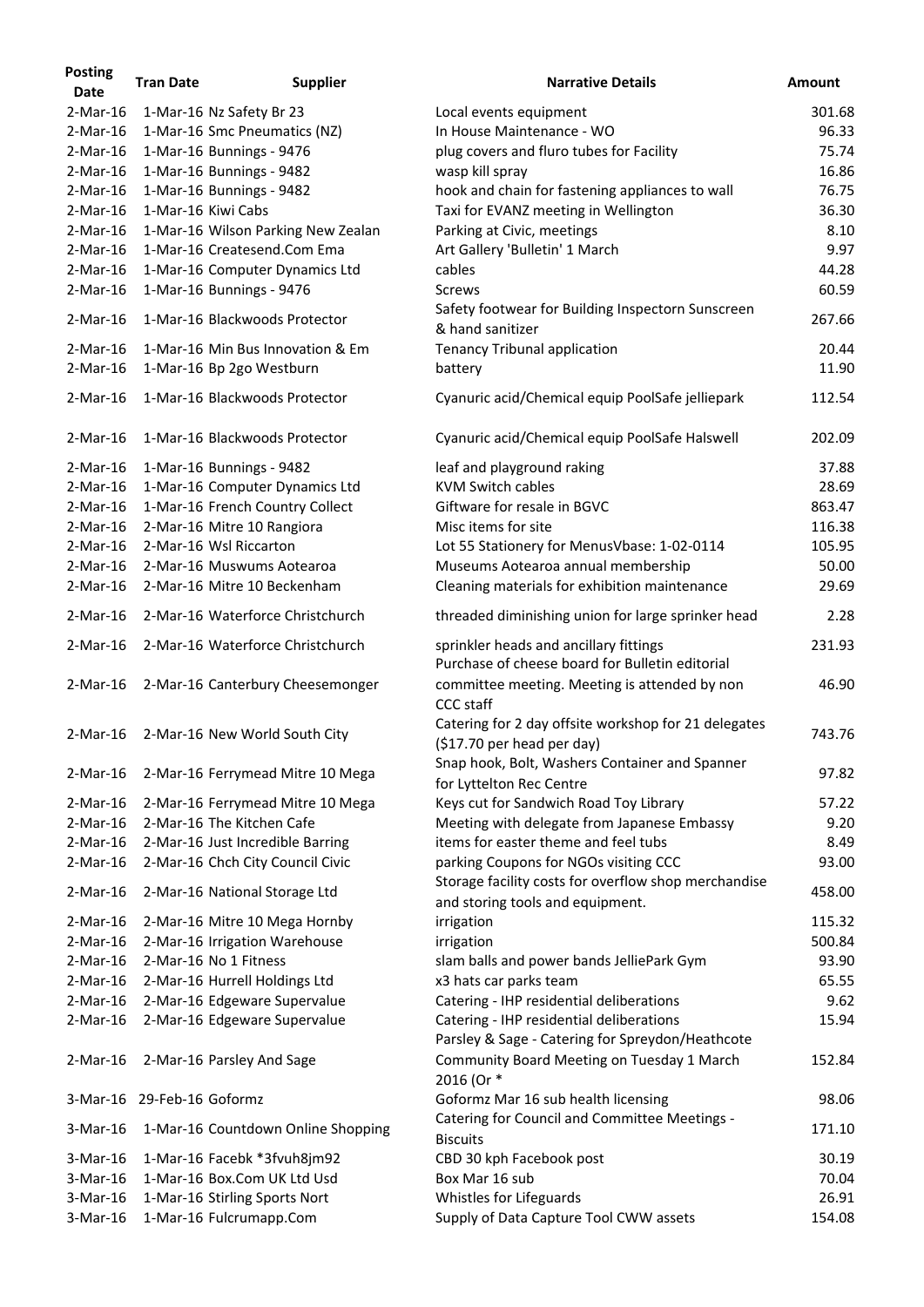| <b>Posting</b><br><b>Date</b> | <b>Tran Date</b> | <b>Supplier</b>                    | <b>Narrative Details</b>                                                                | <b>Amount</b> |
|-------------------------------|------------------|------------------------------------|-----------------------------------------------------------------------------------------|---------------|
| 3-Mar-16                      |                  | 1-Mar-16 Criterion Confernc Pl     | Attendance at Enhancing Customer Service<br>Conference - industry trends, best practise | 2318.54       |
| 3-Mar-16                      |                  | 1-Mar-16 Amazon. Uk Payments       | Library book                                                                            | 79.70         |
| 3-Mar-16                      |                  | 1-Mar-16 Will & Caro Pty Ltd       | Giftware for resale in BGVC                                                             | 437.43        |
| $3-Mar-16$                    |                  | 2-Mar-16 Bp Oil New Zealand L      | <b>Global Football Volunteer Expenses</b>                                               | 100.00        |
| 3-Mar-16                      |                  | 2-Mar-16 Westfield Gift Voucher    | Avice Hill Volunteer Expenses                                                           | 100.00        |
| $3-Mar-16$                    |                  | 2-Mar-16 Bp Oil New Zealand L      | Walk in Talk & Leisure Club Volunteer Expenses                                          | 100.00        |
| 3-Mar-16                      |                  | 2-Mar-16 Westfield Gift Voucher    | <b>Culture Galore Volunteer Expenses</b>                                                | 200.00        |
| 3-Mar-16                      |                  | 2-Mar-16 Saecowilson - Christch    | <b>Workshop Consumables</b>                                                             | 554.85        |
| 3-Mar-16                      |                  | 2-Mar-16 Blacks Fasteners Lt       | Self Tappers and Power Bits                                                             | 37.80         |
| 3-Mar-16                      |                  | 2-Mar-16 Nz Safety Br 23           | Protector safety gear                                                                   | 163.54        |
| 3-Mar-16                      |                  | 2-Mar-16 Arbi Monograms            | Monogram Jacket                                                                         | 8.23          |
| 3-Mar-16                      |                  | 2-Mar-16 Rockgas Nth Canterbury    | braided steel pipe fitting                                                              | 29.85         |
| 3-Mar-16                      |                  | 2-Mar-16 Createsend.Com Ema        | Recreation and Sport Centres Welcome Email 02<br><b>March 2016</b>                      | 8.28          |
| 3-Mar-16                      |                  | 2-Mar-16 Min Bus Innovation & Em   | <b>Tenancy Tribunal application</b>                                                     | 20.44         |
| $3-Mar-16$                    | 2-Mar-16 les Ltd |                                    | lights                                                                                  | 246.33        |
|                               |                  |                                    | items for smell machine and cleaning products                                           |               |
| $3-Mar-16$                    |                  | 2-Mar-16 Freshchoice Barrington    | suitable for SC                                                                         | 13.87         |
| 3-Mar-16                      |                  | 2-Mar-16 Take Note Ferrymead       | Postage to send two gift books given to Seattle<br><b>Sister City Assosiation</b>       | 122.02        |
| 3-Mar-16                      |                  | 2-Mar-16 New World St Martins      | morning tea supplies                                                                    | 22.94         |
| $3-Mar-16$                    |                  | 2-Mar-16 Bunnings - 9482           | Coach bolts for sand ladders                                                            | 29.87         |
|                               |                  |                                    | Consumables - additional provisions for Elm Grove                                       |               |
| 3-Mar-16                      |                  | 2-Mar-16 Couplands Bakeries        | and Gloucester Cts BBQ                                                                  | 4.95          |
|                               |                  |                                    | Consumables - Provisions for Elm Grove and                                              |               |
| 3-Mar-16                      |                  | 2-Mar-16 Mad Butcher Ferry Road    | <b>Gloucester Cts BBQ</b><br>Catering for Shirley/Papanui Community Board               | 13.99         |
| 3-Mar-16                      |                  | 2-Mar-16 New World Bishopdale      | meeting held on 2 March 2016 at Papanui Service<br>Centre                               | 84.27         |
| $3-Mar-16$                    |                  | 2-Mar-16 Eccocentral Ltd           | Refuse Disposal after CHCH Lantern festival during                                      | 62.66         |
| $3-Mar-16$                    |                  | 2-Mar-16 Elite Fitness Christchurc | packout                                                                                 | 29.95         |
| $3-Mar-16$                    |                  |                                    | Tricep Rope JelliePark Gym<br>milk and bread for re-sale in the shop                    | 29.48         |
|                               |                  | 2-Mar-16 Couplands Bakeries        | Taxi from home to International terminal CHC                                            |               |
| $3-Mar-16$                    |                  | 2-Mar-16 Blue Star Taxis           | airport                                                                                 | 62.20         |
| $3-Mar-16$                    |                  | 2-Mar-16 Caltex Hornby             | 2 litre bottle of trim milk for Hornby staffroom.<br>The French Bakery - Catering for   | 5.90          |
| 3-Mar-16                      |                  | 2-Mar-16 French Bakery Limited     | Spreydon/Heathcote Community Board Meeting on                                           | 61.80         |
|                               |                  |                                    | Tuesday 2 February 20 *                                                                 |               |
|                               |                  |                                    | The French Bakery - Catering for Port Hills Seminar                                     |               |
| $3-Mar-16$                    |                  | 2-Mar-16 French Bakery Limited     | on 23 February 2016 (Ordered by S/H Governance S<br>*                                   | 77.40         |
|                               |                  |                                    | The French Bakery - Catering for Focus Groups on 2                                      |               |
| 3-Mar-16                      |                  | 2-Mar-16 French Bakery Limited     | March 2016, for S/H Community Development<br>Adviser*                                   | 117.00        |
|                               |                  |                                    | The French Bakery - Catering for                                                        |               |
| 3-Mar-16                      |                  | 2-Mar-16 French Bakery Limited     | Spreydon/Heathcote Community Board Plan                                                 | 345.50        |
|                               |                  |                                    | Engagement Meeting - Tuesda *                                                           |               |
| 3-Mar-16                      |                  | 3-Mar-16 Mitre 10 Rangiora         | Credit Voucher Mitre 10 Rangiora                                                        | $-219.00$     |
| $3-Mar-16$                    |                  | 3-Mar-16 Relish Catering           | Morning Tea for Records and Information                                                 | 284.05        |
|                               |                  |                                    | Management Symposium                                                                    |               |
| $3-Mar-16$                    |                  | 3-Mar-16 Fresh Choice Parklands    | Retirement                                                                              | 410.27        |
| $3-Mar-16$                    |                  | 3-Mar-16 Boutique Print 2006 Ltd   | ARC conference supplies                                                                 | 120.18        |
| 3-Mar-16                      |                  | 3-Mar-16 Twl 120 Northlands        | Armor All, Container and Tie down                                                       | 56.20         |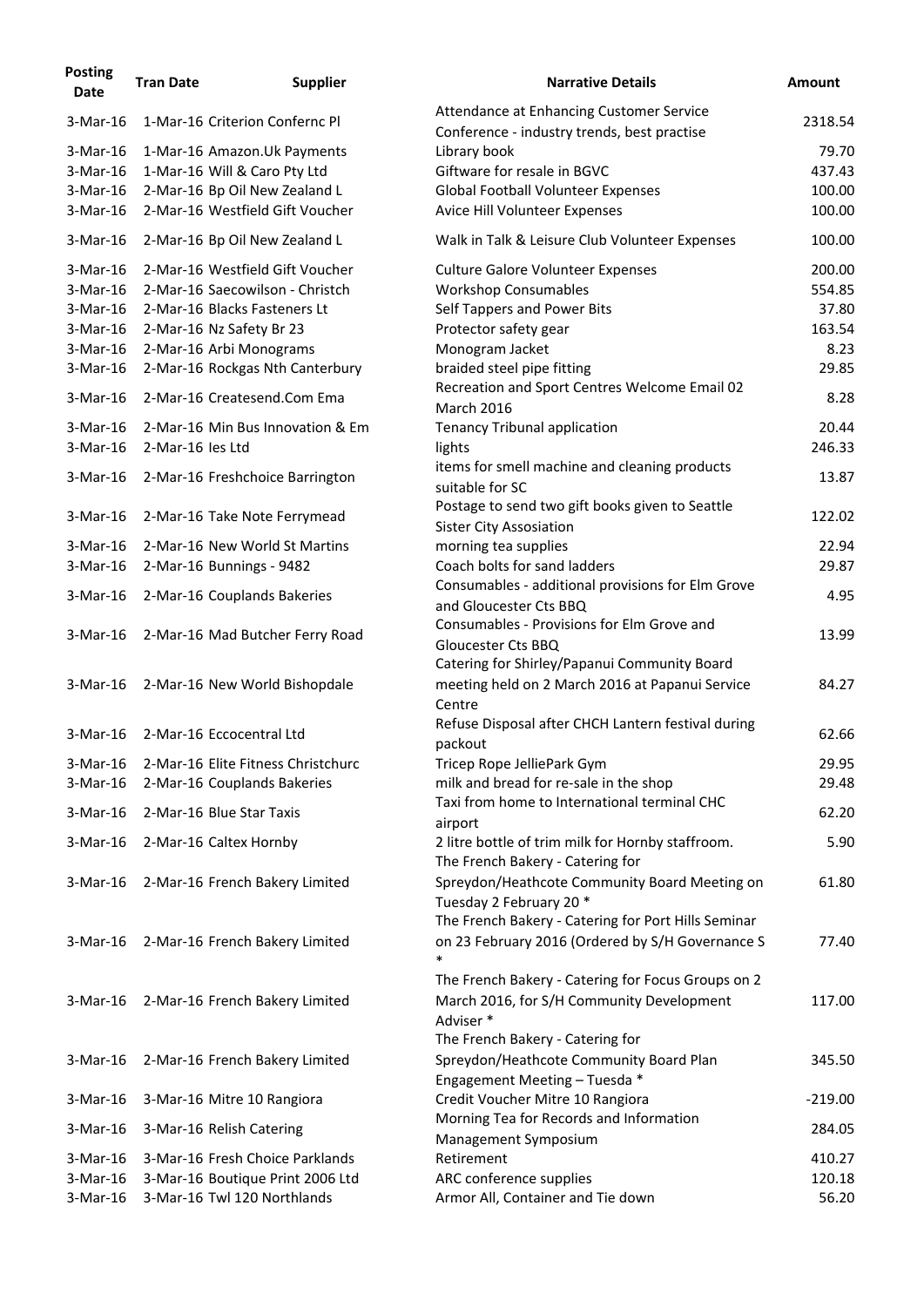| <b>Posting</b><br>Date | <b>Tran Date</b> | <b>Supplier</b>                   | <b>Narrative Details</b>                                                                                     | <b>Amount</b> |
|------------------------|------------------|-----------------------------------|--------------------------------------------------------------------------------------------------------------|---------------|
| 3-Mar-16               |                  | 3-Mar-16 Mitre 10 Beckenham       | Miscellaneous - 17x padlocks for exterior storage                                                            | 90.61         |
| 3-Mar-16               |                  | 3-Mar-16 Twl 123 Eastgate         | cupboards at Biddick Courts<br>Prize for competition at Children's Day                                       | 9.69          |
| $3-Mar-16$             |                  | 3-Mar-16 Wsl Eastgate             | Colouring in pens and pencils for community events                                                           | 41.95         |
| $3-Mar-16$             |                  | 3-Mar-16 Wsl Papanui              | <b>Frames for Board Certificates</b>                                                                         | 42.90         |
| $3-Mar-16$             |                  | 3-Mar-16 Canterbury Cheesemonger  | Catering for Meeting between mgmt teams of CAG,<br>Canterbury Museum and the Air force Museum                | 29.90         |
| $3-Mar-16$             |                  | 3-Mar-16 New World South City     | Catering for Meeting between mgmt teams of CAG,<br>Canterbury Museum and the Air force Museum                | 81.86         |
| $3-Mar-16$             |                  | 3-Mar-16 Twl 175 South City       | 2 tubs for cooling beer and wine for the cash bar                                                            | 14.00         |
| 3-Mar-16               |                  | 3-Mar-16 Property Council Nz      | Attendance at the Property Council of New Zealand<br>'The Blueprint Debate'                                  | 55.20         |
| $3-Mar-16$             |                  | 3-Mar-16 Sydenham Bakery          | Leaving morning tea as per council policy.                                                                   | 145.00        |
| 3-Mar-16               |                  | 3-Mar-16 Rebel Riccarton          | Prize for completing sports park survey                                                                      | 200.00        |
| $3-Mar-16$             |                  | 3-Mar-16 Caltex Riccarton         | petrol vouchers as donations to volunteer models<br>for parks photo shoot                                    | 580.00        |
| 3-Mar-16               |                  | 3-Mar-16 Living Springs           | Banks Peninsula Zone Committee Venue and<br>catering February 2016                                           | 545.90        |
| $3-Mar-16$             |                  | 3-Mar-16 Wsl Riccarton            | Supplies for Garden Awards ceremony 8 March<br>2016                                                          | 24.95         |
| $3-Mar-16$             |                  | 3-Mar-16 Hornby Working Mens      | Venue hire and catering charges for 2016<br>Riccarton/Wigram Garden Awards ceremony 8<br><b>March 2016</b>   | 1400.00       |
| 3-Mar-16               | 3-Mar-16 Nzifst  |                                   | NZIFST Membership                                                                                            | 197.77        |
| $3-Mar-16$             |                  | 3-Mar-16 Mighty Ape Limited       | NB - PS4 dual controller                                                                                     | 30.00         |
| 3-Mar-16               |                  | 3-Mar-16 Wsl South City           | Stationery - evidence dividers and filing pockets                                                            | 87.79         |
| 4-Mar-16               |                  | 2-Mar-16 Vimeo Plus               | Vimeo Licence for Staff Training Videos                                                                      | 93.01         |
| 4-Mar-16               |                  | 2-Mar-16 Cips Australia Pty       | Chartered Institute of Procurement & Supply<br>Membership                                                    | 278.46        |
| 4-Mar-16               |                  | 2-Mar-16 Freemans Dining Room Bar | snacks provided for members of community<br>working party for temporary library in Lyttelton,<br>including * | 43.50         |
| 4-Mar-16               |                  | 2-Mar-16 Yogaglo.Com              | Yogaglo website for upskilling                                                                               | 27.92         |
| 4-Mar-16               |                  | 2-Mar-16 Paknsave Moorhouse       | <b>Volunteer Expenses Training Sessions</b>                                                                  | 62.79         |
| 4-Mar-16               |                  | 3-Mar-16 Blacks Fasteners Lt      | <b>Workshop Stock</b>                                                                                        | 110.38        |
| 4-Mar-16               |                  | 3-Mar-16 Amalga Taxis 3-888-000   | LIAC meeting - taxi                                                                                          | 41.00         |
| 4-Mar-16               |                  | 3-Mar-16 Resene Paints            | Black Paint for gallery entry wall (goods entrance)                                                          | 105.35        |
| 4-Mar-16               |                  | 3-Mar-16 Shipleys Audiovisual     | Look at and repair cd player in stadium                                                                      | 172.50        |
| 4-Mar-16               |                  | 3-Mar-16 Bunnings - 9482          | drill bits and cup hooks to enable fixings of<br>appliances to walls                                         | 97.04         |
| 4-Mar-16               |                  | 3-Mar-16 Industrial Processors    | 28 bags of Perlite filter aid replacing DE filter media                                                      | 1051.10       |
| 4-Mar-16               |                  | 3-Mar-16 Blackwoods Protector     | H&S equipment- replacing expired hard hat + ear<br>muffs                                                     | 49.06         |
| 4-Mar-16               |                  | 3-Mar-16 Hirepool Ltd Ma          | Hire of trailer for Children's day Thursday to<br>Monday                                                     | 780.00        |
| 4-Mar-16               |                  | 3-Mar-16 Min Bus Innovation & Em  | <b>Tenancy Tribunal application</b>                                                                          | 20.44         |
| $4$ -Mar-16            |                  | 3-Mar-16 Min Bus Innovation & Em  | <b>Tenancy Tribunal application</b>                                                                          | 20.44         |
| 4-Mar-16               |                  | 3-Mar-16 Ministry Of Justice      | Attachment order to recover civil debt                                                                       | 50.00         |
| $4-Mar-16$             |                  | 3-Mar-16 Bunnings - 9482          | Trestle table for community events                                                                           | 67.00         |
| 4-Mar-16               |                  | 3-Mar-16 Richard Suckling         | Eye test                                                                                                     | 51.75         |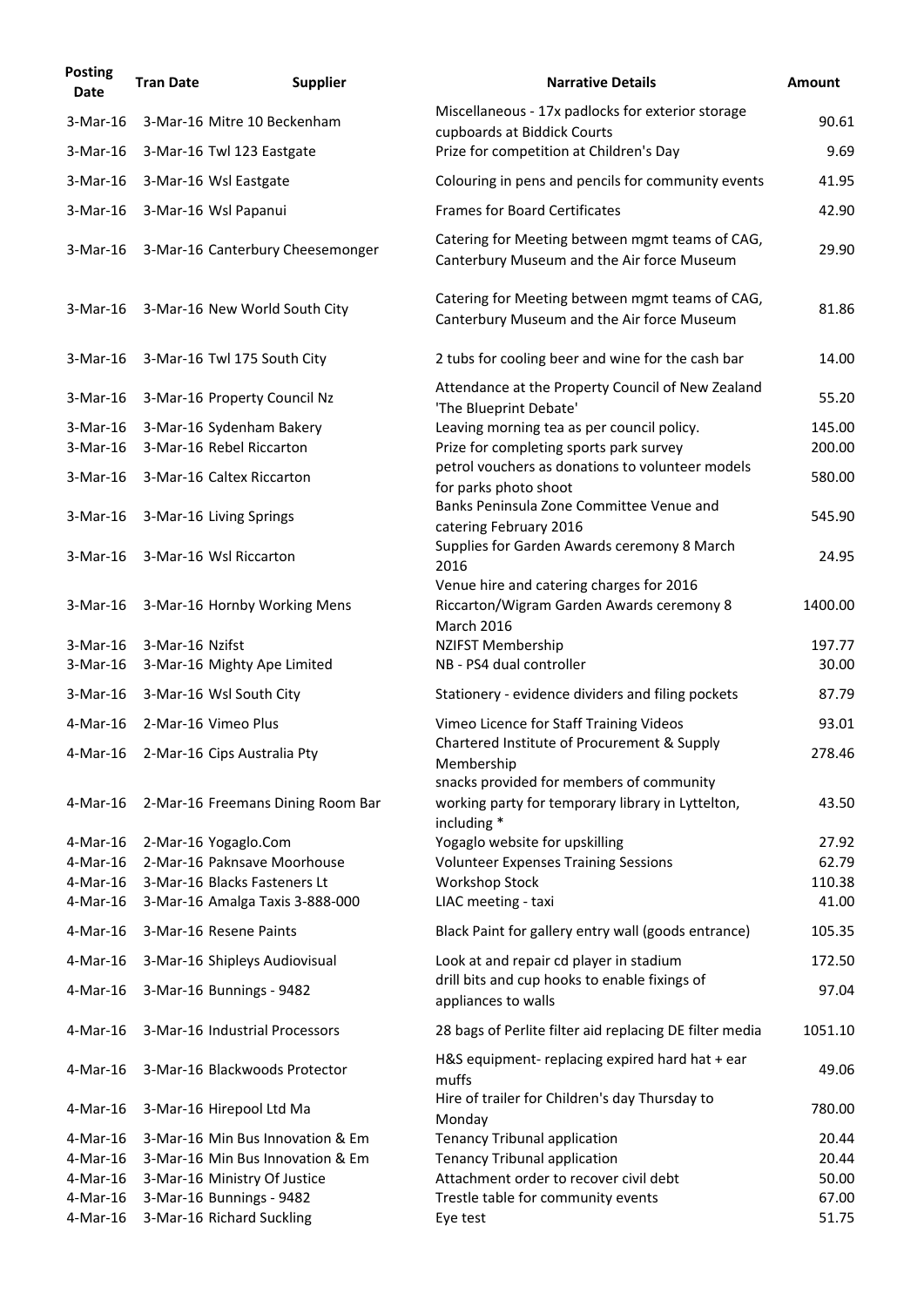| <b>Posting</b><br><b>Date</b> | <b>Tran Date</b>   | <b>Supplier</b>                         | <b>Narrative Details</b>                                                                                  | <b>Amount</b> |
|-------------------------------|--------------------|-----------------------------------------|-----------------------------------------------------------------------------------------------------------|---------------|
| 4-Mar-16                      |                    | 3-Mar-16 Bunnings - 9476                | Rope for use at Childrens Day event                                                                       | 23.36         |
| 4-Mar-16                      |                    | 3-Mar-16 Computer Food                  | Vertical mouse for laboratory computer                                                                    | 176.44        |
| $4$ -Mar-16                   |                    | 3-Mar-16 T L Parker Ltd                 | x6 new replacement radio batteries                                                                        | 786.60        |
| 4-Mar-16                      |                    | 4-Mar-16 Relish Catering                | LMH Board Seminar - 3 March 2016                                                                          | 77.74         |
| 4-Mar-16                      | 4-Mar-16 Hrinz Inc |                                         | HRINZ general membership                                                                                  | 399.00        |
| 4-Mar-16                      | 4-Mar-16 Hrinz Inc |                                         | HRINZ general membership                                                                                  | 399.00        |
| 4-Mar-16                      |                    | 4-Mar-16 Savemart Christchurch          | Fabric to make bolsters for mindbody room                                                                 | 19.99         |
| 4-Mar-16                      |                    | 4-Mar-16 Mrc Transmark Limited          | In House Maintenance - WO                                                                                 | 392.13        |
| 4-Mar-16                      |                    | 4-Mar-16 Fairfax Media (Ps)             | <b>Press Subscription</b>                                                                                 | 230.52        |
| 4-Mar-16                      |                    | 4-Mar-16 Twl 120 Northlands             | supplies for Children's day tape, sunblock, brushes,<br>chux clothes cable ties etc                       | 148.33        |
| 4-Mar-16                      |                    | 4-Mar-16 Auckland Co Op Taxis           | Taxi while in Auckland - Fiona Pardington exhibiton<br>etc - chit book had run out.                       | 16.30         |
| 4-Mar-16                      |                    | 4-Mar-16 Auckland Co Op Taxis           | Taxi while in Auckland - Fiona Pardington exhibiton<br>etc - chit book had run out.                       | 44.70         |
| 4-Mar-16                      |                    | 4-Mar-16 New World Northwood            | tea room supplies, nursery.                                                                               | 21.73         |
| 4-Mar-16                      |                    | 4-Mar-16 Goldpine Christchurch          | staples to fix fencing, nursery.                                                                          | 30.24         |
| 4-Mar-16                      |                    | 4-Mar-16 Blacks Fasteners Ltd           | cable ties to fix water pipes to wires, nursery.                                                          | 39.85         |
| 4-Mar-16                      |                    | 4-Mar-16 Safety & Apparel               | gloves, nursery.                                                                                          | 41.40         |
| 4-Mar-16                      |                    | 4-Mar-16 Ace Training                   | <b>Excel Course</b>                                                                                       | 360.06        |
| 4-Mar-16                      |                    | 4-Mar-16 Ccc Parking                    | <b>CCC</b> parking                                                                                        | 6.70          |
| 4-Mar-16                      |                    | 4-Mar-16 Chch City Council Civic        | Parking coupons                                                                                           | 62.00         |
| 4-Mar-16                      |                    | 4-Mar-16 Harding Consultants Ltd        | <b>IPENZ TG 2016 Conference</b>                                                                           | 765.00        |
| 4-Mar-16                      |                    | 4-Mar-16 Countdown                      | Bread and laundry powder for re sale in shop                                                              | 18.98         |
| 4-Mar-16                      |                    | 4-Mar-16 Battery Masta Ltd              | charging leads for fire pumps                                                                             | 21.90         |
| 4-Mar-16                      |                    | 4-Mar-16 South City Lotto               | Postage - customer purchase                                                                               | 8.50          |
|                               |                    | 7-Mar-16 25-Feb-16 Fitzwilliam Electric | Te hapua Dishwasher foot valve                                                                            | 16.85         |
|                               |                    | 7-Mar-16 1-Mar-16 Fulton Hogan Chch     | Gallery general signage                                                                                   | 105.80        |
| 7-Mar-16                      |                    | 3-Mar-16 Paknsave Moorhouse             | Catering for event                                                                                        | 76.69         |
| 7-Mar-16                      |                    | 3-Mar-16 Facebk *uxjrd8nl92             |                                                                                                           | 70.18         |
|                               |                    |                                         | CBD 30kph speed limit Facebook post                                                                       |               |
| 7-Mar-16                      |                    | 3-Mar-16 Paknsave Moorhouse             | Miscellaneous - vouchers for tenants temporarily<br>relocated to family/friends during major repairs in * | 250.00        |
| 7-Mar-16                      |                    | 3-Mar-16 Royal Garden Hotel             | <b>Blues Fest Australia</b>                                                                               | 8.62          |
| $7-Mar-16$                    |                    | 3-Mar-16 Royal Garden Hotel             | Beverages with Frontier Touring                                                                           | 17.23         |
| 7-Mar-16                      |                    | 3-Mar-16 Tfl Paddington Tic             | London Underground Tube pass                                                                              | 43.63         |
| 7-Mar-16                      |                    | 3-Mar-16 Heathrow Express               | Return train ticket, Heathrow Airport to Paddington<br>train station London                               | 61.08         |
| 7-Mar-16                      |                    | 4-Mar-16 Crazydomains.Com               | Lot 55 Domain Name DNS, Vbase 5001-4314                                                                   | 24.00         |
| 7-Mar-16                      |                    | 4-Mar-16 Crazydomains.Com               | Lot 55 Domain Name & HostingVbase 5001-4314                                                               | 178.30        |
| 7-Mar-16                      |                    | 4-Mar-16 Lancelot Fabrics               | Stuffing to make bolsters for mindbody room                                                               | 23.00         |
| 7-Mar-16                      |                    | 4-Mar-16 Para Rubber Christchur         | Foam chip for yoga bolsters                                                                               | 51.96         |
| 7-Mar-16                      |                    | 4-Mar-16 Decra Art Ltd                  | \$250.00 paid to Friends of Edmonds Gardens for<br>plaque from the Hagley Ferrymead Stationery Fund       | 250.00        |
| 7-Mar-16                      |                    | 4-Mar-16 Formassembly.Com               | Online form building software                                                                             | 380.81        |
| 7-Mar-16                      |                    | 4-Mar-16 Blackwoods Protector           | Health & Safety personal protection gear                                                                  | 134.91        |
| 7-Mar-16                      | 4-Mar-16 Nzica     |                                         | Recording suite webinar                                                                                   | 144.00        |
| 7-Mar-16                      |                    | 4-Mar-16 Wilson Parking New Zealan      | Parking at Civic, meetings                                                                                | 15.60         |
| 7-Mar-16                      |                    | 4-Mar-16 Bidvest Foodservice-Chris      | Ice blocks for the volunteers                                                                             | 316.76        |
| 7-Mar-16                      | 4-Mar-16 Kushi     |                                         | lunch Auckland travel - Fiona Pardington exhibition<br>etc                                                | 22.50         |
| $7-Mar-16$                    |                    | 4-Mar-16 Min Bus Innovation & Em        | Tenancy Tribunal application - 4/16 Conference St                                                         | 20.44         |
| 7-Mar-16                      |                    | 4-Mar-16 Ecocentral Ltd                 | eco drop                                                                                                  | 159.06        |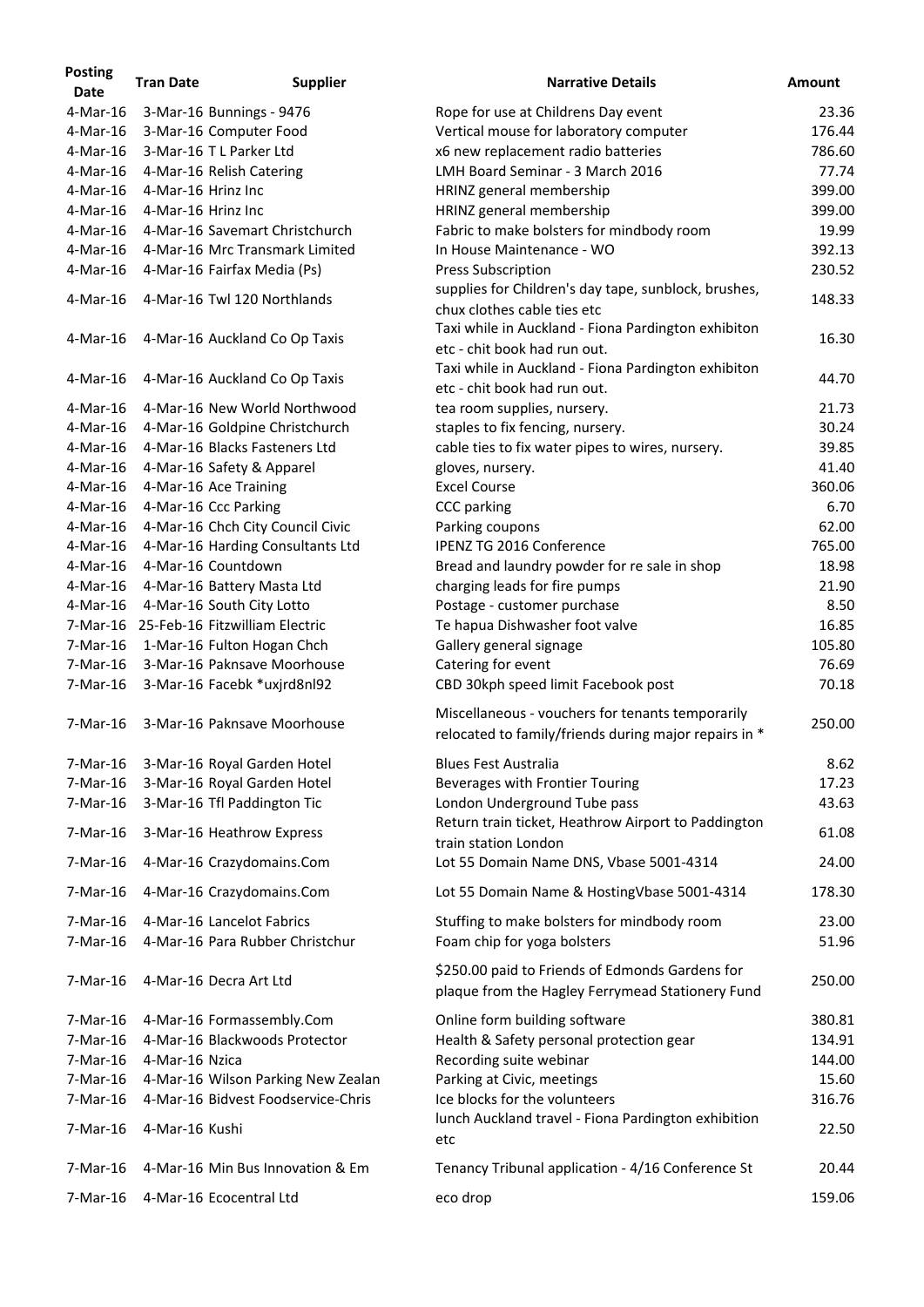| <b>Posting</b><br><b>Date</b> | <b>Tran Date</b>  | <b>Supplier</b>                     | <b>Narrative Details</b>                                                                            | <b>Amount</b> |
|-------------------------------|-------------------|-------------------------------------|-----------------------------------------------------------------------------------------------------|---------------|
| 7-Mar-16                      |                   | 4-Mar-16 Fairfax Media M            | New Zealand Gardener magazines for Garden Pride<br>Awards 2016                                      | 222.30        |
| 7-Mar-16                      |                   | 4-Mar-16 Oderings Nurseries         | assorted plants                                                                                     | 142.27        |
| 7-Mar-16                      |                   | 4-Mar-16 Oderings Nurseries         | assorted plants                                                                                     | 312.59        |
| $7-Mar-16$                    |                   | 4-Mar-16 Service Fees - Spendvision | Service Fees Spendvision                                                                            | 1361.66       |
| 7-Mar-16                      |                   | 4-Mar-16 Global Pc Shirley          | TP Link - High Power Wireless USB                                                                   | 69.00         |
| 7-Mar-16                      |                   | 4-Mar-16 Rydges Latimer Christchur  | Credit Voucher Rydges Latimer Christchur<br>Smiths City Market for a new microwave for the 4th      | $-459.00$     |
| 7-Mar-16                      |                   | 4-Mar-16 Smiths City 3207           | floor                                                                                               | 174.99        |
| 7-Mar-16                      |                   | 4-Mar-16 Blackwoods Protector       | PPE gear<br>Ice purchased online for the Doprah gig at the                                          | 318.42        |
| 7-Mar-16                      |                   | 4-Mar-16 Countdown Online Shopping  | Christchurch art Gallery                                                                            | 61.50         |
| 7-Mar-16                      |                   | 4-Mar-16 Royal Garden Hotel         | Cirque du Soleil                                                                                    | 17.15         |
| 7-Mar-16                      |                   | 4-Mar-16 Bodos Schloss              | Ticketek Australia GM                                                                               | 19.54         |
| 7-Mar-16                      | 4-Mar-16 Aubaine  |                                     | Breakfest - London                                                                                  | 48.23         |
| 7-Mar-16                      |                   | 4-Mar-16 Trophy Shop                | Engrave name plates for Rural fire Parties GPS<br>boxes                                             | 71.90         |
| 7-Mar-16                      |                   | 5-Mar-16 Hms Airport Terminal       | Meal                                                                                                | 11.60         |
| 7-Mar-16                      |                   | 5-Mar-16 Novotel & Ibis Ellerslie   | Dinner                                                                                              | 30.50         |
| 7-Mar-16                      |                   | 5-Mar-16 Auckland Co Op Taxis       | travel to supplier                                                                                  | 48.50         |
| 7-Mar-16                      |                   | 5-Mar-16 Paper Plus Northlands      | Wall planner (none left at OfficeMax)<br>Support to Fiji Container - Bottled Water                  | 5.99          |
| 7-Mar-16                      |                   | 5-Mar-16 Twl 123 Eastgate           | contribution of 12 6packs 1 ltr filtered water<br>(Cyclone Re *                                     | 67.00         |
| 7-Mar-16                      |                   | 5-Mar-16 Twl 120 Northlands         | Tie Down                                                                                            | 9.00          |
| 7-Mar-16                      |                   | 5-Mar-16 Auckland Co Op Taxis       | Taxi while in Auckland - Fiona Pardington exhibition<br>etc - chit book had run out.                | 12.30         |
| 7-Mar-16                      | 5-Mar-16 Sheinkin |                                     | lunch Auckland travel - Fiona Pardington exhibition<br>etc                                          | 12.50         |
| 7-Mar-16                      |                   | 5-Mar-16 Auckland Co Op Taxis       | Taxi while in Auckland - Fiona Pardington exhibition<br>etc - chit book had run out.                | 16.50         |
| 7-Mar-16                      |                   | 5-Mar-16 Chch Airport Carpark       | carparking airport - Auckland travel - Fiona<br>Pardington exhibition etc                           | 64.00         |
| 7-Mar-16                      |                   | 5-Mar-16 Countdown                  | Biscuits for sister city meetings                                                                   | 11.25         |
| $7-Mar-16$                    |                   | 5-Mar-16 Countdown                  | food and drink for volunteer lunch                                                                  | 22.50         |
| 7-Mar-16                      |                   | 5-Mar-16 Mitre 10 Beckenham         | water carriers for volunteer events                                                                 | 37.49         |
| 7-Mar-16                      |                   | 5-Mar-16 Hell Pizza Sydenham        | volunteer expenses for lunch provided by rangers                                                    | 179.50        |
| 7-Mar-16                      |                   | 5-Mar-16 Gold Band Taxis            | Taxi - Auckland                                                                                     | 56.40         |
| 7-Mar-16                      |                   | 5-Mar-16 Auckland Co Op Taxis       | Taxi - Auckland                                                                                     | 80.00         |
| 7-Mar-16                      |                   | 5-Mar-16 Countdown                  | Countdown - Koha for Walk'n'Talk Talkers, for SH                                                    | 60.00         |
|                               |                   |                                     | <b>Community Recreation Adviser.</b>                                                                |               |
| 7-Mar-16                      |                   | 6-Mar-16 Auckland Co Op Taxis       | travel to venue                                                                                     | 12.50         |
| 7-Mar-16                      |                   | 6-Mar-16 Auckland Taxi Service      | travel to Supplier                                                                                  | 22.80         |
| 7-Mar-16                      |                   | 6-Mar-16 New World South City       | Volunteer Expenses - First Aid Course Training<br>Welfare & Rescue Volunteers catering incl. gluten | 140.86        |
|                               |                   |                                     | fre $*$<br>lamp bulbs /drain cleaner for flat/anchor bolts for                                      |               |
| 7-Mar-16                      |                   | 6-Mar-16 Bunnings - 9482            | fastening appliances to wall                                                                        | 112.04        |
| $7-Mar-16$                    |                   | 6-Mar-16 Ecocentral Ltd             | dump fees                                                                                           | 19.28         |
| 7-Mar-16                      |                   | 6-Mar-16 Ferrymead Mitre 10 Mega    | Miscellaneous items purcased for shelter                                                            | 24.66         |
| 7-Mar-16                      |                   | 6-Mar-16 Auckland Co Op Taxis       | Taxi - Auckland                                                                                     | 17.70         |
| 7-Mar-16                      |                   | 6-Mar-16 Auckland Co Op Taxis       | Taxi - Auckland                                                                                     | 20.70         |
| 7-Mar-16                      |                   | 6-Mar-16 Auckland Showgrounds Cate  | Meal                                                                                                | 31.50         |
| $7-Mar-16$                    |                   | 7-Mar-16 Mitre 10 Bishopdale        | Dish washer rinse aid                                                                               | 29.92         |
| 7-Mar-16                      |                   | 7-Mar-16 Simply Catering            | LMH Board Seminar - 3 Feb 2016                                                                      | 200.10        |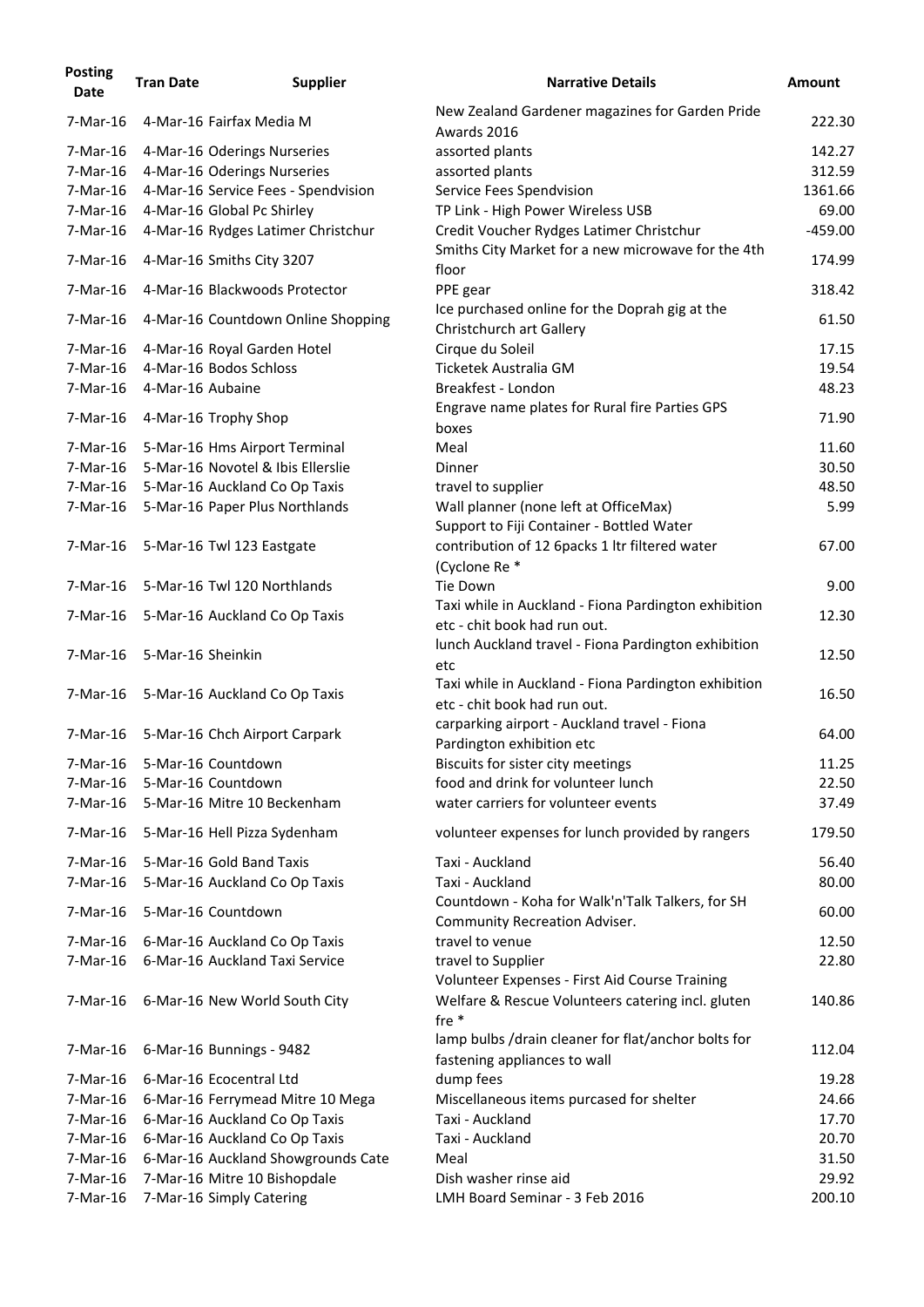| <b>Posting</b><br><b>Date</b> | <b>Tran Date</b> | <b>Supplier</b>                                               | <b>Narrative Details</b>                                                                                                                        | <b>Amount</b> |
|-------------------------------|------------------|---------------------------------------------------------------|-------------------------------------------------------------------------------------------------------------------------------------------------|---------------|
| 7-Mar-16                      |                  | 7-Mar-16 Fairfax Media (Ps)                                   | Press account for February including 2% surcharge                                                                                               | 230.72        |
| 7-Mar-16                      |                  | 7-Mar-16 Countdown                                            | Catering items for morning tea for the Greater<br>Linwood Forum                                                                                 | 8.30          |
| 7-Mar-16                      |                  | 7-Mar-16 Countdown                                            | Milk for Carlyle St staffroom                                                                                                                   | 4.98          |
| 7-Mar-16                      |                  | 7-Mar-16 Ccc Parking                                          | Meeting with TBIG                                                                                                                               | 5.15          |
| 7-Mar-16                      |                  | 7-Mar-16 Relish Catering                                      | Catering - Community Board Chairpersons Forum 7<br><b>March 2016</b>                                                                            | 229.31        |
| 7-Mar-16                      |                  | 7-Mar-16 Just Incredible Hornby                               | Volunteer expenses                                                                                                                              | 52.00         |
| 7-Mar-16                      |                  | 7-Mar-16 Air Con NZ 2000 Limited                              | Styx office & compound and groynes compound<br>electrical tagging                                                                               | 681.99        |
| 7-Mar-16                      |                  | 7-Mar-16 Dash Tickets Nz                                      | <b>Education Rangers attending Project Wild Thing</b><br>movie                                                                                  | 20.50         |
| 7-Mar-16                      |                  | 7-Mar-16 Countdown                                            | Catering for Burwood Pegasus Community Board<br>Meeting 7 March 2016                                                                            | 17.63         |
| 7-Mar-16                      |                  | 7-Mar-16 Caltex Redwood                                       | milk for staff                                                                                                                                  | 6.00          |
| 7-Mar-16                      |                  | 7-Mar-16 Auldhouse Computer                                   | MS Project training                                                                                                                             | 914.25        |
| 7-Mar-16                      |                  | 7-Mar-16 Mighty Ape Limited                                   | PS4 recharger dock for SO                                                                                                                       | 44.00         |
| 7-Mar-16                      |                  | 7-Mar-16 Auckland Showgrounds Cate                            | Meal                                                                                                                                            | 33.50         |
| 8-Mar-16                      |                  | 5-Mar-16 Royal Garden Hotel                                   | AEG Ogden Australia                                                                                                                             | 8.58          |
| 8-Mar-16                      |                  | 6-Mar-16 Novotel & Ibis Ellerslie                             | Meal                                                                                                                                            | 8.00          |
| 8-Mar-16                      | 6-Mar-16 Safran  |                                                               | dinner                                                                                                                                          | 25.50         |
| 8-Mar-16                      |                  | 6-Mar-16 Rics Subs Nzd Cybs                                   | Payment for annual RICS membership                                                                                                              | 812.00        |
| 8-Mar-16                      |                  | 6-Mar-16 Iz *unite Taxis Heathrow                             | Taxi to Paddington train station London                                                                                                         | 23.88         |
| 8-Mar-16                      | 6-Mar-16 Aubaine |                                                               | Breakfast - London                                                                                                                              | 39.07         |
| 8-Mar-16                      | 6-Mar-16 Safran  |                                                               | Meal                                                                                                                                            | 40.50         |
| 8-Mar-16                      |                  | 7-Mar-16 Blackwoods Protector                                 | <b>Protective Safety Gear</b>                                                                                                                   | 373.82        |
| 8-Mar-16                      |                  | 7-Mar-16 Bunnings - 9482                                      | small linked chain for fastening appliances to walls                                                                                            | 65.90         |
| 8-Mar-16                      |                  | 7-Mar-16 Hirepool Ltd Ma                                      | Credit Voucher Hirepool Ltd Ma                                                                                                                  | $-299.30$     |
| 8-Mar-16                      |                  | 7-Mar-16 Blackwoods Protector                                 | Protective eyewear for Building Inspectore                                                                                                      | 26.22         |
| 8-Mar-16                      |                  | 7-Mar-16 Mad Butcher Ferry Road                               | Consumables - Provisions for Aorangi Cts BBQ                                                                                                    | 14.98         |
| 8-Mar-16                      |                  | 7-Mar-16 Bunnings - 9476                                      | tools                                                                                                                                           | 35.91         |
| 8-Mar-16                      |                  | 7-Mar-16 Industrial Processors                                | Perlite for water treatment                                                                                                                     | 1108.27       |
| 8-Mar-16                      |                  | 7-Mar-16 Bookit.Co.Nz                                         | Airbus travel into AKL CBD & return                                                                                                             | 28.00         |
| 8-Mar-16                      |                  | 7-Mar-16 Bookit.Co.Nz                                         | Airbus fare to Ackl CDB & return                                                                                                                | 28.00         |
| 8-Mar-16                      |                  | 7-Mar-16 Ross Galt Lock & Key                                 | padlocks                                                                                                                                        | 334.80        |
| 8-Mar-16                      |                  | 7-Mar-16 Auckland Co Op Taxis                                 | Taxi - Auckland                                                                                                                                 | 16.50         |
| 8-Mar-16                      |                  | 8-Mar-16 Auckland Co Op Taxis                                 | taxi from hotel to supplier                                                                                                                     | 32.30         |
|                               |                  |                                                               |                                                                                                                                                 | 54.30         |
| 8-Mar-16<br>8-Mar-16          |                  | 8-Mar-16 Auckland Co Op Taxis<br>8-Mar-16 Flowers On Cashmere | taxi from supplier to airport<br>Flowers for top table for Hagley Ferrymead                                                                     | 107.00        |
| 8-Mar-16                      |                  | 8-Mar-16 Award Plastics Ltd                                   | Community Garden Pride Awards 2016<br>Perspex cleaner                                                                                           | 284.97        |
| 8-Mar-16                      |                  | 8-Mar-16 Wgtn Combined Taxis                                  | taxi Wellington 8 Mar 2016 TAGG/WAGG Meeting                                                                                                    | 50.60         |
| 8-Mar-16                      |                  | 8-Mar-16 Conferences & Events 12                              | NZ Society for Earthquake Engineering 2016<br>Conference: Reducing Risk Raising Resilience<br>Conference attendance - NZ Society for Earthquake | 448.50        |
| 8-Mar-16                      |                  | 8-Mar-16 Conferences & Events 12                              | Engineering 2016 Conference : Reducing Risk Raisin<br>$\ast$                                                                                    | 770.50        |
| 8-Mar-16                      |                  | 8-Mar-16 Wsl Hornby                                           | Diary                                                                                                                                           | 5.00          |
| 8-Mar-16                      |                  | 8-Mar-16 Paper Plus Hornby                                    | 2 Diaries                                                                                                                                       | 25.98         |
| 8-Mar-16                      |                  | 8-Mar-16 Thode Knife & Saw Ltd                                | <b>Blade Sharpening</b>                                                                                                                         | 54.93         |
| 8-Mar-16                      |                  | 8-Mar-16 Twl 220 Riccarton                                    | Plates                                                                                                                                          | 160.00        |
| 8-Mar-16                      |                  | 8-Mar-16 Countdown                                            | avice hill                                                                                                                                      | 24.08         |
| 8-Mar-16                      |                  | 8-Mar-16 New World Halswell                                   | Coffee                                                                                                                                          | 11.98         |
| 8-Mar-16                      |                  | 8-Mar-16 Hornby Working Mens                                  | Juice for Garden Pride Award function                                                                                                           | 135.00        |
|                               |                  |                                                               |                                                                                                                                                 |               |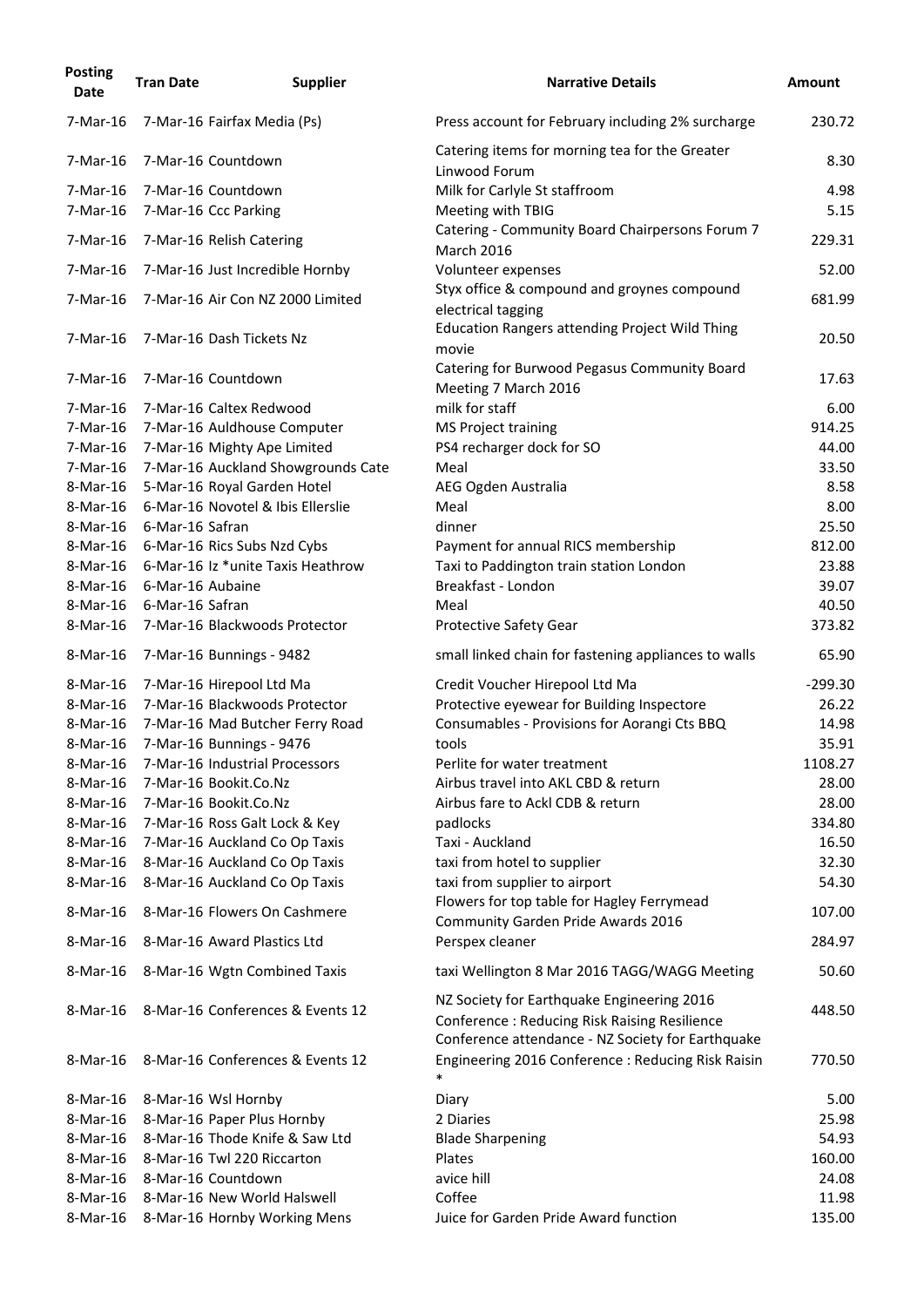| <b>Posting</b><br><b>Date</b> | <b>Tran Date</b> | <b>Supplier</b>                                                 | <b>Narrative Details</b>                                                           | <b>Amount</b>    |
|-------------------------------|------------------|-----------------------------------------------------------------|------------------------------------------------------------------------------------|------------------|
| 8-Mar-16<br>8-Mar-16          | 8-Mar-16 Branz   | 8-Mar-16 Adgraphix Ltd                                          | <b>BRANZ - Managing Moisture Seminar</b><br>Safety Signs - Pump Stations           | 368.00<br>854.09 |
| 8-Mar-16                      |                  | 8-Mar-16 Airpark Canterbury Ltd                                 | Airport parking while away at workshop in Auckland                                 | 42.00            |
|                               |                  |                                                                 | Newspapers and catering supplies for IHP 12 Feb - 8                                |                  |
| 8-Mar-16                      |                  | 8-Mar-16 Parram Grocery Store                                   | Mar                                                                                | 28.17            |
| 8-Mar-16<br>9-Mar-16          |                  | 8-Mar-16 Waikato Cabs Limited<br>3-Mar-16 Immigrationcenter.Com | Taxi - Auckland<br><b>ESTA</b>                                                     | 62.60<br>131.83  |
| 9-Mar-16                      |                  | 6-Mar-16 Museums Australia                                      | Application for 2016 Museums Australasia<br>Multimedia & Publication Design Awards | 161.38           |
| 9-Mar-16                      |                  | 6-Mar-16 Royal Garden Hotel                                     | Royal Garden Hotel London x 3 nights                                               | 1383.97          |
| 9-Mar-16                      |                  | 7-Mar-16 Somerset Grocer                                        | Breakfast for 2 staff members travelling for work                                  | 37.40            |
| 9-Mar-16                      | 7-Mar-16 Safran  |                                                                 | Dinner                                                                             | 31.00            |
| 9-Mar-16                      |                  | 7-Mar-16 Trumba Corporation                                     | Trumba march 2016                                                                  | 196.91           |
| 9-Mar-16                      |                  | 7-Mar-16 Paknsave Moorhouse                                     | Miscellaneous - BBQ gift voucher draw                                              | 25.00            |
| 9-Mar-16                      | 7-Mar-16 Safran  |                                                                 | Meal                                                                               | 46.50            |
| 9-Mar-16                      |                  | 8-Mar-16 Tokyo Club                                             | Meal                                                                               | 28.00            |
| 9-Mar-16                      |                  | 8-Mar-16 Blackwoods Protector                                   | hose clamps                                                                        | 35.00            |
| 9-Mar-16                      |                  | 8-Mar-16 Ullrich Alumnm Co Ltd                                  | Aluminium Strip for Hotere Malady Panels                                           | 107.30           |
| 9-Mar-16                      |                  | 8-Mar-16 Bunnings - 9482                                        | anchor bolt with eye for fastening appliances to<br>walls                          | 20.94            |
| 9-Mar-16                      |                  | 8-Mar-16 Parsley And Sage                                       | <b>Catering for Community Board Meeting</b>                                        | 113.28           |
| 9-Mar-16                      |                  | 8-Mar-16 Bunnings - 9482                                        | Item to secure display product                                                     | 36.74            |
| 9-Mar-16                      |                  | 8-Mar-16 Createsend.Com Ema                                     | Cycleways: Benefits of cycling tool, an accessible<br>city centre and more         | 33.34            |
| 9-Mar-16                      |                  | 8-Mar-16 Createsend.Com Ema                                     | Jellie Park Management Plan                                                        | 47.20            |
| 9-Mar-16                      |                  | 8-Mar-16 Moj 267 Dept                                           | Possession Warrant - 22 Bridgewater Courts                                         | 200.00           |
| 9-Mar-16                      |                  | 8-Mar-16 Canterbury Landscape Supp                              | pebbles for propagation bed, nursery.                                              | 9.00             |
| 9-Mar-16                      |                  | 8-Mar-16 Parsley And Sage                                       | <b>Board Catering</b>                                                              | 65.44            |
| 9-Mar-16                      |                  | 8-Mar-16 Para Rubber Christchur                                 | Foam rubber for seating on the Outreach van                                        | 34.85            |
| 9-Mar-16                      |                  | 8-Mar-16 New Zealand Planning Inst                              | Registration fees for One day workshop, Intro to<br>Plan Making                    | 450.00           |
| 9-Mar-16                      |                  | 8-Mar-16 Oderings Nurseries                                     | Solo sprayer                                                                       | 79.99            |
| 9-Mar-16                      |                  | 8-Mar-16 Computer Dynamics Limited                              | Modem CCC Comms Upgrade                                                            | 604.33           |
| 9-Mar-16                      |                  | 8-Mar-16 Plumbing World #81                                     | irrigation part                                                                    | 14.95            |
| 9-Mar-16                      |                  | 8-Mar-16 Bp Connect Marshlands                                  | gas bottles swap                                                                   | 38.99            |
| 9-Mar-16                      |                  | 8-Mar-16 Tokyo Club                                             | Meal                                                                               | 53.00            |
| 9-Mar-16                      |                  | 8-Mar-16 Chun Ki Choi                                           | Taxi - ChCh                                                                        | 58.00            |
| 9-Mar-16                      |                  | 9-Mar-16 Ccc Parking                                            | Parking - Board Related Matters - 9 March 2016                                     | 5.15             |
| 9-Mar-16                      |                  | 9-Mar-16 Ccc Parking                                            | Parking - Board Related Matters - 9 March 2016                                     | 6.70             |
| 9-Mar-16                      |                  | 9-Mar-16 Carrel Electrade Ltd                                   | In House Maintenance - WO                                                          | 408.33           |
| 9-Mar-16                      |                  | 9-Mar-16 Rebel Sports                                           | Vouchers for prize packs relating to Le Race<br>promotions and competitons.        | 155.00           |
| 9-Mar-16                      |                  | 9-Mar-16 Mrc Transmark Limited                                  | In House Maintenance - WO & Grit Tank #3 Piping                                    | 125.99           |
| 9-Mar-16                      |                  | 9-Mar-16 Ccc Parking                                            | Parking - Training Civic 9 March 2016                                              | 3.60             |
| 9-Mar-16                      |                  | 9-Mar-16 Ccc Parking                                            | Parking - Training Civic 9 March 2016                                              | 6.70             |
| 9-Mar-16                      |                  | 9-Mar-16 Ccc Parking                                            | Parking - Training Civic 9 March 2016                                              | 6.70             |
| 9-Mar-16                      |                  | 9-Mar-16 Fresh Choice Parklands                                 | Staff room expenses - coffee, milk, dish cloths, tea,<br>sugar                     | 70.13            |
| 9-Mar-16                      |                  | 9-Mar-16 Countdown                                              | <b>Function for externals</b>                                                      | 92.91            |
| 9-Mar-16                      |                  | 9-Mar-16 The Mad Butcher Colombo                                | Consumables - bbq supplies                                                         | 30.94            |
| 9-Mar-16                      |                  | 9-Mar-16 Noble-Adams Machinery                                  | new nozzles for sprayer                                                            | 178.30           |
| 9-Mar-16                      |                  | 9-Mar-16 Mitre 10 Mega Hornby                                   | misc materials for pitch preparation                                               | 296.30           |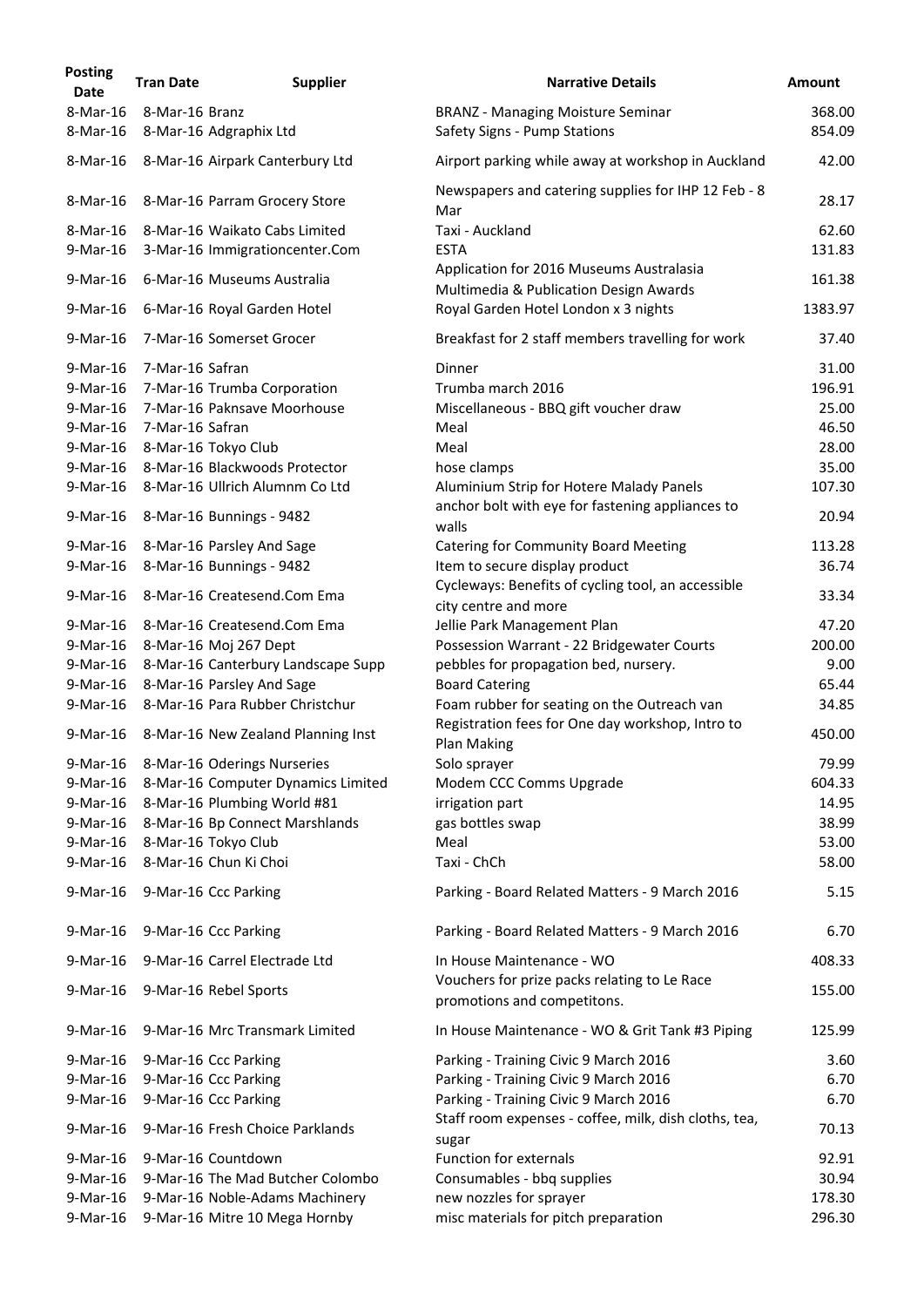| <b>Posting</b><br><b>Date</b> | <b>Tran Date</b>   | <b>Supplier</b>                                                             | <b>Narrative Details</b>                                                                   | <b>Amount</b>   |
|-------------------------------|--------------------|-----------------------------------------------------------------------------|--------------------------------------------------------------------------------------------|-----------------|
| 9-Mar-16                      |                    | 9-Mar-16 Global Culture                                                     | Printing on Cycle safe vests                                                               | 41.40           |
| 9-Mar-16                      |                    | 9-Mar-16 Wsl South City                                                     | Stationary for Lantern festival                                                            | 52.43           |
| $9$ -Mar-16                   |                    | 9-Mar-16 Chch Airport Carpark                                               | Airport parking in lieu of taxi                                                            | 49.00           |
| 9-Mar-16                      |                    | 9-Mar-16 Waterforce Christchurch                                            | irrigation parts                                                                           | 50.25           |
| 9-Mar-16                      |                    | 9-Mar-16 Edgeware Supervalue                                                | IHP - panel catering 09/03                                                                 | 18.96           |
|                               |                    |                                                                             |                                                                                            |                 |
| 9-Mar-16                      |                    | 9-Mar-16 Twl 178 Barrington                                                 | The Warehouse Barrington - Cards for SH<br>Community Board as requested by CG Manager      | 22.05           |
| 10-Mar-16                     |                    | 7-Mar-16 Industrial Specialties Mf                                          | Second part for laboratory instrument                                                      | 106.78          |
| 10-Mar-16                     |                    | 7-Mar-16 Industrial Specialties Mf                                          | A part for Laboratory instrument                                                           | 151.68          |
| 10-Mar-16                     |                    | 8-Mar-16 Novotel & Ibis Ellerslie                                           | Meal                                                                                       | 10.00           |
| 10-Mar-16                     |                    | 8-Mar-16 Readylawn Industries                                               | ready lawn x 10m2                                                                          | 85.00           |
| 10-Mar-16                     |                    | 8-Mar-16 Macs Brew Bar                                                      | 2 x meals                                                                                  | 75.00           |
| 10-Mar-16                     |                    | 8-Mar-16 George Henry & Co Lt                                               | Replacement Distance Measuring Wheel                                                       | 159.00          |
| 10-Mar-16                     |                    | 8-Mar-16 Venue Management Assoc                                             | 2016 VMA Asia Pacific Conference                                                           | 3082.38         |
| 10-Mar-16                     |                    | 8-Mar-16 Globalcollect Apple Nz                                             | software licence for Cartomobile - loaded onto iPad<br>for port hills rangers              | 119.99          |
| 10-Mar-16                     |                    | 8-Mar-16 Globalcollect Apple Nz                                             | software licence for Cartomobile - loaded onto iPad                                        | 119.99          |
|                               |                    |                                                                             | for Coastal rangers                                                                        |                 |
| 10-Mar-16                     |                    | 9-Mar-16 Fairfax Media M                                                    | NZ Gardener Magazines to be given to each<br><b>Community Pride Garden Award Recipient</b> | 561.40          |
| 10-Mar-16                     |                    | 9-Mar-16 Richard Suckling                                                   | eye test                                                                                   | 51.75           |
| 10-Mar-16                     |                    | 9-Mar-16 Richard Suckling                                                   | <b>Credit Voucher Richard Suckling</b>                                                     | $-78.00$        |
| 10-Mar-16                     |                    | 9-Mar-16 Richard Suckling                                                   | Eye test lenses                                                                            | 224.20          |
| 10-Mar-16                     | 9-Mar-16 Kiwi Cabs |                                                                             | Taxi TAGG/WAGG Meeting - Wellington 9 March<br>2016                                        | 29.90           |
| 10-Mar-16                     |                    | 9-Mar-16 Chch Airport Carpark                                               | TAGG/WAGG Meeting 8/9 March 2016                                                           | 50.00           |
| 10-Mar-16                     |                    | 9-Mar-16 Bunnings - 9476                                                    | Cleaning products, a set of front wheels for wetside<br>wheelchair                         | 353.32          |
| 10-Mar-16                     |                    | 9-Mar-16 Createsend.Com Ema                                                 | Recreation and Sport Centres Welcome Email 09<br><b>March 2016</b>                         | 8.11            |
| 10-Mar-16                     |                    | 9-Mar-16 Createsend.Com Ema                                                 | Land Drainage Recovery Programme Policy Rollout E-<br>Newsletter 2016                      | 20.83           |
| 10-Mar-16                     |                    | 9-Mar-16 Lushingtons                                                        | 3 x Plants (seed stock)                                                                    | 20.97           |
| 10-Mar-16                     |                    | 9-Mar-16 St Pierres Riccarton                                               | Catering for external function                                                             | 83.60           |
| 10-Mar-16                     |                    | 9-Mar-16 Moj 267 Dept                                                       | Possession Warrant - 5/16 Conference Street                                                | 200.00          |
| 10-Mar-16                     |                    | 9-Mar-16 Dhl Express                                                        | Importation fees for B and H camera gear order                                             | 159.10          |
| 10-Mar-16                     |                    | 9-Mar-16 Warehouse Stationery                                               | USB Flash Drives Purchased for the DPR Project                                             | 179.90          |
| 10-Mar-16                     |                    | 9-Mar-16 Surplustronics - Queen                                             | Loudhailer for Hosting Department - Queue<br>Management Concerts - Vbase 5-3-08-4208       | 98.00           |
| 10-Mar-16                     |                    | 9-Mar-16 Muffin Break                                                       | Follow-up meeting to discuss project work for<br>Regenerate Christchurch EU                | 11.00           |
| 10-Mar-16                     |                    | 9-Mar-16 Farmlands Co-Operative So                                          | dog food<br>Representation Review Hearings - Catering - 11                                 | 292.95          |
| 10-Mar-16                     |                    | 9-Mar-16 Couplands Bakeries                                                 | <b>March 2016</b>                                                                          | 9.58            |
| 10-Mar-16                     |                    | 9-Mar-16 The Sauce Kitchen Ltd                                              | Civic Welcome for a Friendship Force group from<br>Kaohsiung                               | 177.90          |
| 10-Mar-16                     |                    | 9-Mar-16 Hi-Tech Sheet Metals                                               | refurbishment of Pounamu plinth                                                            | 679.50          |
| 10-Mar-16                     |                    | 9-Mar-16 Mad Butcher Ferry Road                                             | Consumables - Provisions for Waltham Cts BBQ                                               | 20.22           |
| 10-Mar-16                     |                    | 9-Mar-16 Blackwoods Protector                                               | Hi Viz jackets                                                                             | 141.45          |
| 10-Mar-16                     |                    | 9-Mar-16 Freshchoice Merivale                                               | Catering                                                                                   | 34.39           |
| 10-Mar-16                     |                    | 9-Mar-16 The Preservatory                                                   | Catering                                                                                   | 621.00          |
|                               |                    | 10-Mar-16 10-Mar-16 Mitre 10 Rangiora                                       | Rubbish bin for ladies change room, barrier tape.                                          | 126.32          |
|                               |                    | 10-Mar-16 10-Mar-16 Ccc Parking                                             | Parking - Board Related Matters - 10 March 2016                                            | 6.70            |
|                               |                    | 10-Mar-16 10-Mar-16 Mitre 10 Bishopdale<br>10-Mar-16 10-Mar-16 Gardenmakers | Magic cleaning sponge for graffiti on the walls<br>dump fees FEB                           | 19.90<br>693.90 |
|                               |                    |                                                                             |                                                                                            |                 |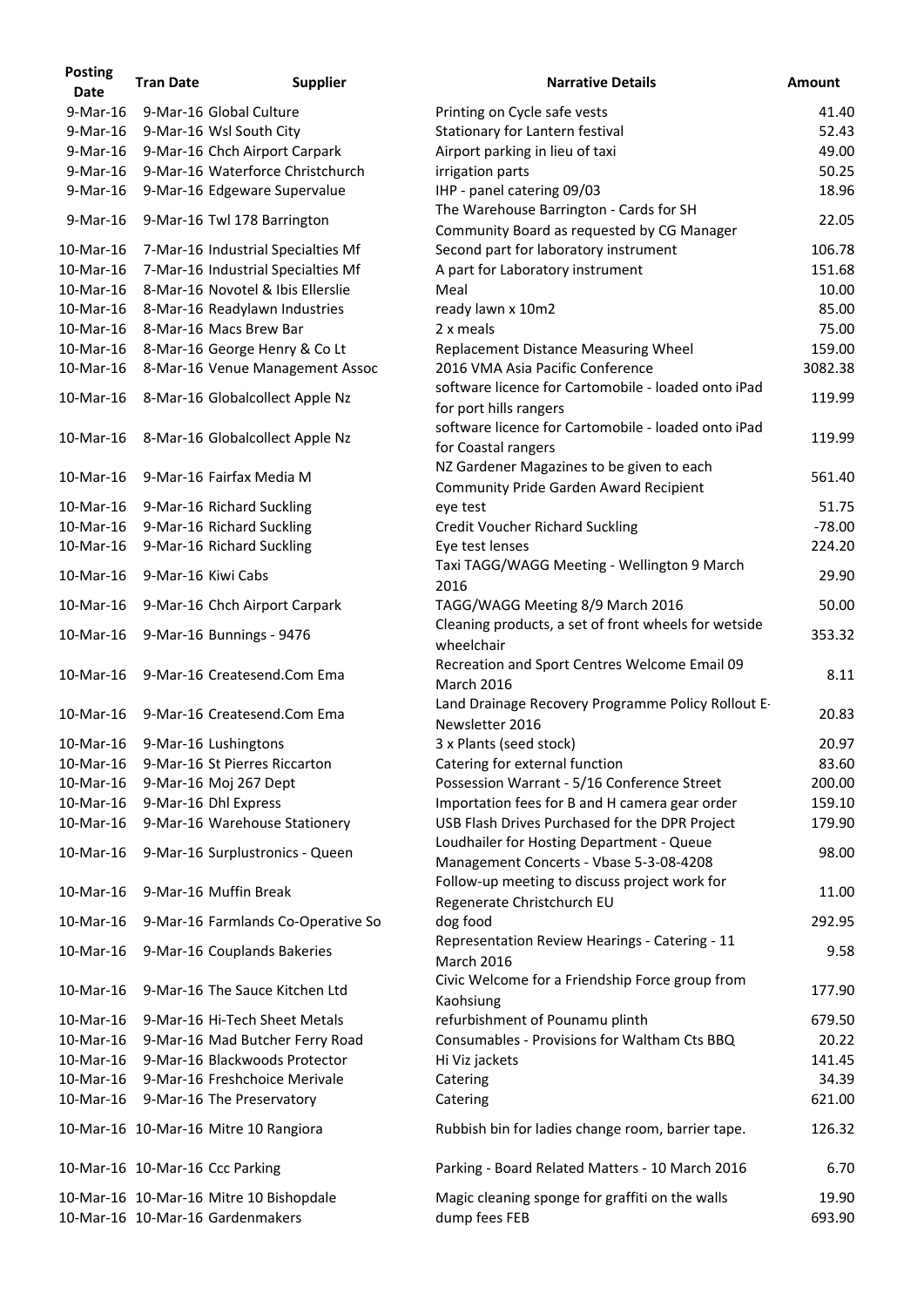| <b>Posting</b><br><b>Date</b> | <b>Tran Date</b> | <b>Supplier</b>                               | <b>Narrative Details</b>                                                     | <b>Amount</b> |
|-------------------------------|------------------|-----------------------------------------------|------------------------------------------------------------------------------|---------------|
|                               |                  | 10-Mar-16 10-Mar-16 Fendalton Service Ctr     | Parking coupons for Fendalton Waimairi staff                                 | 124.00        |
|                               |                  | 10-Mar-16 10-Mar-16 Ccc Parking               | Parking for Town Hall workshop                                               | 6.70          |
|                               |                  | 10-Mar-16 10-Mar-16 Assurity Consulting Ltd   | <b>Assurity Conference</b>                                                   | 1656.00       |
|                               |                  | 10-Mar-16 10-Mar-16 New World Stanmore        | Support of co-contributors (Fiji Cyclonr efforts)                            | 32.73         |
|                               |                  |                                               | afternoon tea                                                                |               |
|                               |                  | 10-Mar-16 10-Mar-16 Ccc Parking               | Parking at Civic, meetings                                                   | 3.60          |
|                               |                  | 10-Mar-16 10-Mar-16 Ccc Parking               | Parking at Civic, meetings                                                   | 6.70          |
|                               |                  | 10-Mar-16 10-Mar-16 Photo Warehouse           | Prize for Annual Plan photography competition                                | 50.00         |
|                               |                  | 10-Mar-16 10-Mar-16 Mitre 10 Beckenham        | Posts and ties for barriering off French Farm<br>freedom camping site        | 150.36        |
|                               |                  | 10-Mar-16 10-Mar-16 Countdown                 | Consumables - Airedale Cts consultation re EQ<br>repairs                     | 139.90        |
|                               |                  | 10-Mar-16 10-Mar-16 Conferences & Events 29   | Transaction in Error has been credited                                       | 860.00        |
|                               |                  | 10-Mar-16 10-Mar-16 Fendalton Supervalue      | board catering - tea bags                                                    | 6.89          |
|                               |                  | 10-Mar-16 10-Mar-16 Countdown                 | skate jam                                                                    | 31.57         |
|                               |                  | 10-Mar-16 10-Mar-16 Lincraft NZ Limited       | zip and cotton to make a cushion for Outreach<br>library van                 | 11.98         |
|                               |                  | 10-Mar-16 10-Mar-16 Countdown                 | Catering - farewell morning                                                  | 28.95         |
|                               |                  | 10-Mar-16 10-Mar-16 Peninsula Trading Post    | plugs for sinks                                                              | 11.94         |
| 10-Mar-16 10-Mar-16 Site Safe |                  |                                               | Site Safe                                                                    | 106.95        |
|                               |                  | 10-Mar-16 10-Mar-16 Ferrymead Mitre 10 Mega   | Equipment maintenance - nuts and bolts BBQ repair                            | 6.16          |
|                               |                  |                                               |                                                                              |               |
|                               |                  | 10-Mar-16 10-Mar-16 Pak N Save Riccarton      | Hand sanatisers for vehicles                                                 | 12.96         |
|                               |                  | 10-Mar-16 10-Mar-16 Burwood Produce           | straw for rabbits and others                                                 | 50.00         |
|                               |                  | 10-Mar-16 10-Mar-16 Pakn Save Rangiora        | milk and sunscreen for re-sale in the shop                                   | 27.88         |
|                               |                  | 10-Mar-16 10-Mar-16 Total Pos Solutions       | till rolls for office tills                                                  | 120.75        |
|                               |                  | 10-Mar-16 10-Mar-16 Arnold Products Ltd       | Laundry powder for camp washing                                              | 146.05        |
|                               |                  | 11-Mar-16 8-Mar-16 Paypal *bwb Books          | "Going Places - Migration, Economics and the<br>Future of New Zealand" book  | 14.99         |
|                               |                  | 11-Mar-16 9-Mar-16 Pullman Akl Group Check I  | Accommodation room charge for IPENZ Conference                               | 426.36        |
| 11-Mar-16                     |                  | 9-Mar-16 Sprout Social                        | Social media management and monitoring software                              | 305.01        |
| 11-Mar-16                     |                  | 9-Mar-16 Facebk *4sbrx8st62                   | CBD 30kph speed limit Facebook post                                          | 32.46         |
| 11-Mar-16                     |                  | 9-Mar-16 Facebk *3sbrx8st62                   | Sport & Rec 7 Day Fee Pass & CBD 30 kph change<br>Facebook posts             | 627.99        |
|                               |                  | 11-Mar-16 10-Mar-16 Blackwoods Protector      | Non slip cone. Erasing pads for pool side cleaning                           | 319.75        |
|                               |                  | 11-Mar-16 10-Mar-16 Blackwoods Protector      | pipe fittings for large irragation sprinkler                                 | 211.74        |
|                               |                  | 11-Mar-16 10-Mar-16 A.W. Harper Ltd           | large irrigation sprinkler                                                   | 626.75        |
|                               |                  | 11-Mar-16 10-Mar-16 S & T Stainless           | <b>Grit Tank 3 Piping</b>                                                    | 136.62        |
|                               |                  | 11-Mar-16 10-Mar-16 Quick Skips Limited       | Skip Hire to get rid of rubbish and tyres                                    | 690.00        |
|                               |                  | 11-Mar-16 10-Mar-16 Stihl Shop Northwood      | Plant repairs ms 250 chainsaw chains x 2 compactor                           | 510.90        |
|                               |                  | 11-Mar-16 10-Mar-16 Stihl Shop Northwood      | repairs<br>Plant repairs plant 55308 Stihl weedeater +<br>chainsaw chain x 2 | 747.98        |
|                               |                  | 11-Mar-16 10-Mar-16 The Sensory Corner        | 2 weighted blanket covers                                                    | 95.00         |
|                               |                  |                                               |                                                                              | 77.33         |
|                               |                  | 11-Mar-16 10-Mar-16 Hirepool Ltd Ma           | hire plate compactor                                                         |               |
|                               |                  | 11-Mar-16 10-Mar-16 Parkhouse Rd Garden       | Trade mtr tailings                                                           | 49.95         |
|                               |                  | 11-Mar-16 10-Mar-16 Fosters Outdoor Power     | Brush cutter line                                                            | 91.00         |
|                               |                  | 11-Mar-16 10-Mar-16 Avantiplus John Bull      | Maintenance & parts for maintenance of Cycle Safe<br>bikes - Team 1 & 2      | 599.18        |
|                               |                  | 11-Mar-16 10-Mar-16 Christchurch Cleaning Sup | Cleaning Supplies - Mops, Cleaner, Gloves light<br>bulbs                     | 142.64        |
|                               |                  | 11-Mar-16 10-Mar-16 Veges Direct              | vegies for small creatures /pigs                                             | 28.89         |
|                               |                  | 11-Mar-16 10-Mar-16 Bunnings - 9482           | curtain rings and sticky tape for mounting mirror<br>Fendalton CC            | 24.51         |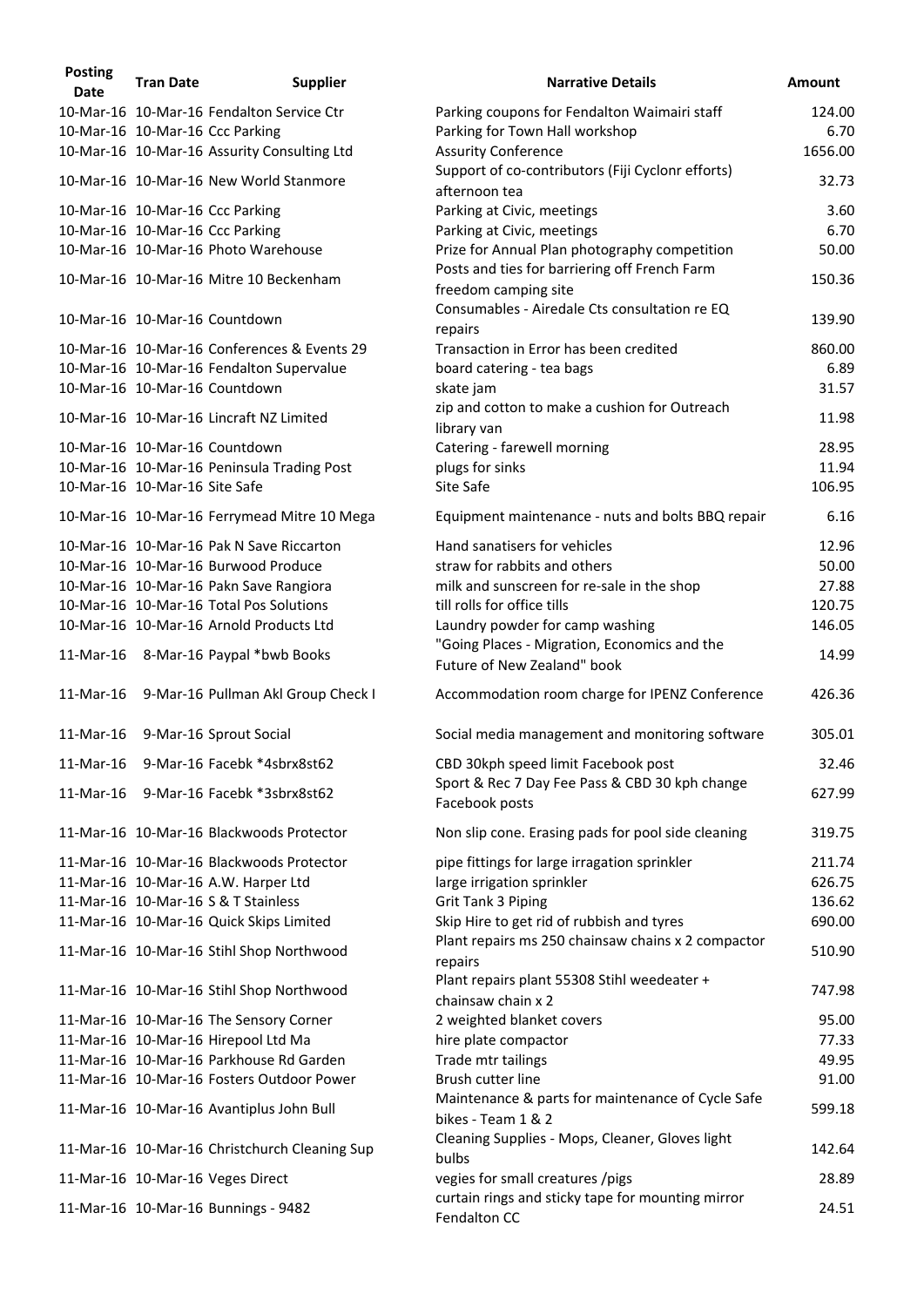| <b>Posting</b><br><b>Date</b> | <b>Tran Date</b> | <b>Supplier</b>                              | <b>Narrative Details</b>                                                                    | <b>Amount</b> |
|-------------------------------|------------------|----------------------------------------------|---------------------------------------------------------------------------------------------|---------------|
|                               |                  | 11-Mar-16 10-Mar-16 Leedsafe Limited         | PPE boots                                                                                   | 189.99        |
|                               |                  | 11-Mar-16 10-Mar-16 Couplands Bakeries       | Bread and milk for re sale in the shop                                                      | 17.55         |
|                               |                  | 11-Mar-16 10-Mar-16 Gilmac New Zealand       | tea, coffee, hot chocolate for Tourist Flats                                                | 331.84        |
|                               |                  | 11-Mar-16 10-Mar-16 Yellow Pages Group       | yellow pages fee for 2 months                                                               | 494.51        |
|                               |                  | 11-Mar-16 11-Mar-16 Cotton On Mega 9911      | Lot 55 Uniforms > Vbase: 1-02-0114                                                          | 314.65        |
|                               |                  | 11-Mar-16 11-Mar-16 Ccc Parking              | Parking - Board Related Matters - 11 March 2016                                             | 5.15          |
|                               |                  | 11-Mar-16 11-Mar-16 Twl 178 Barrington       | cups and glasses for staffroom                                                              | 28.10         |
|                               |                  | 11-Mar-16 11-Mar-16 Uoa Buss Short Courses   | University of Auckland course on Strategic Planning                                         | 2064.83       |
|                               |                  | 11-Mar-16 11-Mar-16 Lincraft NZ Limited      | Hama beads for 3D Tinker Workshop and school<br>programmes                                  | 7.18          |
|                               |                  | 11-Mar-16 11-Mar-16 Countdown                | water for volunteers culture galore<br>Chlorine to treat slime on Purau slipway as a urgent | 6.00          |
|                               |                  | 11-Mar-16 11-Mar-16 Mitre 10 Beckenham       | measure as slipway is very dangerous.                                                       | 77.96         |
|                               |                  | 11-Mar-16 11-Mar-16 Wsl Papanui              | Paint for displays                                                                          | 21.95         |
|                               |                  | 11-Mar-16 11-Mar-16 Party Warehouse          | Microphone and speaker hire                                                                 | 190.00        |
|                               |                  | 11-Mar-16 11-Mar-16 Kenneally Timber Produc  | timber beams to sit shipping container on. Nursery.                                         | 111.02        |
|                               |                  | 11-Mar-16 11-Mar-16 Ccc Parking              | <b>CCC</b> parking                                                                          | 6.70          |
|                               |                  | 11-Mar-16 11-Mar-16 The Kitchen Cafe         | Representation Review Hearings - Catering - 11<br><b>March 2016</b>                         | 27.00         |
|                               |                  | 11-Mar-16 11-Mar-16 The Kitchen Cafe         | UDSIC 11 March 2016 - Catering                                                              | 90.00         |
|                               |                  | 11-Mar-16 11-Mar-16 Relish Catering          | Catering - Burwood Pegasus Community Board<br>meeting - 7 March 2016                        | 109.26        |
|                               |                  | 11-Mar-16 11-Mar-16 Pgg Wrightson Water Chc  | irrigation parts from damage from test match                                                | 422.25        |
|                               |                  | 11-Mar-16 11-Mar-16 Pak N Save Northlands    | Catering and supplies for community engagement<br>session for Styx Project at Spencerville  | 98.50         |
| 14-Mar-16                     |                  | 7-Mar-16 Eccocentral Ltd                     | Charges for disposal of ripped banners                                                      | 43.38         |
|                               |                  | 14-Mar-16 10-Mar-16 Sprout Social            | Sprout - Social Media Platform, Vbase 5001-4342                                             | 40.31         |
|                               |                  | 14-Mar-16 10-Mar-16 Paknsave Moorhouse       | Retirement catering                                                                         | 34.74         |
|                               |                  | 14-Mar-16 10-Mar-16 Whitcoulls Sth City 95   | Material for bid presentation                                                               | 9.98          |
|                               |                  | 14-Mar-16 10-Mar-16 Venue Management Assoc   | 2016 VMA Asia Pacific Conference                                                            | 1322.78       |
|                               |                  | 14-Mar-16 10-Mar-16 Wufoo.Com/charge         | SummerTimes food vendor survey online account<br>fee (Wufoo)                                | 46.27         |
|                               |                  | 14-Mar-16 10-Mar-16 Millennium Hotel Rotorua | Internet Usage at hotel to log into CCC system to                                           | 8.10          |
|                               |                  | 14-Mar-16 11-Mar-16 Anderson & Hill          | complete work<br>Skipping rope for gym                                                      | 18.00         |
|                               |                  | 14-Mar-16 11-Mar-16 Avenues Event Management | Conference Registration fee for Asia Pacific Energy<br>Leaders Summit                       | 1125.00       |
|                               |                  | 14-Mar-16 11-Mar-16 Avenues Event Management | Conference Registration fee for Asia Pacific Energy<br>Leaders Summit                       | 1125.00       |
|                               |                  | 14-Mar-16 11-Mar-16 Global Pc Riccarton      | Capacitors for Avaya phone power supplies                                                   | 44.56         |
|                               |                  | 14-Mar-16 11-Mar-16 Bunnings - 9482          | Heater for reception to replace broken one                                                  | 99.00         |
|                               |                  | 14-Mar-16 11-Mar-16 Bunnings - 9482          | Tools for aquatics                                                                          | 144.52        |
|                               |                  | 14-Mar-16 11-Mar-16 Ministry Of Justice      | Attachment order to recover civil debt                                                      | 50.00         |
|                               |                  | 14-Mar-16 11-Mar-16 The Sauce Kitchen Ltd    | Catering farewell morning tea                                                               | 360.00        |
|                               |                  | 14-Mar-16 11-Mar-16 Surplus Traders          | Mannequins for Vbase Academy roll out - uniform<br>display - Vbase 5-0-08-4121              | 379.00        |
|                               |                  | 14-Mar-16 11-Mar-16 Kmart - Shirley          | Bubble mix for Babytimes and Bike Lock for<br>wheelchair                                    | 17.00         |
|                               |                  | 14-Mar-16 11-Mar-16 Super Cheap Auto Spares  | 61mm rubber tank cap for mower                                                              | 29.30         |
|                               |                  | 14-Mar-16 11-Mar-16 Chch Airport Carpark     | Taxi to Airport for flight to Queenstown for Meeting<br>re new golf opportunity             | 25.00         |
|                               |                  | 14-Mar-16 11-Mar-16 Filecorp NZ Limited      | files for Legal                                                                             | 130.55        |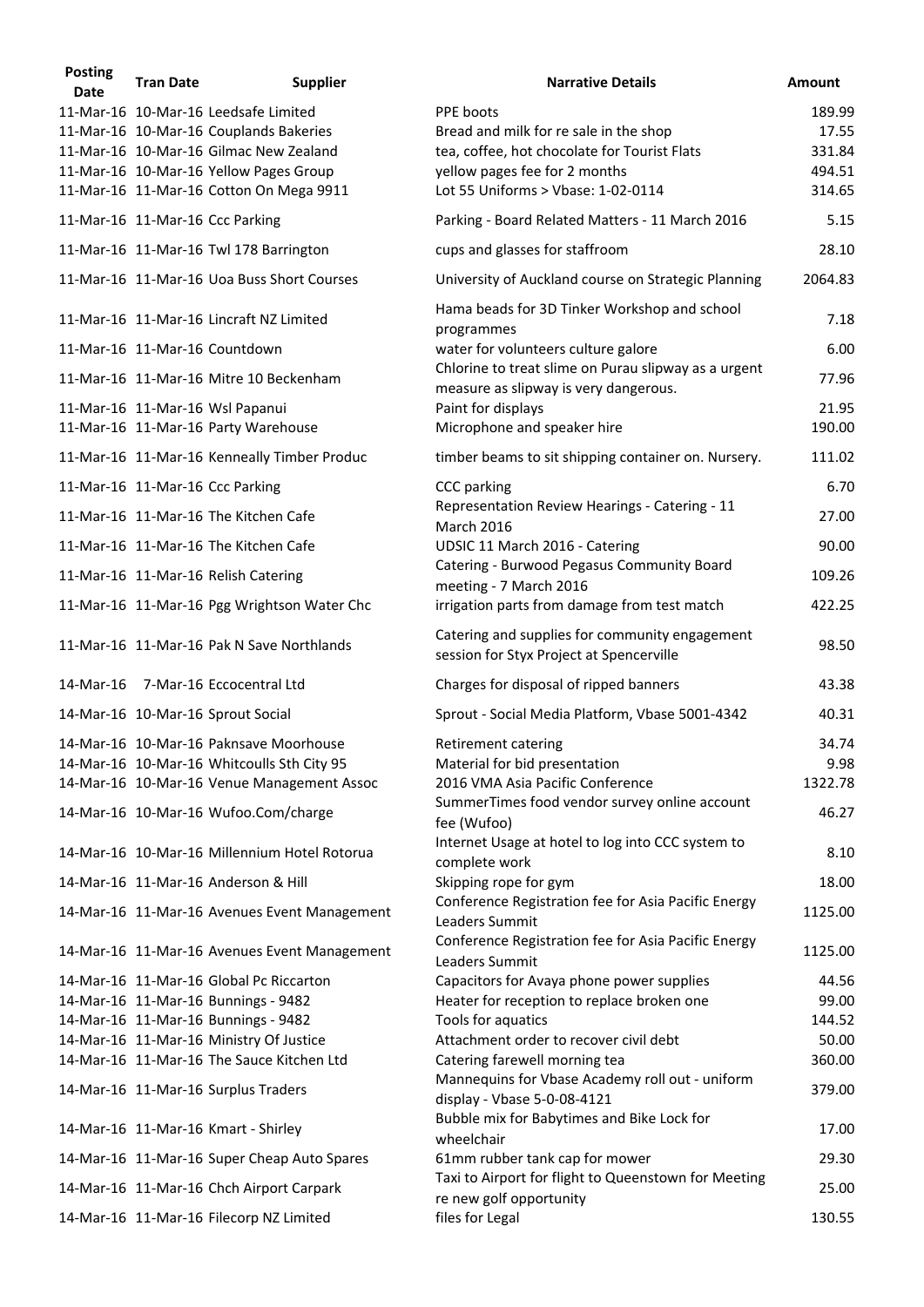| <b>Posting</b><br>Date | <b>Tran Date</b>              | <b>Supplier</b>                               | <b>Narrative Details</b>                                                                    | <b>Amount</b>   |
|------------------------|-------------------------------|-----------------------------------------------|---------------------------------------------------------------------------------------------|-----------------|
|                        |                               | 14-Mar-16 11-Mar-16 The Naked Baker Ltd       | sandwiches and rolls for re-sale in the cafe                                                | 196.20          |
|                        |                               | 14-Mar-16 11-Mar-16 Canterbury Youth Srvce    | speaker and projector hire for lodge movies                                                 | 410.00          |
|                        |                               | 14-Mar-16 11-Mar-16 Freshchoice Merivale      | IHP - Panel catering Generals Rules hearing                                                 | 93.78           |
|                        |                               | 14-Mar-16 12-Mar-16 Mitre 10 Bishopdale       | Extra tape for Culture Galore                                                               | 16.98           |
|                        |                               | 14-Mar-16 12-Mar-16 Just Incredible Hornby    | Volunteer expenses                                                                          | 30.00           |
|                        |                               |                                               |                                                                                             |                 |
|                        |                               | 14-Mar-16 12-Mar-16 Mitre 10 Mega Hornby      | Silicone for display props                                                                  | 19.38           |
|                        |                               | 14-Mar-16 12-Mar-16 French Bakery Limited     | Refreshments item for Sister City Forum on 16<br>March at the Civic Offices Function Room   | 10.60           |
|                        |                               | 14-Mar-16 12-Mar-16 Countdown                 | Items for Sister City Forum Afternoon tea on 16<br>March at the Civic Offices Function Room | 15.99           |
|                        |                               | 14-Mar-16 13-Mar-16 New World South City      | Volunteer Full Day First Aid Training - catering                                            | 154.61          |
|                        |                               | 14-Mar-16 13-Mar-16 Ecocentral Ltd            | dump fees                                                                                   | 38.56           |
|                        |                               | 14-Mar-16 13-Mar-16 Bunnings - 9482           | fitting for taps sprinkler back of sheds                                                    | 11.68           |
|                        |                               | 14-Mar-16 14-Mar-16 Lincraft NZ Limited       | Craft supplies for Programming                                                              | 13.45           |
|                        |                               | 14-Mar-16 14-Mar-16 Lincraft NZ Limited       | Hama Beads for Programming                                                                  | 97.02           |
|                        |                               |                                               | Room & Equipment Hire For 2016 Community Pride                                              |                 |
|                        |                               | 14-Mar-16 14-Mar-16 Russley Golf Club         | Garden Awards                                                                               | 625.00          |
|                        |                               | 14-Mar-16 14-Mar-16 Russley Golf Club         | Catering for 2016 Community Pride Garden Awards                                             | 1411.00         |
|                        |                               | 14-Mar-16 14-Mar-16 Mrc Transmark Limited     | Grit Tank #3 Piping                                                                         | 161.32          |
|                        |                               | 14-Mar-16 14-Mar-16 Ferrymead Mitre 10 Mega   | <b>Cutting discs</b>                                                                        | 34.22           |
|                        |                               | 14-Mar-16 14-Mar-16 Countdown                 | Milk for Carlyle staff room                                                                 | 4.98            |
|                        |                               | 14-Mar-16 14-Mar-16 Ccc Parking               | Parking for Meeting with General Manager                                                    | 3.60            |
|                        |                               | 14-Mar-16 14-Mar-16 Ccc Parking               | Parking for Councillor briefing                                                             | 6.70            |
|                        |                               | 14-Mar-16 14-Mar-16 Fishpond Co NZ            | book on living walls for library                                                            | 139.00          |
|                        |                               |                                               | saucepan and chopping board to replace old ones in                                          |                 |
|                        |                               | 14-Mar-16 14-Mar-16 Twl 123 Eastgate          | staffroom                                                                                   | 35.70           |
|                        |                               | 14-Mar-16 14-Mar-16 Wsl Papanui               | Paint and materials to repair display mannequin                                             | 24.50           |
|                        |                               | 14-Mar-16 14-Mar-16 Twl 123 Eastgate          | Easel to promote programmes/events                                                          | 40.00           |
|                        |                               | 14-Mar-16 14-Mar-16 New World South City      | kitchen supplies                                                                            | 31.37           |
|                        |                               | 15-Mar-16 13-Mar-16 Strada Heathrow           | Dinner - London                                                                             | 35.92           |
|                        |                               | 15-Mar-16 14-Mar-16 Bunnings - 9476           | tools & wasp killer                                                                         | 188.80          |
|                        |                               | 15-Mar-16 14-Mar-16 Bp 2go Linwood            | Fuel For Generators - WO                                                                    | 89.13           |
|                        |                               | 15-Mar-16 14-Mar-16 S & T Stainless           | Grit Tank #3 Piping                                                                         | 634.00          |
|                        | 15-Mar-16 14-Mar-16 Ipwea Nz  |                                               | Land Development engineering group forum                                                    | 431.25          |
|                        | 15-Mar-16 14-Mar-16 Net 24    |                                               | Webhosting for SBHP                                                                         | 34.44           |
|                        |                               | 15-Mar-16 14-Mar-16 Createsend.Com Ema        |                                                                                             | 14.40           |
|                        |                               |                                               | Art Gallery Friends March                                                                   |                 |
|                        |                               | 15-Mar-16 14-Mar-16 Jaycar Pty Ltd            | Audio lead for photographer                                                                 | 36.90           |
|                        |                               | 15-Mar-16 14-Mar-16 Si Component Centre       | Cables for photographer                                                                     | 135.47          |
|                        |                               | 15-Mar-16 14-Mar-16 Fisher & Paykel - App     | Dishwasher racks - Fendalton Lib.                                                           | 83.61           |
|                        |                               | 15-Mar-16 14-Mar-16 Conference Innovators Ltd | Registration fee for NZIQS Conference 2016                                                  | 562.72          |
|                        |                               | 15-Mar-16 14-Mar-16 Bunnings - 9482           | Tape required for venue hire reasons.<br>LEDs and battery kits for LED Throwies children's  | 21.08           |
|                        | 15-Mar-16 14-Mar-16 Ledstuff  | 15-Mar-16 14-Mar-16 Stevens Homewares Li      | activity for Hip Hop Day<br><b>Coffee Plungers for Staffroom</b>                            | 171.50<br>24.98 |
|                        |                               |                                               |                                                                                             |                 |
|                        | 15-Mar-16 14-Mar-16 Aspac Inc |                                               | Subscription                                                                                | 402.46          |
|                        |                               | 15-Mar-16 14-Mar-16 Bp Connect Marshlands     | Milk for BLFP                                                                               | 7.49            |
|                        |                               | 15-Mar-16 14-Mar-16 Oneill Rentals            | Rental truck for Canterbury Museum shift                                                    | 385.09          |
|                        |                               | 15-Mar-16 14-Mar-16 Blacks Fasteners Lt       | <b>Screws for Door Closer</b>                                                               | 11.07           |
|                        |                               | 15-Mar-16 14-Mar-16 Couplands Bakeries        | bread and milk for re-sale in the shop                                                      | 16.56           |
|                        |                               | 15-Mar-16 14-Mar-16 Hq Wifi Ecom              | IAC payment - internet for guests                                                           | 29.20           |
|                        |                               | 15-Mar-16 14-Mar-16 Hq Wifi Ecom              | IAC payment - internet for guests                                                           | 92.00           |
|                        | 15-Mar-16 14-Mar-16 Net 24    |                                               | Monthly team text alerting system - Decisions                                               | 17.71           |
|                        |                               | 15-Mar-16 14-Mar-16 Freshchoice Merivale      | Panel catering - General rules hearing 14/03                                                | 144.73          |
|                        |                               | 15-Mar-16 14-Mar-16 Caltex Hornby             | Milk for staffroom at Hornby                                                                | 6.00            |
|                        | 15-Mar-16 15-Mar-16 Hrinz Inc |                                               | Membership                                                                                  | 399.00          |
|                        |                               |                                               |                                                                                             |                 |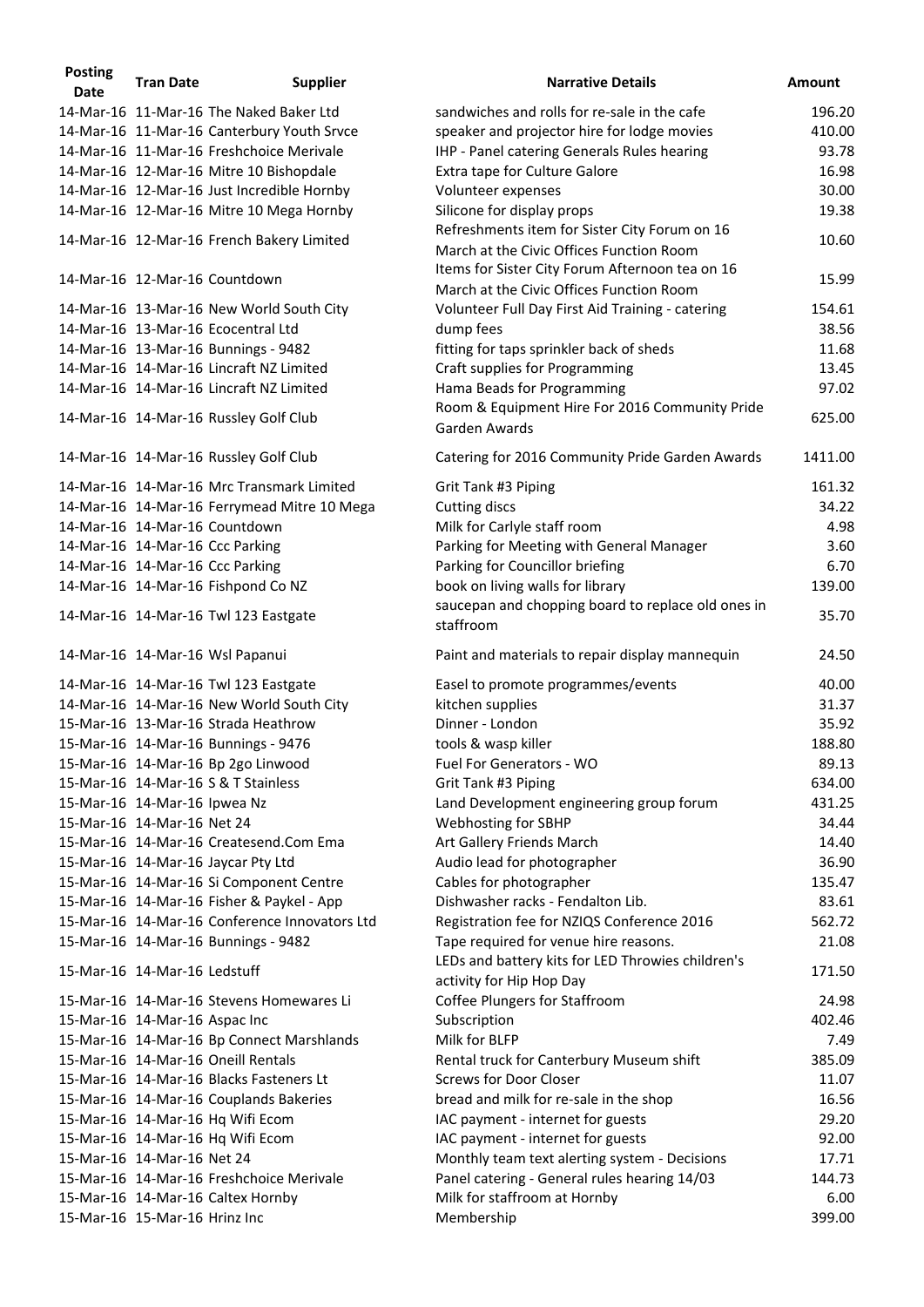| <b>Posting</b><br><b>Date</b> | <b>Tran Date</b>              | <b>Supplier</b>                              | <b>Narrative Details</b>                                                                     | <b>Amount</b>   |
|-------------------------------|-------------------------------|----------------------------------------------|----------------------------------------------------------------------------------------------|-----------------|
|                               |                               | 15-Mar-16 15-Mar-16 Vendhq.Com               | Vend licence march 2016                                                                      | 674.00          |
|                               |                               | 15-Mar-16 15-Mar-16 Ccc Parking              | Parking for city meeting                                                                     | 2.05            |
|                               | 15-Mar-16 15-Mar-16 Happyhire |                                              | Hire of chairs for face painters at Children's day                                           | 289.00          |
|                               |                               | 15-Mar-16 15-Mar-16 Ritchies Christchurch    | Bus services for Children's day volunteers                                                   | 322.00          |
|                               |                               | 15-Mar-16 15-Mar-16 Ccc Parking              | Parking fee whilst attending a meeting @ Civic                                               | 3.60            |
|                               |                               | 15-Mar-16 15-Mar-16 Bewdley Minimart         | Consumables - Additional provisions for Clent Lane<br>consultation                           | 6.80            |
|                               |                               | 15-Mar-16 15-Mar-16 James Bull & Co          | Security key - Parklands Library                                                             | 19.55           |
|                               |                               | 15-Mar-16 15-Mar-16 James Bull & Co          | Key box for OSD                                                                              | 73.83           |
|                               |                               | 15-Mar-16 15-Mar-16 Fendalton Supervalue     | school principals meeting                                                                    | 46.52           |
|                               |                               | 15-Mar-16 15-Mar-16 Aarque Group Limited     | 10 rolls of 841x 90m paper for HP 7100 printer                                               | 672.96          |
|                               |                               | 15-Mar-16 15-Mar-16 Ccc Parking              | ccc parking-meeting                                                                          | 6.70            |
|                               |                               | 15-Mar-16 15-Mar-16 Twl 123 Eastgate         | Miscellaneous - darts for Mabel Howard lounge                                                | 18.00           |
|                               |                               | 15-Mar-16 15-Mar-16 Twl 175 South City       | Miscellaneous - cards and power bank for Mable<br>Howard lounge                              | 29.99           |
|                               |                               | 15-Mar-16 15-Mar-16 Mitre 10 Beckenham       | HQP John Taylor boardwalk repairs                                                            | 231.52          |
|                               |                               | 15-Mar-16 15-Mar-16 Ascent Technology Ltd    | Apple HDMI 30 pin adapter for AR (Dan)                                                       | 70.42           |
|                               |                               | 16-Mar-16 13-Mar-16 Paypal *magneticmag      | Batteries for LED Throwies children's activity for Hip<br>Hop Day                            | 109.50          |
|                               |                               | 16-Mar-16 14-Mar-16 Taxi Combined 133300     | Taxi from airport to Hotel                                                                   | 67.92           |
|                               |                               | 16-Mar-16 14-Mar-16 Harvey Norman            | Headphones for photographer/videographer                                                     | 36.00           |
|                               |                               | 16-Mar-16 14-Mar-16 Paypal *bwb Books        | Library book                                                                                 | 14.99           |
|                               |                               | 16-Mar-16 14-Mar-16 Dropbox*jjws4nb3kj2q     | dropbox sub                                                                                  | 15.35           |
|                               | 16-Mar-16 15-Mar-16 Coca      |                                              | <b>COCA</b> artist talk                                                                      | 15.00           |
|                               |                               | 16-Mar-16 15-Mar-16 Nz Post Stamps Centr     | Stamps for resale in retail shop                                                             | 997.50          |
|                               |                               | 16-Mar-16 15-Mar-16 Key Media International  | Attendance at Employment Law for HR Managers                                                 | 895.00          |
|                               |                               | 16-Mar-16 15-Mar-16 Saecowilson - Christch   | <b>Workshop Supplies</b>                                                                     | 174.14          |
|                               | 16-Mar-16 15-Mar-16 les Ltd   |                                              | lighting                                                                                     | 131.73          |
|                               |                               | 16-Mar-16 15-Mar-16 Egmont Commercial Lt M/o | weed mat, ronstar, gloves, pumice, perlite                                                   | 649.11          |
|                               |                               | 16-Mar-16 15-Mar-16 Bunnings - 9482          | garden rake and lock/latch for cabin                                                         | 66.15           |
|                               |                               | 16-Mar-16 15-Mar-16 Parsley And Sage         | <b>Catering for Community Board Meeting</b>                                                  | 118.45          |
|                               | 16-Mar-16 15-Mar-16 Nzila     |                                              | Membership NZILA                                                                             | 550.00          |
|                               | 16-Mar-16 15-Mar-16 Nzila     | 16-Mar-16 15-Mar-16 Bunnings - 9476          | Membership NZILA<br>Safety Netting (to isolate damaged wave bars in                          | 550.00<br>63.28 |
|                               |                               |                                              | leisure pool)                                                                                |                 |
|                               |                               | 16-Mar-16 15-Mar-16 Eeny Meeny               | Clay for April holiday programmes                                                            | 134.64          |
|                               |                               | 16-Mar-16 15-Mar-16 Min Bus Innovation & Em  | <b>Tenancy Tribunal application</b>                                                          | 20.44           |
|                               |                               | 16-Mar-16 15-Mar-16 Min Bus Innovation & Em  | <b>Tenancy Tribunal application</b>                                                          | 20.44           |
|                               |                               | 16-Mar-16 15-Mar-16 Min Bus Innovation & Em  | <b>Tenancy Tribunal application</b>                                                          | 20.44           |
|                               |                               | 16-Mar-16 15-Mar-16 Protector Safety Supply  | Protective equipment (Nitrile gloves) for handling<br>artworks                               | 504.28          |
|                               |                               | 16-Mar-16 15-Mar-16 Couplands Bakeries       | Consumables - Maurice Carter Courts morning tea<br>event                                     | 33.78           |
|                               |                               | 16-Mar-16 15-Mar-16 Waterforce Christchurch  | fitting for portable sprinkler                                                               | 20.55           |
|                               |                               | 16-Mar-16 15-Mar-16 Super Shuttle Van 263    | Shuttle from International terminal to home                                                  | 32.00           |
|                               |                               | 16-Mar-16 15-Mar-16 Freshchoice Merivale     | Panel catering - General rules hearing 15/03                                                 | 130.48          |
|                               |                               | 16-Mar-16 16-Mar-16 Subway Sydenham          | Vouchers for students particpating Crash Bash<br>Programme                                   | 120.00          |
|                               |                               | 16-Mar-16 16-Mar-16 Gardenmakers             | dump fees MAR 2016                                                                           | 500.40          |
|                               |                               | 16-Mar-16 16-Mar-16 Hoyts Riccarton          | Volunteer Expenses - thank you to exercise helpers -<br>Cliff Dale Rescue Challenge full day | 300.00          |
|                               |                               | 16-Mar-16 16-Mar-16 Pak N Save Riccarton     | Volunteer Expenses - Cliff Dale Rescue Challenge -                                           | 470.28          |
|                               |                               |                                              | bagged lunches<br>Online Information Architecture user testing                               |                 |
|                               |                               | 16-Mar-16 16-Mar-16 Optimal Workshop         | software                                                                                     | 139.00          |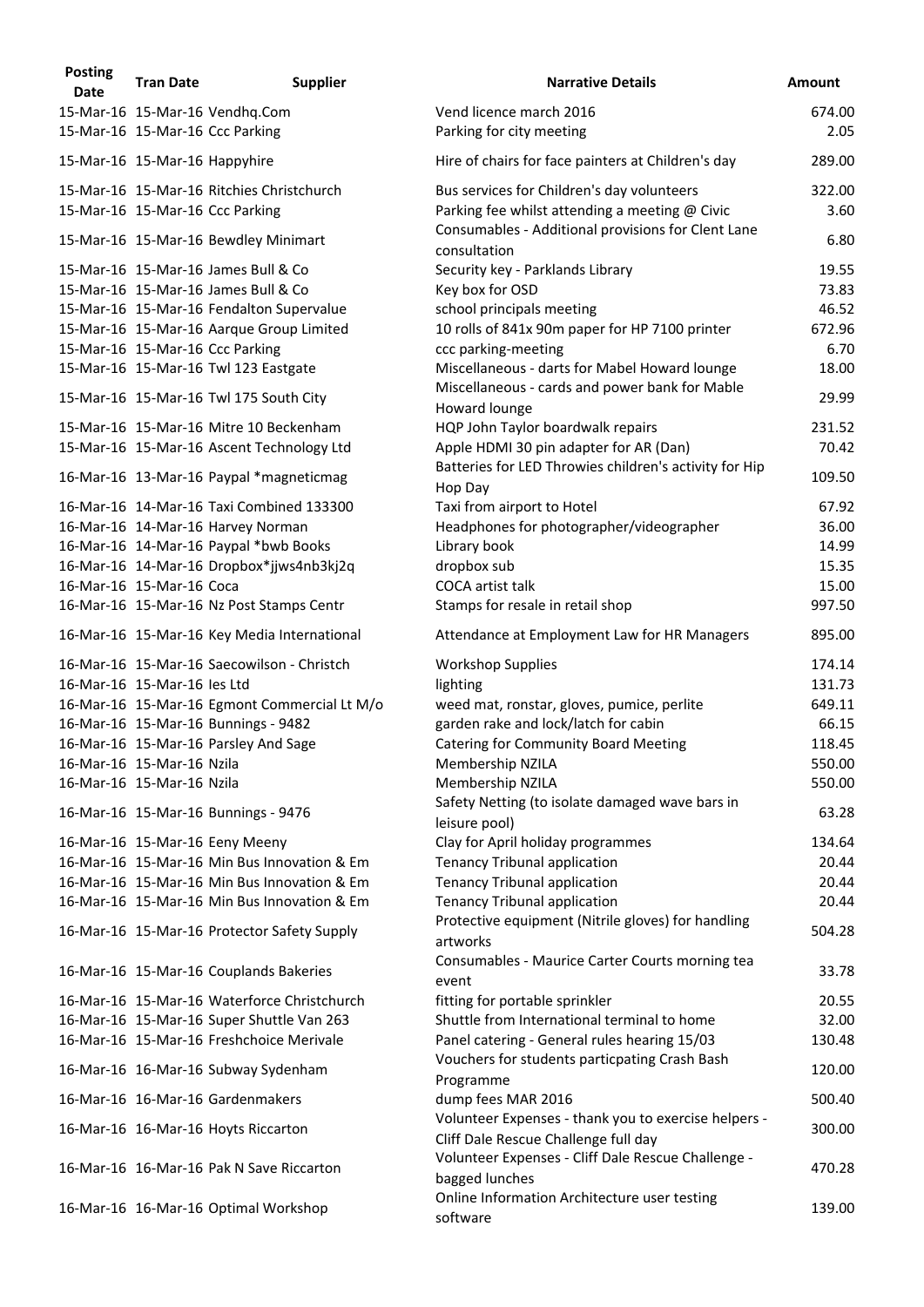| <b>Posting</b><br><b>Date</b> | <b>Tran Date</b>              | <b>Supplier</b>                               | <b>Narrative Details</b>                                                                                                         | <b>Amount</b> |
|-------------------------------|-------------------------------|-----------------------------------------------|----------------------------------------------------------------------------------------------------------------------------------|---------------|
|                               |                               | 16-Mar-16 16-Mar-16 Freshchoice Barrington    | milk                                                                                                                             | 2.75          |
|                               |                               | 16-Mar-16 16-Mar-16 Twl 120 Northlands        | Wall Clock for staff room to replace broken one                                                                                  | 25.00         |
|                               |                               | 16-Mar-16 16-Mar-16 Wsl Eastgate              | materials for development of RRoD education<br>programme                                                                         | 113.19        |
|                               |                               | 16-Mar-16 16-Mar-16 Twl 123 Eastgate          | materials for development of RRoD education<br>programme                                                                         | 164.98        |
|                               |                               | 16-Mar-16 16-Mar-16 Chch Airport Carpark      | Christchurch Airport parking: DPMC workshop; CEs<br>meeting Wellington                                                           | 48.00         |
|                               |                               | 16-Mar-16 16-Mar-16 Parsley And Sage          | <b>Board catering</b>                                                                                                            | 63.88         |
|                               |                               | 16-Mar-16 16-Mar-16 Hammer Hardware           | Paint, glue and hooks for Learning Centre<br>class/project                                                                       | 39.60         |
|                               |                               | 16-Mar-16 16-Mar-16 Green Cabs Ltd            | Smart Cities vist to wellington                                                                                                  | 44.70         |
|                               | 16-Mar-16 16-Mar-16 Solgm     |                                               | <b>SOLGM Awards Dinner</b>                                                                                                       | 172.50        |
|                               |                               | 16-Mar-16 16-Mar-16 Mitre 10 Beckenham        | replacement tool handles and 2 new sq mouth<br>shovels                                                                           | 170.54        |
|                               |                               | 16-Mar-16 16-Mar-16 Caltex Redwood            | milk for staff                                                                                                                   | 6.00          |
|                               |                               | 16-Mar-16 16-Mar-16 Halswell Timber           | HQP John Taylor boardwalk repairs                                                                                                | 141.00        |
|                               |                               | 16-Mar-16 16-Mar-16 Halswell Timber           | HQP John Taylor boardwalk repairs                                                                                                | 232.44        |
|                               |                               | 16-Mar-16 16-Mar-16 Mrc Transmark Limited     | fitting for super soper                                                                                                          | 11.02         |
|                               |                               | 16-Mar-16 16-Mar-16 Twl 220 Riccarton         | Buckets, dishbrush, bins etc for accommodation                                                                                   | 83.00         |
|                               |                               | 16-Mar-16 16-Mar-16 Sopheze Coffee Lounge     | Meals while out of town                                                                                                          | 27.50         |
|                               |                               | 16-Mar-16 16-Mar-16 Sydenham Bakery           | Sydenham Bakery - Catering for Hoon Hay Network<br>Mtg - 16 March 2016.                                                          | 86.90         |
|                               |                               | 17-Mar-16 11-Mar-16 Fulton Hogan Chch         | Gallery signage                                                                                                                  | 51.75         |
|                               |                               | 17-Mar-16 14-Mar-16 Paypal *camera Bits       | Photographic software - 'Photo Mechanic'                                                                                         | 232.99        |
|                               |                               | 17-Mar-16 15-Mar-16 George Henry & Co Lt      | Workshop Supplies & In House Maintenance                                                                                         | 96.46         |
|                               |                               | 17-Mar-16 15-Mar-16 Paknsave Moorhouse        | Milk - C.L. Manchester                                                                                                           | 10.65         |
|                               |                               | 17-Mar-16 15-Mar-16 Fiddlesticks              | Meeting with PSA                                                                                                                 | 33.10         |
|                               | 17-Mar-16 16-Mar-16 Atlassian |                                               | Confluence                                                                                                                       | 31.06         |
|                               |                               | 17-Mar-16 16-Mar-16 Createsend.Com Ema        | Event EDM, Vbase 5001-4312                                                                                                       | 23.29         |
|                               |                               | 17-Mar-16 16-Mar-16 A.W. Harper Ltd           | irrigation sprinkler head                                                                                                        | 626.75        |
|                               |                               | 17-Mar-16 16-Mar-16 French Bakery Limited     | Catering for Hagley Ferrymead Community Board                                                                                    | 45.40         |
|                               |                               | 17-Mar-16 16-Mar-16 Blackwoods Protector      | Hose Fittings - WO                                                                                                               | 20.46         |
|                               |                               | 17-Mar-16 16-Mar-16 Kelly Engravers           | Engraving and fix trophies Cliff Dale Rescue                                                                                     | 176.55        |
|                               |                               | 17-Mar-16 16-Mar-16 Bunnings - 9482           | Challenge - Volunteer Expenses<br>smoke alarm and batteries for cabins and flats                                                 | 64.45         |
|                               |                               | 17-Mar-16 16-Mar-16 Createsend.Com Ema        | Recreation and Sport Centres Welcome Email 16<br>March 2016                                                                      | 8.35          |
|                               |                               | 17-Mar-16 16-Mar-16 Createsend.Com Ema        | Approved Materials List Additions and Amendments                                                                                 | 14.26         |
|                               |                               | 17-Mar-16 16-Mar-16 Createsend.Com Ema        | Swimsmart Newsletter Term 1 2016                                                                                                 | 55.42         |
|                               |                               | 17-Mar-16 16-Mar-16 Createsend.Com Ema        | Art Gallery March E Newsletter                                                                                                   | 96.57         |
|                               |                               | 17-Mar-16 16-Mar-16 Wgtn Taxi 33888-882       | Smart Cities vist to wellington                                                                                                  | 17.60         |
|                               |                               | 17-Mar-16 16-Mar-16 Gasworks Miramar          | Dinner - smart cities visit                                                                                                      | 17.80         |
|                               |                               | 17-Mar-16 16-Mar-16 Cyclone Cycles & Mowers L | new recoil spring and pulley cord plus chainsaw files                                                                            | 234.00        |
|                               |                               | 17-Mar-16 16-Mar-16 Bunnings - 9476           | Battery floodlight for balance tank work ie H & S no<br>electricity around water<br>Catering for Shirley/Papanui Community Board | 39.97         |
|                               |                               | 17-Mar-16 16-Mar-16 Couplands Bakeries        | meeting held on 16 March 2016 at Papanui Service<br>Centre<br>Catering for Shirley/Papanui Community Board                       | 22.00         |
|                               |                               | 17-Mar-16 16-Mar-16 New World Bishopdale      | meeting held on 16 March 2016 at Papanui Service<br>Centre                                                                       | 44.20         |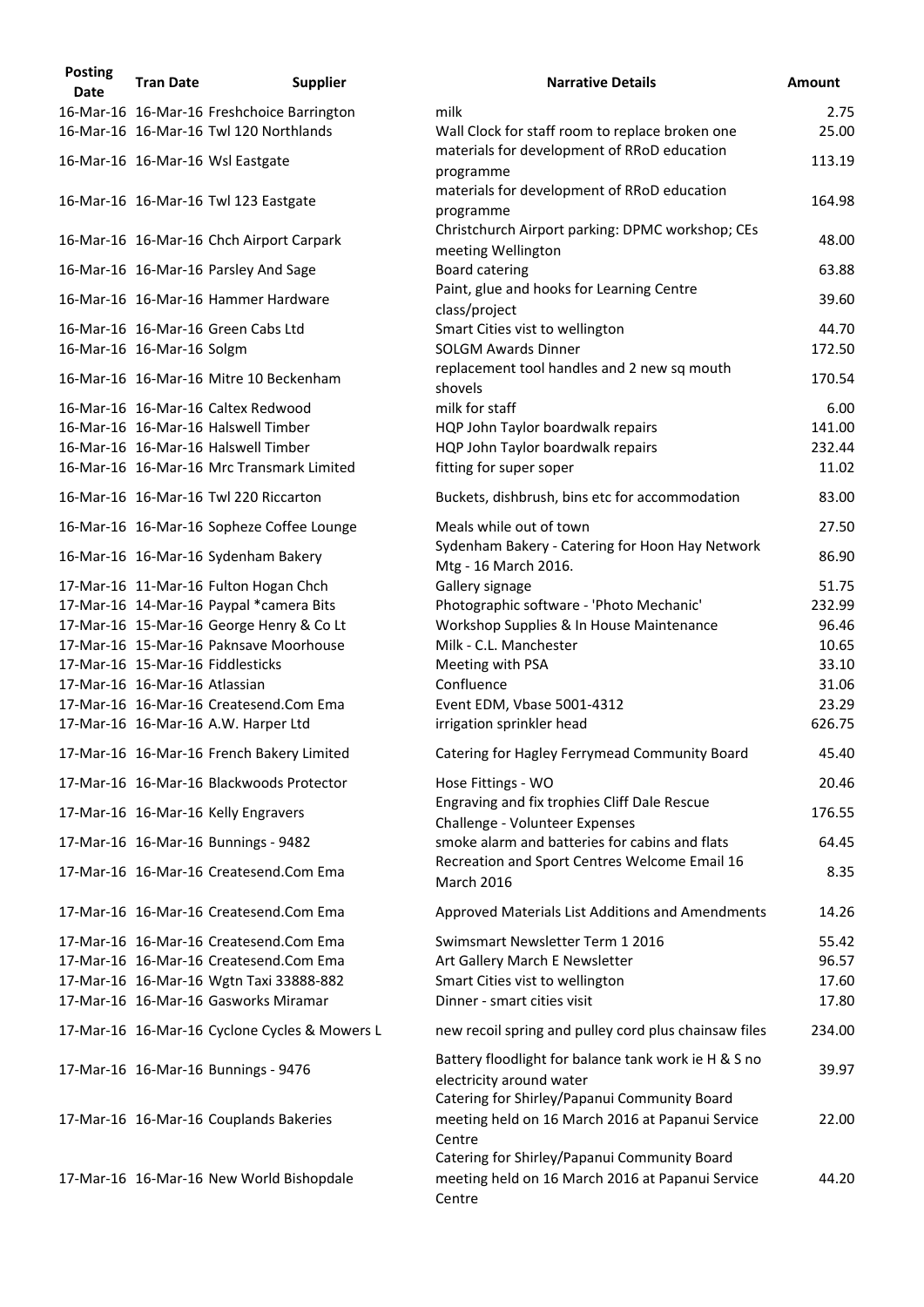| <b>Posting</b><br><b>Date</b> | <b>Tran Date</b>           | <b>Supplier</b>                            | <b>Narrative Details</b>                                                                            | <b>Amount</b> |
|-------------------------------|----------------------------|--------------------------------------------|-----------------------------------------------------------------------------------------------------|---------------|
|                               |                            | 17-Mar-16 16-Mar-16 Storage Box - Papanui  | dish brushes, toilet brushes, dish wash bottles for<br>tourist flats                                | 61.08         |
|                               |                            | 17-Mar-16 16-Mar-16 Target Furnitr Hyprmkt | 2 new couches for Tourist Flats                                                                     | 578.00        |
|                               |                            | 17-Mar-16 16-Mar-16 Sukho-Thai Restauran   | Meals while out of town                                                                             | 91.00         |
|                               |                            | 17-Mar-16 16-Mar-16 Countdown              | Catering supplies - hearing General Rules 16/03                                                     | 87.91         |
|                               |                            | 17-Mar-16 17-Mar-16 Twl 220 Riccarton      | Display frames, Vbase 5001-4360                                                                     | 53.00         |
|                               |                            | 17-Mar-16 17-Mar-16 Noel Leeming 12        | Wireless clicker for training room                                                                  | 79.99         |
|                               |                            | 17-Mar-16 17-Mar-16 Gardenmakers           | dump fees FEB                                                                                       | 454.50        |
|                               |                            | 17-Mar-16 17-Mar-16 Gardenmakers           | dump fees FEB 2016                                                                                  | 516.50        |
|                               |                            | 17-Mar-16 17-Mar-16 Gardenmakers           | dump fees FEB/MAR 2016                                                                              | 651.50        |
|                               |                            | 17-Mar-16 17-Mar-16 Allpress Espresso      | Vouchers for prize packs for Le Race promotions<br>and competitions                                 | 45.00         |
|                               |                            | 17-Mar-16 17-Mar-16 Allpress Espresso      | Vouchers for prize packs for Le Race promotions<br>and competitions                                 | 45.00         |
|                               |                            | 17-Mar-16 17-Mar-16 Allpress Espresso      | Vouchers for prize packs for the Le Race Promotions<br>and Competitons.                             | 45.00         |
|                               |                            | 17-Mar-16 17-Mar-16 Mitre 10 Bishopdale    | Padllock                                                                                            | 36.55         |
|                               |                            | 17-Mar-16 17-Mar-16 Wgtn Combined Taxis    | Taxi Wellington Airport to city                                                                     | 37.50         |
|                               |                            | 17-Mar-16 17-Mar-16 Chch Airport Carpark   | Parking at Chch airport for Sydney Conference                                                       | 96.00         |
|                               |                            | 17-Mar-16 17-Mar-16 Fairfax Media (Ps)     | The Press subscription Jan-March                                                                    | 126.99        |
|                               |                            | 17-Mar-16 17-Mar-16 Jaycar Pty Ltd         | 10x3 amp fuses for Mobile Maker Space activity                                                      | 4.20          |
|                               |                            | 17-Mar-16 17-Mar-16 Wgtn Combined Taxis    | Smart Cities vist to wellington                                                                     | 14.10         |
|                               |                            | 17-Mar-16 17-Mar-16 Pgg Wrightson Chch     | grass seed for track restoration work                                                               | 917.50        |
|                               |                            | 17-Mar-16 17-Mar-16 Mitre 10 Bishopdale    | 2 No. 4mm & 2 No.4.5mm drill for start blocks at                                                    | 19.92         |
|                               |                            | 17-Mar-16 17-Mar-16 Old Stables Nursery    | Jellie Park<br>Plants section e                                                                     | 92.40         |
|                               |                            | 17-Mar-16 17-Mar-16 Gardenmakers           | HQP Top Soil Oval/ Lions fill for old concrete pads                                                 | 610.00        |
|                               |                            | 17-Mar-16 17-Mar-16 Gardenmakers           | Saw dust for bowlers run ups                                                                        | 22.00         |
|                               |                            | 17-Mar-16 17-Mar-16 Sydenham Bakery        | Catering for retirement in accordance with policy                                                   | 261.50        |
|                               |                            | 17-Mar-16 17-Mar-16 Fresh Choice Parklands | PK Milk                                                                                             | 2.95          |
|                               |                            | 17-Mar-16 17-Mar-16 Divine Cakes Northland | Organisation of a successful Children's Day 2016                                                    | 19.90         |
|                               |                            | 17-Mar-16 17-Mar-16 Pak N Save Northlands  | Organisation of a successful Children's Day 2016                                                    | 22.71         |
|                               |                            | 17-Mar-16 17-Mar-16 Papanui Service Centre | Christchurch City Council Parking Coupons for                                                       | 77.50         |
|                               |                            |                                            | Shirley/Papanui Community Governance Staff<br>Variety or vinyls for vinyl-cutter - programmes - PEL |               |
|                               |                            | 17-Mar-16 17-Mar-16 Signage Sys Baxgroup   | Te H.                                                                                               | 130.15        |
|                               |                            | 17-Mar-16 17-Mar-16 Burwood Produce        | Bale of Meadow hay for cows impounded and<br>Horse float hire to transport cows.                    | 40.00         |
|                               |                            | 17-Mar-16 17-Mar-16 Sopheze Coffee Lounge  | Meals while out of town                                                                             | 20.00         |
|                               |                            | 17-Mar-16 17-Mar-16 Sopheze Coffee Lounge  | Meals while out of town                                                                             | 22.00         |
|                               |                            | 18-Mar-16 15-Mar-16 Pakwaan Indian D Harbr | Meal while in Sydney                                                                                | 17.25         |
|                               |                            | 18-Mar-16 16-Mar-16 Bwc Brisbane 133222    | Brisbane airport to city. Australasian Corp Managers<br>Art Museum conference                       | 73.11         |
|                               |                            | 18-Mar-16 16-Mar-16 Bennetts Shoe Services | Replacement buckles for aqua jogging/rehab belts                                                    | 12.00         |
|                               | 18-Mar-16 16-Mar-16 Vivace |                                            | Meal in Auckland on course                                                                          | 62.50         |
|                               |                            | 18-Mar-16 17-Mar-16 Blackwoods Protector   | Mask, wipes etc for DE pool side.                                                                   | 464.03        |
|                               |                            | 18-Mar-16 17-Mar-16 Createsend.Com Ema     | Event EDM, Vbase 5001-4312                                                                          | 28.44         |
|                               |                            | 18-Mar-16 17-Mar-16 Fosters Outdoor Power  | weedeater fuel cap                                                                                  | 22.89         |
|                               |                            | 18-Mar-16 17-Mar-16 Smiths Hire            | hire fert spreader                                                                                  | 60.00         |
|                               |                            | 18-Mar-16 17-Mar-16 Amalga Taxis 3-888-000 | Taxi city to Wellington airport                                                                     | 35.90         |
|                               |                            |                                            |                                                                                                     |               |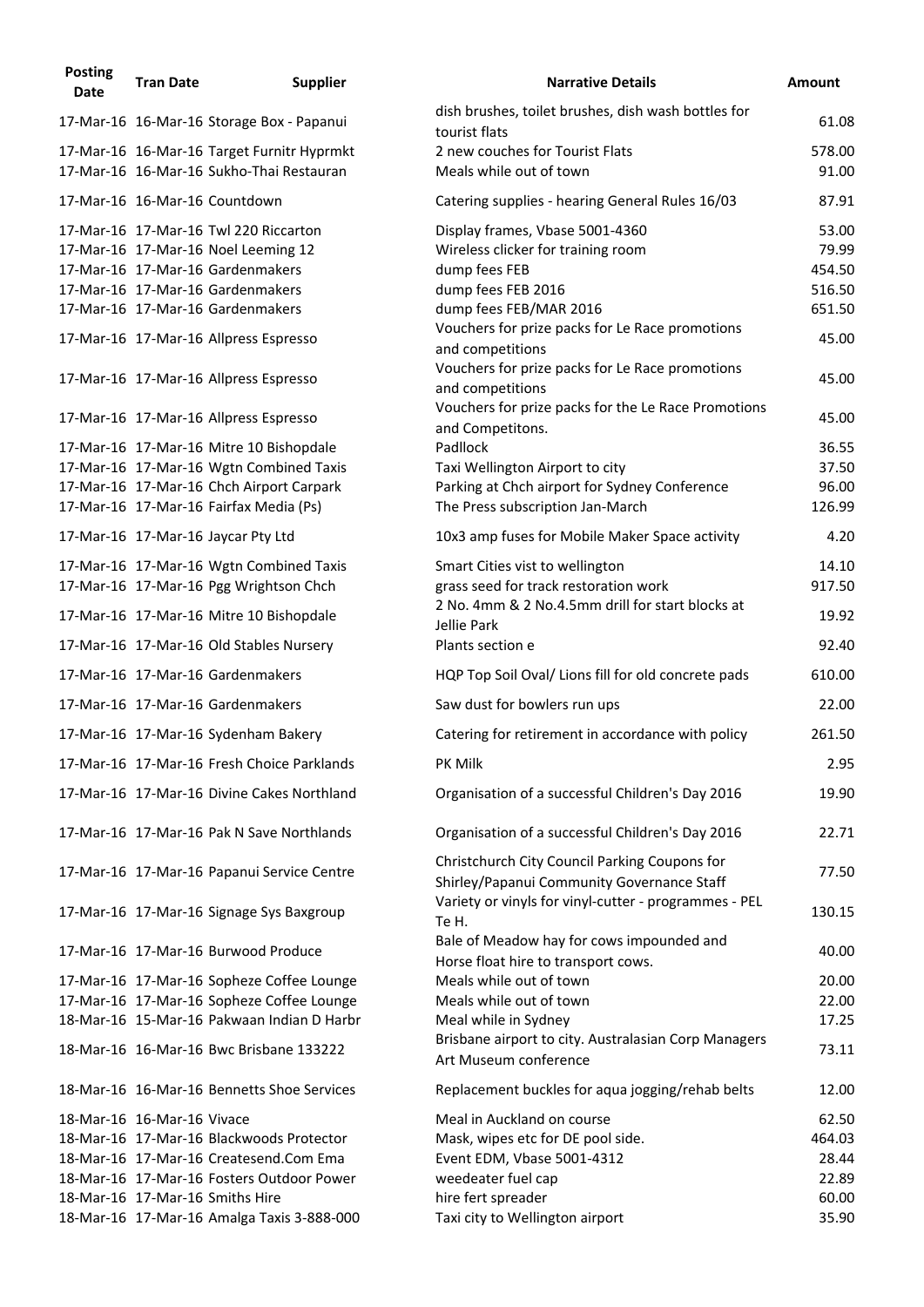| <b>Posting</b><br><b>Date</b> | <b>Tran Date</b>                | <b>Supplier</b>                               | <b>Narrative Details</b>                                                                                                      | <b>Amount</b> |
|-------------------------------|---------------------------------|-----------------------------------------------|-------------------------------------------------------------------------------------------------------------------------------|---------------|
|                               |                                 | 18-Mar-16 17-Mar-16 Para Rubber Christchur    | new feet for ref stands in stadium                                                                                            | 44.40         |
|                               |                                 | 18-Mar-16 17-Mar-16 Bunnings - 9476           | tubes, hose fittings and drill bits for tool kit                                                                              | 47.65         |
|                               |                                 | 18-Mar-16 17-Mar-16 The Service Company Ltd   | laundry detergent and cleaner for poolside                                                                                    | 194.51        |
|                               |                                 | 18-Mar-16 17-Mar-16 Target Furnitr Hyprmkt    | two x two seater sofa                                                                                                         | 578.00        |
|                               |                                 | 18-Mar-16 17-Mar-16 Park Royal Darling        | 3 nights accommodation in Sydney - Sports summit<br>package                                                                   | 1044.91       |
|                               |                                 | 18-Mar-16 17-Mar-16 Humes Pipeline Systems    | plain end cap and pressure pipe                                                                                               | 69.40         |
|                               |                                 | 18-Mar-16 17-Mar-16 Trademe Paynow            | Anemometer - wind speed measuring device                                                                                      | 33.94         |
|                               |                                 | 18-Mar-16 17-Mar-16 Chch Airport Carpark      | Carparking at airport while on course                                                                                         | 75.00         |
|                               |                                 | 18-Mar-16 17-Mar-16 Wilson Parking New Zealan | Parking at Civic                                                                                                              | 15.60         |
|                               |                                 | 18-Mar-16 17-Mar-16 Wishbone Itb Building     | ARC conference travel expenses                                                                                                | 6.90          |
|                               |                                 | 18-Mar-16 17-Mar-16 Westfield Gift Voucher    | Westfield gift cards for Summer Photo Shoot and                                                                               | 700.00        |
|                               |                                 | 18-Mar-16 17-Mar-16 Bunnings - 9476           | <b>SummerTimes Survey Promotion</b><br>adhesive, methylated spirits,, paint, paint<br>scraper, pots, basktes, artificial turf | 715.47        |
|                               |                                 | 18-Mar-16 17-Mar-16 Nz Safety Br 21           | PPE for Response Teams                                                                                                        | 698.74        |
|                               |                                 | 18-Mar-16 17-Mar-16 Min Bus Innovation & Em   | <b>Tenancy Tribunal application</b>                                                                                           | 20.44         |
|                               |                                 | 18-Mar-16 17-Mar-16 Min Bus Innovation & Em   | <b>Tenancy Tribunal application</b>                                                                                           | 20.44         |
|                               |                                 | 18-Mar-16 17-Mar-16 Corporate Cabs Limit      | Smart Cities vist to wellington                                                                                               | 35.00         |
|                               |                                 | 18-Mar-16 17-Mar-16 Chch Airport Carpark      | Parking at airport                                                                                                            | 50.00         |
|                               |                                 | 18-Mar-16 17-Mar-16 Microfilm Digital Print   |                                                                                                                               | 173.08        |
|                               |                                 | 18-Mar-16 17-Mar-16 New World St Martins      | digital prints for exhibition                                                                                                 | 27.78         |
|                               |                                 |                                               | morning tea supplies                                                                                                          | 112.66        |
|                               |                                 | 18-Mar-16 17-Mar-16 Bunnings - 9476           | Terracotta pots for alpine house                                                                                              |               |
|                               |                                 | 18-Mar-16 17-Mar-16 South Hort                | Alpine potting mix                                                                                                            | 141.73        |
|                               |                                 | 18-Mar-16 17-Mar-16 Kebab On Queen            | Dinner while away for Changeology workshop                                                                                    | 16.50         |
|                               |                                 | 18-Mar-16 17-Mar-16 New World Bishopdale      | Catering for Shirley/Papanui Community Board and<br>Ward School Principals breakfast meeting                                  | 36.35         |
|                               | 18-Mar-16 17-Mar-16 Decrastrip  |                                               | Vinyl for use with vinyl-cutter - programming Te H.                                                                           | 222.95        |
|                               |                                 | 18-Mar-16 17-Mar-16 Smiths Hire               | water blaster shelters /BBQ / Tables sites                                                                                    | 245.00        |
|                               |                                 | 18-Mar-16 17-Mar-16 Couplands Bakeries        | bread and milk for re-sale in the shop                                                                                        | 22.86         |
|                               |                                 | 18-Mar-16 18-Mar-16 Mrc Transmark Limited     | cut pipe and tread for sprinklers                                                                                             | 184.87        |
|                               |                                 | 18-Mar-16 18-Mar-16 Fendalton Supervalue      | Catering for the opening of Merivale Reserve                                                                                  | 28.35         |
|                               |                                 | 18-Mar-16 18-Mar-16 Geosystems NZ Ltd Chch    | Equipment - Aborist                                                                                                           | 343.85        |
|                               |                                 | 18-Mar-16 18-Mar-16 Countdown                 | Volunteer Expenses - Cliff Dale Rescue Challenge -<br>bagged lunches                                                          | 94.39         |
|                               |                                 | 18-Mar-16 18-Mar-16 Kennards Hire Papanui     | Generator hire for Bishopdale Skate Jam                                                                                       | 100.00        |
|                               |                                 | 18-Mar-16 18-Mar-16 Mitre 10 Mega Hornby      | cabinet for tidying up of Port Hills ranger office,<br>duct tape                                                              | 190.24        |
|                               |                                 | 18-Mar-16 18-Mar-16 Countdown                 | Farewell function for staff                                                                                                   | 71.96         |
|                               |                                 | 18-Mar-16 18-Mar-16 New World South City      | Farewell function for staff<br>Consumables for Annual Plan community                                                          | 210.00        |
|                               |                                 | 18-Mar-16 18-Mar-16 Twl 120 Northlands        | consultation by Shirley/Papanui Community Board<br>members                                                                    | 20.00         |
|                               | 18-Mar-16 18-Mar-16 Art Gallery |                                               | Library book                                                                                                                  | 594.90        |
|                               |                                 | 18-Mar-16 18-Mar-16 Four Square Akaroa        | Milk for tea breaks                                                                                                           | 6.75          |
|                               |                                 | 21-Mar-16 16-Mar-16 Pakwaan Indian D Harbr    | Meal while in Sydney                                                                                                          | 17.16         |
|                               |                                 | 21-Mar-16 17-Mar-16 Cucina By Toscanis        | Breakfast: Brisbane for Corp. manager meeting                                                                                 | 25.56         |
|                               |                                 | 21-Mar-16 17-Mar-16 Butler Auto Mart Ltd      | A+NZ art museums<br>indicator bulb for van                                                                                    | 7.00          |
|                               |                                 | 21-Mar-16 17-Mar-16 Project Management Instit | PMI Annual membership                                                                                                         | 288.11        |
|                               |                                 | 21-Mar-16 17-Mar-16 Gm Cabs Australia         | Taxi from Hotel to airport                                                                                                    | 85.12         |
|                               |                                 | 21-Mar-16 17-Mar-16 McDonalds A/port Dom      | Dinner at airport following course                                                                                            | 18.80         |
|                               |                                 | 21-Mar-16 17-Mar-16 Gm Cabs Australia         | ARC conference travel expenses                                                                                                | 64.08         |
|                               |                                 | 21-Mar-16 17-Mar-16 Botanic Gdn Dollar        | <b>Botanic Gardens library</b>                                                                                                | 972.86        |
|                               |                                 | 21-Mar-16 18-Mar-16 Createsend.Com Ema        | Event EDM, Vbase 5001-4312                                                                                                    | 31.03         |
|                               |                                 | 21-Mar-16 18-Mar-16 Createsend.Com Ema        | Event Info EDM, Vbase 5001-4312                                                                                               | 31.29         |
|                               |                                 |                                               |                                                                                                                               |               |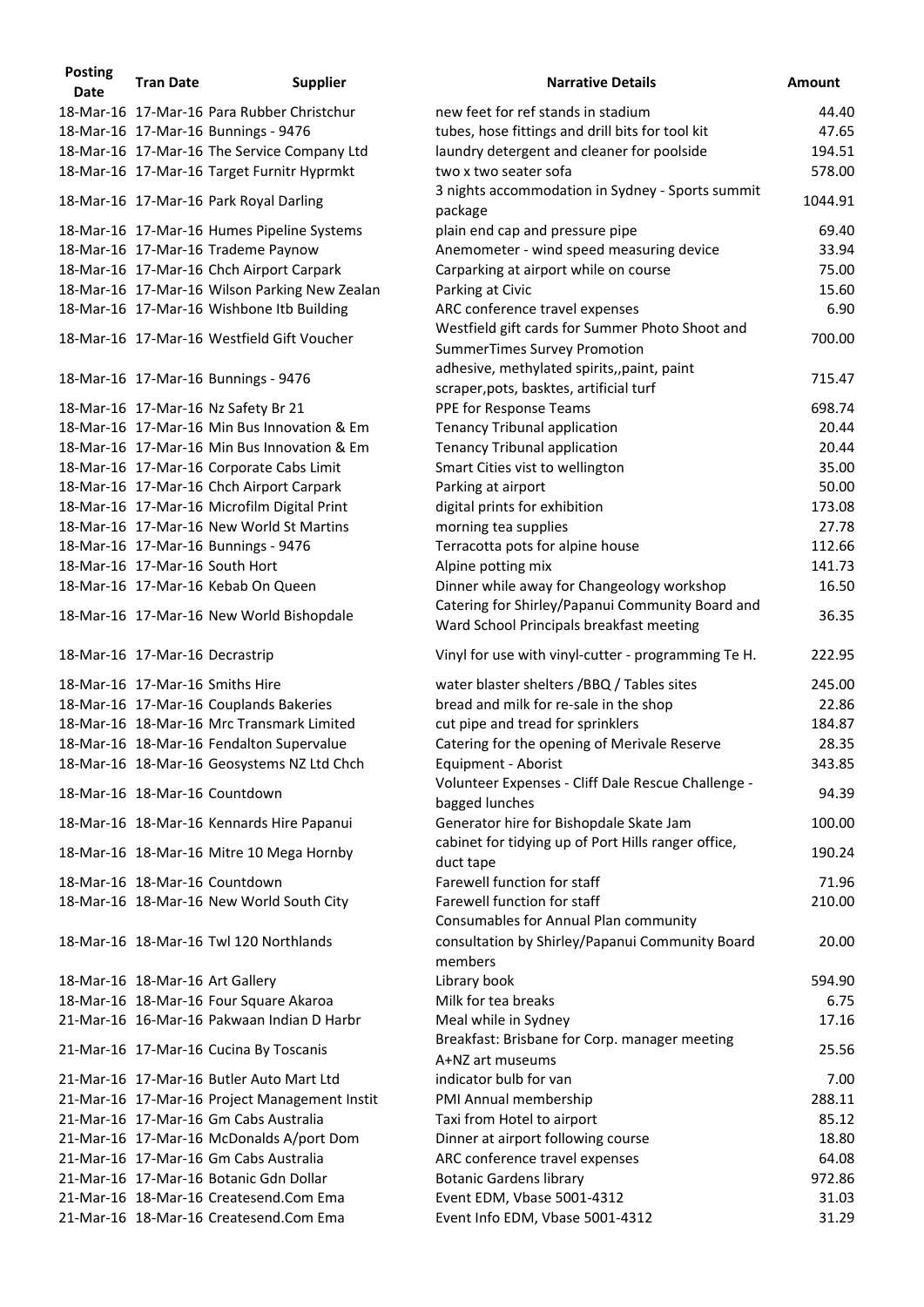| <b>Posting</b><br><b>Date</b> | <b>Tran Date</b> | <b>Supplier</b>                               | <b>Narrative Details</b>                                                                     | <b>Amount</b> |
|-------------------------------|------------------|-----------------------------------------------|----------------------------------------------------------------------------------------------|---------------|
|                               |                  | 21-Mar-16 18-Mar-16 Ross Galt Lock & Key      | Te Hapua lock change                                                                         | 100.00        |
|                               |                  | 21-Mar-16 18-Mar-16 Gm Cabs Pty. Ltd.         | Taxi: Brisbane airport to city A+NZ Art Museum<br>corp. managers                             | 67.90         |
|                               |                  | 21-Mar-16 18-Mar-16 Couplands Bakeries        | Catering for opening of Merivale Reserve                                                     | 15.00         |
|                               |                  | 21-Mar-16 18-Mar-16 Mad Butcher Riccarton     | Catering for the opening of Merivale Reserve                                                 | 71.85         |
|                               |                  | 21-Mar-16 18-Mar-16 The Little Big Tree       | trees for a SCIRT planting project                                                           | 570.00        |
|                               |                  | 21-Mar-16 18-Mar-16 Reliable Cabs             | taxi Auckland hotel to meeting                                                               | 16.39         |
|                               |                  | 21-Mar-16 18-Mar-16 Chch Airport Carpark      | carparking at Chch Airport 17 and 18 March 2016                                              | 50.00         |
|                               |                  | 21-Mar-16 18-Mar-16 Nzim Southern Inc         | Individual subscription to 31 December 2016                                                  | 230.00        |
|                               |                  | 21-Mar-16 18-Mar-16 French Bakery Limited     | Food for Port Hills Restoration Volunteers                                                   | 17.70         |
|                               |                  | 21-Mar-16 18-Mar-16 Banfields Of Beckenham    | BBQ food for Port Hills restoration volunteers                                               | 19.20         |
|                               |                  | 21-Mar-16 18-Mar-16 New World St Martins      | Food for Port Hills Restoration Volunteers                                                   | 138.92        |
|                               |                  | 21-Mar-16 18-Mar-16 Silver Servic 133100      | ARC conference travel expenses<br>Miscellaneous - curtain rails for 31 Veronica Plc -        | 15.07         |
|                               |                  | 21-Mar-16 18-Mar-16 Bunnings - 9476           | temp accomdation                                                                             | 26.98         |
|                               |                  | 21-Mar-16 18-Mar-16 Ross Galt Lock & Key      | Replacement locks & keys - Papanui Lib                                                       | 414.60        |
|                               |                  | 21-Mar-16 18-Mar-16 Pivotel Communicat        | Inreach GPS safety device Port Hills                                                         | 39.95         |
|                               |                  | 21-Mar-16 18-Mar-16 Pivotel Communicat        | Inreach GPS safety device Port Hills                                                         | 39.95         |
|                               |                  | 21-Mar-16 18-Mar-16 New World Fendalton       | Skate Jam                                                                                    | 29.87         |
|                               |                  | 21-Mar-16 18-Mar-16 Countdown Online Shopping | 25 bottles of drink to be used for Cosmo Bunny<br>children's activity                        | 39.50         |
|                               |                  | 21-Mar-16 18-Mar-16 Oderings Nurseries        | Neem granuals for bedding                                                                    | 117.45        |
|                               |                  | 21-Mar-16 18-Mar-16 Parkhouse Rd Garden       | Compost section c toilet garden                                                              | 609.00        |
|                               |                  | 21-Mar-16 18-Mar-16 Southern H/pitality Lt    | equipment for Te Hapua kitchens                                                              | 308.38        |
|                               |                  | 21-Mar-16 18-Mar-16 Dick Smith Electroni      | universal tv remotes and batteries for tourist flats                                         | 48.57         |
|                               |                  | 21-Mar-16 18-Mar-16 John Leech Gallery        | Library book                                                                                 | 35.00         |
|                               |                  | 21-Mar-16 18-Mar-16 Caltex Hornby             | Milk for Hornby staffroom                                                                    | 3.60          |
|                               |                  | 21-Mar-16 18-Mar-16 Bp Connect Qe li          | milk for morning tea                                                                         | 7.49          |
|                               |                  | 21-Mar-16 19-Mar-16 Couplands Bakeries        | Volunteer Expenses - Cliff Dale Rescue Challenge -<br>bagged lunches                         | 322.45        |
|                               |                  | 21-Mar-16 19-Mar-16 Trippas White Cateri      | ARC conference travel expenses                                                               | 12.63         |
|                               |                  | 21-Mar-16 19-Mar-16 Vimeo.Com                 | Streaming of Dregs- A New Zealand Street Art<br>Documentary for Tag! Hip Hop Day.            | 3.02          |
|                               |                  | 21-Mar-16 20-Mar-16 Airpark Canterbury        | Parking                                                                                      | 42.00         |
|                               |                  | 21-Mar-16 20-Mar-16 Xero NZ Ltd               | Xero Regenerate Christchurch - move to 421/135                                               | 31.63         |
|                               |                  | 21-Mar-16 20-Mar-16 Ecocentral Ltd            | dump fees                                                                                    | 24.10         |
|                               |                  | 21-Mar-16 20-Mar-16 New World South City      | first aid supplies                                                                           | 9.99          |
|                               |                  | 21-Mar-16 20-Mar-16 Modica Group Limited      | LIU FingerTip Library email to SMS service contract                                          | 137.44        |
|                               |                  | 21-Mar-16 21-Mar-16 Zeroes Coffee Ltd         | one month payment<br>Volunteer Acknowledgement                                               | 8.90          |
|                               |                  | 21-Mar-16 21-Mar-16 Countdown                 | Milk for Carlyle staffroom                                                                   | 4.98          |
|                               |                  | 21-Mar-16 21-Mar-16 Twl 175 South City        | paper towels for car park shed                                                               | 29.95         |
|                               |                  | 21-Mar-16 21-Mar-16 Shq Fabriko Ltd           | Laser cutting for Horizons programme: Korero Mai<br>Kowhaiwhai display                       | 87.98         |
|                               |                  | 21-Mar-16 21-Mar-16 New World South City      | Biscuits for morning/afternoon tea for 15 people at                                          | 11.00         |
|                               |                  | 21-Mar-16 21-Mar-16 Fairfaxmedia Recurring    | offsite workshop<br>Press subscription                                                       | 38.20         |
|                               |                  | 21-Mar-16 21-Mar-16 Fairfaxmedia Recurring    | Press subscription                                                                           | 47.20         |
|                               |                  | 21-Mar-16 21-Mar-16 Mitre 10 Beckenham        | Photography locks                                                                            | 63.08         |
|                               |                  |                                               | orange balloons for SGT awareness campaign for 4                                             |               |
|                               |                  | 21-Mar-16 21-Mar-16 Party World NZ            | facilities                                                                                   | 17.90         |
|                               |                  | 21-Mar-16 21-Mar-16 Ferrymead Mitre 10 Mega   | Coloured duct tape for 4 fitness centres to tape out<br>Queenax areas for awareness campaign | 87.92         |
|                               |                  | 21-Mar-16 21-Mar-16 Twl 175 South City        | Miscellaneous - Freeview satbox                                                              | 95.10         |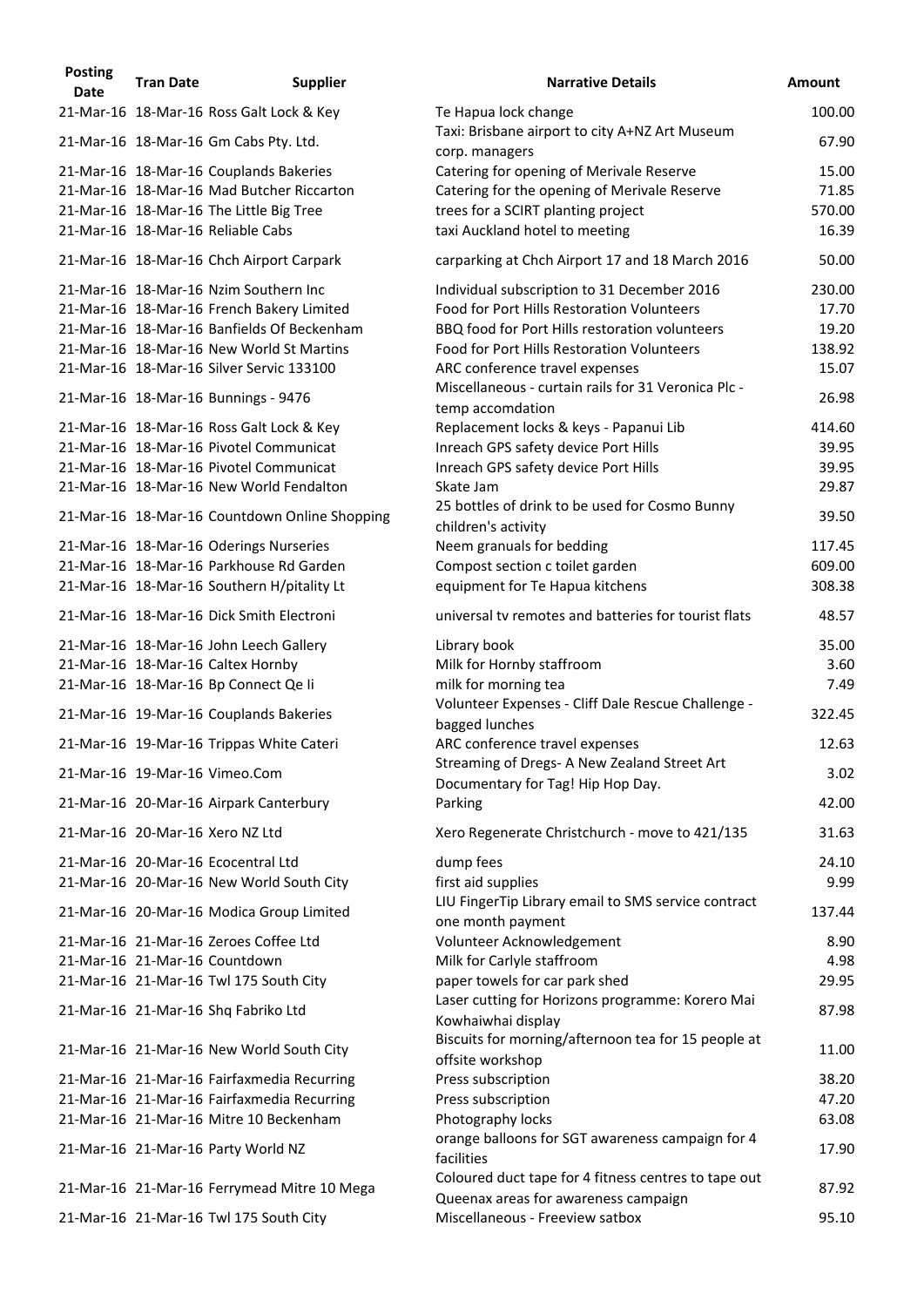| <b>Posting</b><br>Date | <b>Tran Date</b>              | <b>Supplier</b>                                                                  | <b>Narrative Details</b>                                                                    |
|------------------------|-------------------------------|----------------------------------------------------------------------------------|---------------------------------------------------------------------------------------------|
|                        |                               | 21-Mar-16 21-Mar-16 Mitre 10 Beckenham                                           | Microfibre white magic - Shirley Lib                                                        |
|                        |                               | 21-Mar-16 21-Mar-16 Fairfaxmedia Recurring                                       | The Press subscription for Fendalton Governance<br>Team                                     |
|                        |                               | 21-Mar-16 21-Mar-16 Fairfaxmedia Recurring                                       | The Press - CAG library copy                                                                |
|                        |                               | 21-Mar-16 21-Mar-16 Countdown                                                    | Catering for Burwood/Pegasus Community Board<br>meeting 7 March 2016                        |
|                        |                               | 21-Mar-16 21-Mar-16 Maki-Mono The Palms                                          | Catering Burwood/Pegasus Community Board<br>meeting 21 March 2016                           |
|                        |                               | 21-Mar-16 21-Mar-16 Mitre 10 Beckenham<br>21-Mar-16 21-Mar-16 Pgg Wrightson Chch | Grubbers for weed control - Nassella Tussocks<br>Dye for pastoral weed spraying             |
|                        |                               | 21-Mar-16 21-Mar-16 Vr Queen Street                                              | Food and drink expenses while at the Australasiar<br>Conf                                   |
|                        | 21-Mar-16 21-Mar-16 Domainz   |                                                                                  | Renewal of Domain Names - included<br>ellersliefloweshow.co.nz                              |
|                        |                               | 21-Mar-16 21-Mar-16 Mitre 10 Beckenham                                           | Wonder weeders x 4, rock garden foek and handle                                             |
|                        |                               | 21-Mar-16 21-Mar-16 Fairfax Media (Ps)                                           | Fairfax Media for Subscription Note                                                         |
|                        |                               | 21-Mar-16 21-Mar-16 Xcm Group Limited                                            | x10 caps for stock and x1 new cargo pants Avi Mo                                            |
|                        |                               | 21-Mar-16 21-Mar-16 Wsl South City                                               | <b>Botanic Gardens library</b>                                                              |
|                        |                               | 21-Mar-16 21-Mar-16 Twl 175 South City                                           | Thanks for re-shelving library                                                              |
|                        |                               | 21-Mar-16 21-Mar-16 Uoa Auckland Unipress                                        | Library book                                                                                |
|                        |                               | 22-Mar-16 15-Mar-16 Mitre 10 Mega Hornby                                         | <b>Community Governance Team</b>                                                            |
|                        |                               | 22-Mar-16 19-Mar-16 Larmont Sydney                                               | ARC conference travel expenses                                                              |
|                        |                               | 22-Mar-16 19-Mar-16 Www.Ingogo                                                   | ARC conference travel expenses                                                              |
|                        |                               | 22-Mar-16 20-Mar-16 Tanuki Japanese Sake                                         | Food expenses while in Wellington for the ARC<br>conference                                 |
|                        |                               | 22-Mar-16 21-Mar-16 Saecowilson - Christch                                       | In House Maintenance - WO                                                                   |
|                        |                               | 22-Mar-16 21-Mar-16 Itsmfnz Incorporated                                         | ITSMF CORPORATE SUB 2016/17                                                                 |
|                        |                               | 22-Mar-16 21-Mar-16 Quick Skips Limited                                          | Rubbish removal from Sockburn                                                               |
|                        |                               | 22-Mar-16 21-Mar-16 Min Bus Innovation & Em                                      | <b>Tenancy Tribunal application</b>                                                         |
|                        |                               | 22-Mar-16 21-Mar-16 Tussock Creek                                                | ranger uniform - moleskin trousers                                                          |
|                        |                               | 22-Mar-16 21-Mar-16 Columbus Coffee Museum                                       | Food expenses while in Wellington for the ARC<br>conference                                 |
|                        |                               | 22-Mar-16 21-Mar-16 Black Cab Vic 132227                                         | Melbourne airport to NGV                                                                    |
|                        |                               | 22-Mar-16 21-Mar-16 Bed Bath N Table Ne                                          | shower curtain                                                                              |
|                        |                               | 22-Mar-16 21-Mar-16 Fosters Outdoor Power                                        | service chainsaws                                                                           |
|                        |                               | 22-Mar-16 21-Mar-16 Couplands Bakeries                                           | Consumables - Provisions for Wallsal and<br>Greenhurst BBQ                                  |
|                        |                               | 22-Mar-16 21-Mar-16 Mad Butcher Ferry Road                                       | Consumables - bbq supplies                                                                  |
|                        |                               | 22-Mar-16 21-Mar-16 Bunnings - 9476                                              | Gloves, forks etc                                                                           |
|                        |                               | 22-Mar-16 21-Mar-16 Parsley And Sage                                             | Catering for Shirley/Papanui Community Board an<br>Ward School Principals breakfast meeting |
|                        |                               | 22-Mar-16 21-Mar-16 Ross Galt Lock & Key                                         | New keys Carlyle St for Web-team + 1 spare                                                  |
|                        | 22-Mar-16 21-Mar-16 Ktech Ltd |                                                                                  | 8GB DDR3 RAM - laptop                                                                       |
|                        |                               | 22-Mar-16 21-Mar-16 Couplands Bakeries                                           | bread and milk for re-sale in the shop                                                      |
|                        |                               | 22-Mar-16 22-Mar-16 Chch City Council Civic                                      | Car parking coupon books                                                                    |
|                        |                               | 22-Mar-16 22-Mar-16 Mitre 10 Beckenham                                           | catering supplies for Ihutai Trust Charlesworth &<br>McCormacks bay volunteers              |
|                        |                               | 22-Mar-16 22-Mar-16 Mrc Transmark Limited                                        | In House Maintenance - WO                                                                   |
|                        |                               | 22-Mar-16 22-Mar-16 Southern Gas Service                                         | Replacement Nitrogen Pallet - Dryer 1                                                       |
|                        |                               | 22-Mar-16 22-Mar-16 Freshchoice Barrington                                       | milk                                                                                        |
|                        |                               | 22-Mar-16 22-Mar-16 Relish Catering                                              | Lunch for Strategy & Transformation leadership<br>team full day workshop                    |
|                        |                               | 22-Mar-16 22-Mar-16 Ccc Parking                                                  | carparking for city meeting                                                                 |
|                        |                               | 22-Mar-16 22-Mar-16 Map World                                                    | Map of Antarctica                                                                           |
|                        |                               | 22-Mar-16 22-Mar-16 Akld Transport Parking                                       | Parking                                                                                     |

| POSTING<br><b>Date</b> | <b>Tran Date</b>              | <b>Supplier</b>                             | <b>Narrative Details</b>                                                                     | <b>Amount</b> |
|------------------------|-------------------------------|---------------------------------------------|----------------------------------------------------------------------------------------------|---------------|
|                        |                               | 21-Mar-16 21-Mar-16 Mitre 10 Beckenham      | Microfibre white magic - Shirley Lib                                                         | 10.44         |
|                        |                               | 21-Mar-16 21-Mar-16 Fairfaxmedia Recurring  | The Press subscription for Fendalton Governance                                              | 38.20         |
|                        |                               | 21-Mar-16 21-Mar-16 Fairfaxmedia Recurring  | Team<br>The Press - CAG library copy                                                         | 28.33         |
|                        |                               |                                             | Catering for Burwood/Pegasus Community Board                                                 |               |
|                        |                               | 21-Mar-16 21-Mar-16 Countdown               | meeting 7 March 2016                                                                         | 16.81         |
|                        |                               | 21-Mar-16 21-Mar-16 Maki-Mono The Palms     | Catering Burwood/Pegasus Community Board<br>meeting 21 March 2016                            | 17.80         |
|                        |                               | 21-Mar-16 21-Mar-16 Mitre 10 Beckenham      | Grubbers for weed control - Nassella Tussocks                                                | 72.75         |
|                        |                               | 21-Mar-16 21-Mar-16 Pgg Wrightson Chch      | Dye for pastoral weed spraying                                                               | 94.99         |
|                        |                               | 21-Mar-16 21-Mar-16 Vr Queen Street         | Food and drink expenses while at the Australasian<br>Conf                                    | 14.00         |
|                        | 21-Mar-16 21-Mar-16 Domainz   |                                             | Renewal of Domain Names - included<br>ellersliefloweshow.co.nz                               | 1138.32       |
|                        |                               | 21-Mar-16 21-Mar-16 Mitre 10 Beckenham      | Wonder weeders x 4, rock garden foek and handle                                              | 74.85         |
|                        |                               | 21-Mar-16 21-Mar-16 Fairfax Media (Ps)      | Fairfax Media for Subscription Note                                                          | 37.97         |
|                        |                               | 21-Mar-16 21-Mar-16 Xcm Group Limited       | x10 caps for stock and x1 new cargo pants Avi Modi                                           | 205.63        |
|                        |                               | 21-Mar-16 21-Mar-16 Wsl South City          | <b>Botanic Gardens library</b>                                                               | 18.95         |
|                        |                               | 21-Mar-16 21-Mar-16 Twl 175 South City      | Thanks for re-shelving library                                                               | 44.10         |
|                        |                               | 21-Mar-16 21-Mar-16 Uoa Auckland Unipress   | Library book                                                                                 | 76.99         |
|                        |                               | 22-Mar-16 15-Mar-16 Mitre 10 Mega Hornby    | <b>Community Governance Team</b>                                                             | 199.00        |
|                        |                               | 22-Mar-16 19-Mar-16 Larmont Sydney          | ARC conference travel expenses                                                               | 64.27         |
|                        |                               | 22-Mar-16 19-Mar-16 Www.Ingogo              | ARC conference travel expenses                                                               | 67.85         |
|                        |                               | 22-Mar-16 20-Mar-16 Tanuki Japanese Sake    | Food expenses while in Wellington for the ARC<br>conference                                  | 95.00         |
|                        |                               | 22-Mar-16 21-Mar-16 Saecowilson - Christch  | In House Maintenance - WO                                                                    | 40.80         |
|                        |                               | 22-Mar-16 21-Mar-16 Itsmfnz Incorporated    | ITSMF CORPORATE SUB 2016/17                                                                  | 549.00        |
|                        |                               | 22-Mar-16 21-Mar-16 Quick Skips Limited     | Rubbish removal from Sockburn                                                                | 360.00        |
|                        |                               | 22-Mar-16 21-Mar-16 Min Bus Innovation & Em | <b>Tenancy Tribunal application</b>                                                          | 20.44         |
|                        |                               | 22-Mar-16 21-Mar-16 Tussock Creek           | ranger uniform - moleskin trousers                                                           | 249.04        |
|                        |                               | 22-Mar-16 21-Mar-16 Columbus Coffee Museum  | Food expenses while in Wellington for the ARC<br>conference                                  | 10.00         |
|                        |                               | 22-Mar-16 21-Mar-16 Black Cab Vic 132227    | Melbourne airport to NGV                                                                     | 77.24         |
|                        |                               | 22-Mar-16 21-Mar-16 Bed Bath N Table Ne     | shower curtain                                                                               | 29.95         |
|                        |                               | 22-Mar-16 21-Mar-16 Fosters Outdoor Power   | service chainsaws                                                                            | 262.80        |
|                        |                               | 22-Mar-16 21-Mar-16 Couplands Bakeries      | Consumables - Provisions for Wallsal and                                                     | 6.99          |
|                        |                               |                                             | Greenhurst BBQ                                                                               |               |
|                        |                               | 22-Mar-16 21-Mar-16 Mad Butcher Ferry Road  | Consumables - bbq supplies                                                                   | 77.94         |
|                        |                               | 22-Mar-16 21-Mar-16 Bunnings - 9476         | Gloves, forks etc                                                                            | 153.14        |
|                        |                               | 22-Mar-16 21-Mar-16 Parsley And Sage        | Catering for Shirley/Papanui Community Board and<br>Ward School Principals breakfast meeting | 194.35        |
|                        |                               | 22-Mar-16 21-Mar-16 Ross Galt Lock & Key    | New keys Carlyle St for Web-team + 1 spare                                                   | 54.00         |
|                        | 22-Mar-16 21-Mar-16 Ktech Ltd |                                             | 8GB DDR3 RAM - laptop                                                                        | 66.40         |
|                        |                               | 22-Mar-16 21-Mar-16 Couplands Bakeries      | bread and milk for re-sale in the shop                                                       | 22.86         |
|                        |                               | 22-Mar-16 22-Mar-16 Chch City Council Civic | Car parking coupon books                                                                     | 155.00        |
|                        |                               | 22-Mar-16 22-Mar-16 Mitre 10 Beckenham      | catering supplies for Ihutai Trust Charlesworth &<br>McCormacks bay volunteers               | 199.40        |
|                        |                               | 22-Mar-16 22-Mar-16 Mrc Transmark Limited   | In House Maintenance - WO                                                                    | 264.33        |
|                        |                               | 22-Mar-16 22-Mar-16 Southern Gas Service    | Replacement Nitrogen Pallet - Dryer 1                                                        | 843.98        |
|                        |                               | 22-Mar-16 22-Mar-16 Freshchoice Barrington  | milk                                                                                         | 2.75          |
|                        |                               | 22-Mar-16 22-Mar-16 Relish Catering         | Lunch for Strategy & Transformation leadership<br>team full day workshop                     | 268.76        |
|                        |                               | 22-Mar-16 22-Mar-16 Ccc Parking             | carparking for city meeting                                                                  | 6.70          |
|                        |                               | 22-Mar-16 22-Mar-16 Map World               | Map of Antarctica                                                                            | 24.90         |
|                        |                               | 22-Mar-16 22-Mar-16 Akld Transport Parking  | Parking                                                                                      | 2.50          |
|                        |                               |                                             |                                                                                              |               |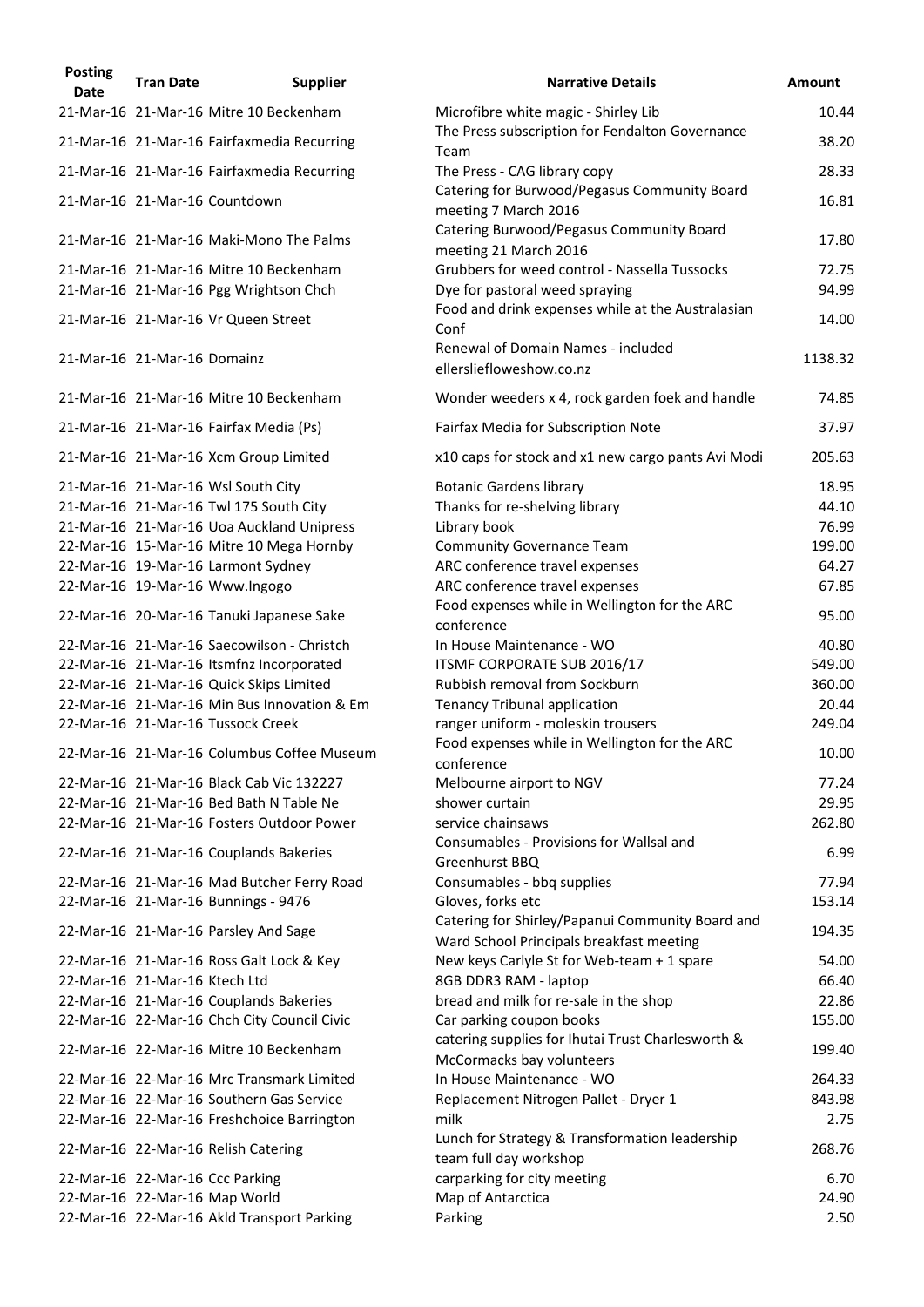| <b>Posting</b><br><b>Date</b> | <b>Tran Date</b>             | <b>Supplier</b>                               | <b>Narrative Details</b>                                                                              | <b>Amount</b> |
|-------------------------------|------------------------------|-----------------------------------------------|-------------------------------------------------------------------------------------------------------|---------------|
|                               |                              | 22-Mar-16 22-Mar-16 Auckland Transport        | Parking                                                                                               | 6.50          |
|                               | 22-Mar-16 22-Mar-16 Z Skyway |                                               | Petrol for rental car                                                                                 | 14.71         |
|                               |                              | 22-Mar-16 22-Mar-16 Just Incredible Barring   | birthday cards for SC birthday parties                                                                | 16.00         |
|                               |                              | 22-Mar-16 22-Mar-16 Aarque Group Limited      | 400ml Matt Black Ink carteridge and Mainenance<br>Cartridge for HP4100 printer                        | 465.12        |
|                               |                              | 22-Mar-16 22-Mar-16 Vr Queen Street           | Food expenses while in Wellington for the ARC<br>conference                                           | 12.50         |
|                               |                              | 22-Mar-16 22-Mar-16 Twl 120 Northlands        | Maker Space purchases                                                                                 | 15.00         |
|                               |                              | 22-Mar-16 22-Mar-16 Mitre 10 Beckenham        | Staple gun for attaching possum bait to trees                                                         | 175.96        |
|                               |                              | 22-Mar-16 22-Mar-16 Relish Catering           | catering for the meetings with CCL to set the pricing<br>over two days                                | 566.96        |
|                               |                              | 22-Mar-16 22-Mar-16 Hammer Hardware           | 19th memorial paint supplies                                                                          | 38.50         |
|                               |                              |                                               | Property Law Conference, Auckland 13-14 June                                                          |               |
|                               |                              | 22-Mar-16 22-Mar-16 Nzls Cle - Zeald          | 2016                                                                                                  | 1090.00       |
|                               |                              | 22-Mar-16 22-Mar-16 Nzls Cle - Zeald          | Property Law Conference, Auckland 13-14 June<br>2016                                                  | 1090.00       |
|                               | 22-Mar-16 22-Mar-16 Skybus   |                                               | Skybus - bus travel when in Auckland                                                                  | 16.00         |
|                               |                              |                                               |                                                                                                       |               |
|                               |                              | 22-Mar-16 22-Mar-16 At Hop Auckland           | AT Hop Card Top-Up - bus travel when in Auckland<br>Mitre 10 Rangiora - Event costs, for SH Community | 60.00         |
|                               |                              | 22-Mar-16 22-Mar-16 Mitre 10 Rangiora         | <b>Recreation Adviser</b>                                                                             | 55.04         |
|                               | 23-Mar-16 18-Mar-16 Alctvm2  |                                               | Train ticket: Sydney airport to city.                                                                 | 20.09         |
|                               |                              | 23-Mar-16 18-Mar-16 Opera Kitchen Syd         | ARC conference travel expenses                                                                        | 13.28         |
|                               |                              | 23-Mar-16 20-Mar-16 Morsul At The Galler      | Sydney: Biennale of Sydney 2016 Lunch Art Gallery<br>of New South Wales                               | 10.28         |
|                               |                              | 23-Mar-16 20-Mar-16 Sydney Trains Wynyard     | Biennale of Sydney 2016. Train: Sydney CBD to<br>airport                                              | 20.09         |
|                               |                              | 23-Mar-16 20-Mar-16 Art Gallery Of Nsw Syd    | Biennale of Sydney catalogues for CAG library                                                         | 69.29         |
|                               |                              | 23-Mar-16 21-Mar-16 Sq *aphasia Center Of Cal | Apashia resource for CCL's collection                                                                 | 265.27        |
|                               |                              | 23-Mar-16 21-Mar-16 Dymocks Melbourne         | Course books                                                                                          | 147.81        |
|                               |                              | 23-Mar-16 21-Mar-16 Tanukis Cave              | Food expenses while in Wellington for the ARC<br>conference                                           | 38.50         |
|                               |                              | 23-Mar-16 21-Mar-16 Tanukis Cave              | Food and drink expenses while at the Australasian<br>Conf                                             | 42.37         |
|                               |                              | 23-Mar-16 21-Mar-16 Crowne Plaza              | Cost of extra night stay following Changeology<br>workshop                                            | 131.95        |
|                               |                              | 23-Mar-16 21-Mar-16 Project Management Instit | PMI fees                                                                                              | 286.48        |
|                               |                              | 23-Mar-16 22-Mar-16 Bunnings - 9476           | poles for mist nets                                                                                   | 108.00        |
|                               |                              | 23-Mar-16 22-Mar-16 Smiths Hire               | hire of turf detacher                                                                                 | 70.00         |
|                               |                              | 23-Mar-16 22-Mar-16 Blacks Fasteners Lt       | In House Maintenance - WO                                                                             | 12.41         |
|                               |                              | 23-Mar-16 22-Mar-16 Resene Paints             | Paint for Floor in Basement Storage                                                                   | 770.13        |
|                               |                              | 23-Mar-16 22-Mar-16 Bunnings - 9476           | furniture oil and brushes for outside furniture                                                       | 78.28         |
|                               |                              | 23-Mar-16 22-Mar-16 Bunnings - 9482           | black shock elasticaed for bins                                                                       | 10.12         |
|                               |                              | 23-Mar-16 22-Mar-16 Wilson Parking            | Parking for Vbase Board mtg and Customer &<br>Community Leadership mtg                                | 11.60         |
|                               |                              | 23-Mar-16 22-Mar-16 Htc Specialised Tooling   | Load testing equipment hire (testing traffic signal<br>pole)                                          | 79.49         |
|                               |                              | 23-Mar-16 22-Mar-16 Little Bird Organics      | ARC conference travel expenses                                                                        | 19.50         |
|                               |                              |                                               | Recreation and Sport Centres 3 Month Membership                                                       |               |
|                               |                              | 23-Mar-16 22-Mar-16 Createsend.Com Ema        | Renewal Discount March 2016                                                                           | 7.44          |
|                               |                              | 23-Mar-16 22-Mar-16 Createsend.Com Ema        | Recreation and Sport Centres 12 Month<br>Membership Renewal Discount March 2016                       | 8.11          |
|                               |                              | 23-Mar-16 22-Mar-16 P935 Chester Street       | Parking whilst interviewing at Civic                                                                  | 12.60         |
|                               |                              | 23-Mar-16 22-Mar-16 Mainland Fasteners Ltd    | 50 No. 1.1/4 S/S self tappers for grills in the sport<br>pool at Jellie Park                          | 4.89          |
|                               |                              | 23-Mar-16 22-Mar-16 Scotts Brewing Co         | Dinner during trip to do Goods Service Licence for<br>Council                                         | 30.00         |